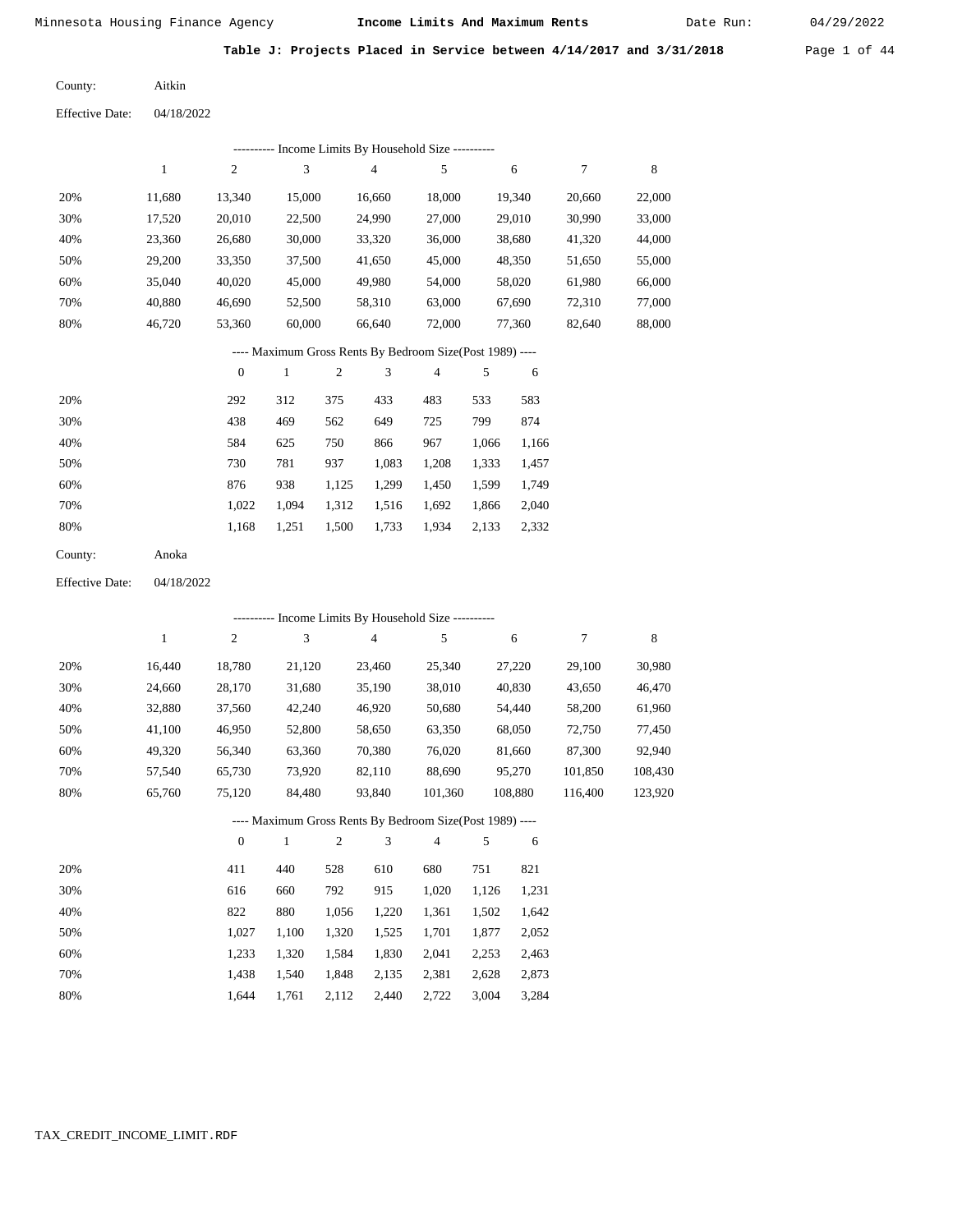Date Run:

**Table J: Projects Placed in Service between 4/14/2017 and 3/31/2018** Page 2 of 44

Becker County:

Effective Date: 04/18/2022

|                        |              |                  | --------- Income Limits By Household Size ----------     |                  |                |            |       |        |        |             |
|------------------------|--------------|------------------|----------------------------------------------------------|------------------|----------------|------------|-------|--------|--------|-------------|
|                        | $\mathbf{1}$ | $\mathfrak{2}$   | 3                                                        |                  | $\overline{4}$ | $\sqrt{5}$ |       | 6      | 7      | 8           |
| 20%                    | 11,680       | 13,340           | 15,000                                                   |                  | 16,660         | 18,000     |       | 19,340 | 20,660 | 22,000      |
| 30%                    | 17,520       | 20,010           | 22,500                                                   |                  | 24,990         | 27,000     |       | 29,010 | 30,990 | 33,000      |
| 40%                    | 23,360       | 26,680           | 30,000                                                   |                  | 33,320         | 36,000     |       | 38,680 | 41,320 | 44,000      |
| 50%                    | 29,200       | 33,350           | 37,500                                                   |                  | 41,650         | 45,000     |       | 48,350 | 51,650 | 55,000      |
| 60%                    | 35,040       | 40,020           | 45,000                                                   |                  | 49,980         | 54,000     |       | 58,020 | 61,980 | 66,000      |
| 70%                    | 40,880       | 46,690           | 52,500                                                   |                  | 58,310         | 63,000     |       | 67,690 | 72,310 | 77,000      |
| 80%                    | 46,720       | 53,360           | 60,000                                                   |                  | 66,640         | 72,000     |       | 77,360 | 82,640 | 88,000      |
|                        |              |                  | ---- Maximum Gross Rents By Bedroom Size(Post 1989) ---- |                  |                |            |       |        |        |             |
|                        |              | $\boldsymbol{0}$ | $\,1$                                                    | $\boldsymbol{2}$ | 3              | 4          | 5     | 6      |        |             |
| 20%                    |              | 292              | 312                                                      | 375              | 433            | 483        | 533   | 583    |        |             |
| 30%                    |              | 438              | 469                                                      | 562              | 649            | 725        | 799   | 874    |        |             |
| 40%                    |              | 584              | 625                                                      | 750              | 866            | 967        | 1,066 | 1,166  |        |             |
| 50%                    |              | 730              | 781                                                      | 937              | 1,083          | 1,208      | 1,333 | 1,457  |        |             |
| 60%                    |              | 876              | 938                                                      | 1,125            | 1,299          | 1,450      | 1,599 | 1,749  |        |             |
| 70%                    |              | 1,022            | 1,094                                                    | 1,312            | 1,516          | 1,692      | 1,866 | 2,040  |        |             |
| 80%                    |              | 1,168            | 1,251                                                    | 1,500            | 1,733          | 1,934      | 2,133 | 2,332  |        |             |
| County:                | Beltrami     |                  |                                                          |                  |                |            |       |        |        |             |
| <b>Effective Date:</b> | 04/18/2022   |                  |                                                          |                  |                |            |       |        |        |             |
|                        |              |                  | --------- Income Limits By Household Size ---------      |                  |                |            |       |        |        |             |
|                        | $\mathbf{1}$ | $\boldsymbol{2}$ | 3                                                        |                  | 4              | $\sqrt{5}$ |       | 6      | 7      | $\,$ 8 $\,$ |
| 20%                    | 11,680       | 13,340           | 15,000                                                   |                  | 16,660         | 18,000     |       | 19,340 | 20,660 | 22,000      |
| 30%                    | 17,520       | 20,010           | 22,500                                                   |                  | 24,990         | 27,000     |       | 29,010 | 30,990 | 33,000      |
| 40%                    | 23,360       | 26,680           | 30,000                                                   |                  | 33,320         | 36,000     |       | 38,680 | 41,320 | 44,000      |
| 50%                    | 29,200       | 33,350           | 37,500                                                   |                  | 41,650         | 45,000     |       | 48,350 | 51,650 | 55,000      |
| 60%                    | 35,040       | 40,020           | 45,000                                                   |                  | 49,980         | 54,000     |       | 58,020 | 61,980 | 66,000      |
| 70%                    | 40,880       | 46,690           | 52,500                                                   |                  | 58,310         | 63,000     |       | 67,690 | 72,310 | 77,000      |
| 80%                    | 46,720       | 53,360           | 60,000                                                   |                  | 66,640         | 72,000     |       | 77,360 | 82,640 | 88,000      |
|                        |              |                  | ---- Maximum Gross Rents By Bedroom Size(Post 1989) ---- |                  |                |            |       |        |        |             |
|                        |              | $\mathbf{0}$     | 1                                                        | 2                | 3              | 4          | 5     | 6      |        |             |

|     | $\mathbf{0}$ |       | $\overline{c}$ | 3     | 4     | 5     | 6     |
|-----|--------------|-------|----------------|-------|-------|-------|-------|
| 20% | 292          | 312   | 375            | 433   | 483   | 533   | 583   |
| 30% | 438          | 469   | 562            | 649   | 725   | 799   | 874   |
| 40% | 584          | 625   | 750            | 866   | 967   | 1,066 | 1,166 |
| 50% | 730          | 781   | 937            | 1,083 | 1,208 | 1,333 | 1,457 |
| 60% | 876          | 938   | 1,125          | 1,299 | 1,450 | 1,599 | 1,749 |
| 70% | 1.022        | 1.094 | 1,312          | 1,516 | 1,692 | 1,866 | 2,040 |
| 80% | 1,168        | 1,251 | 1,500          | 1,733 | 1,934 | 2,133 | 2,332 |

#### TAX\_CREDIT\_INCOME\_LIMIT.RDF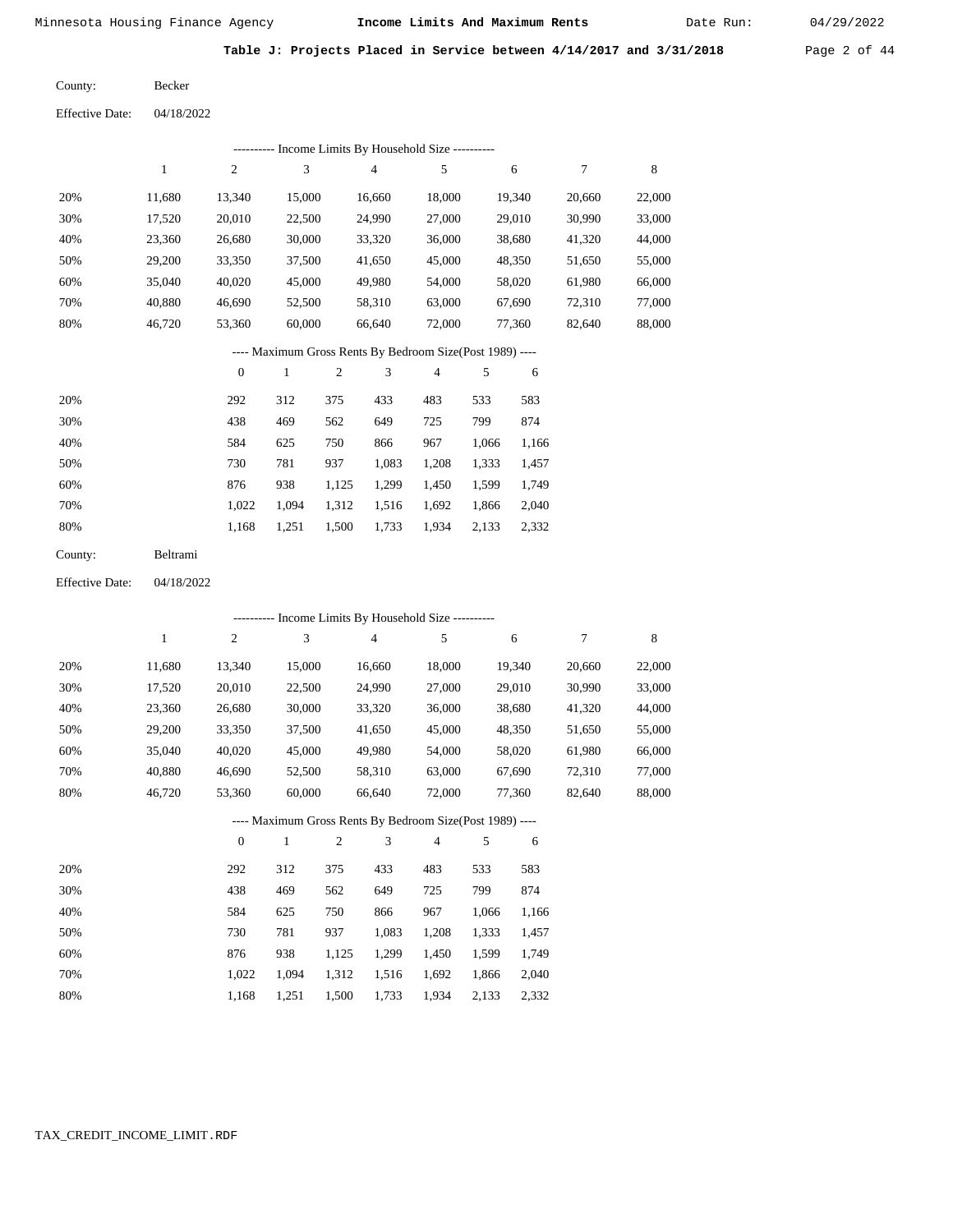Date Run:

Table J: Projects Placed in Service between 4/14/2017 and 3/31/2018 Page 3 of 44

Benton County:

04/18/2022 Effective Date:

| ---------- Income Limits By Household Size ---------- |        |                  |        |                |        |                                                          |       |        |        |        |
|-------------------------------------------------------|--------|------------------|--------|----------------|--------|----------------------------------------------------------|-------|--------|--------|--------|
|                                                       | 1      | 2                | 3      |                | 4      | 5                                                        |       | 6      | 7      | 8      |
| 20%                                                   | 12,380 | 14,140           | 15,900 |                | 17,660 | 19,080                                                   |       | 20,500 | 21,900 | 23,320 |
| 30%                                                   | 18,570 | 21,210           | 23,850 |                | 26,490 | 28,620                                                   |       | 30,750 | 32,850 | 34,980 |
| 40%                                                   | 24,760 | 28,280           | 31,800 |                | 35,320 | 38,160                                                   |       | 41,000 | 43,800 | 46,640 |
| 50%                                                   | 30,950 | 35,350           | 39,750 |                | 44,150 | 47,700                                                   |       | 51,250 | 54,750 | 58,300 |
| 60%                                                   | 37,140 | 42,420           | 47,700 |                | 52,980 | 57,240                                                   |       | 61,500 | 65,700 | 69,960 |
| 70%                                                   | 43,330 | 49,490           | 55,650 |                | 61,810 | 66,780                                                   |       | 71,750 | 76,650 | 81,620 |
| 80%                                                   | 49,520 | 56,560           | 63,600 |                | 70,640 | 76,320                                                   |       | 82,000 | 87,600 | 93,280 |
|                                                       |        |                  |        |                |        | ---- Maximum Gross Rents By Bedroom Size(Post 1989) ---- |       |        |        |        |
|                                                       |        | $\boldsymbol{0}$ | 1      | $\mathfrak{2}$ | 3      | $\overline{4}$                                           | 5     | 6      |        |        |
| 20%                                                   |        | 309              | 331    | 397            | 459    | 512                                                      | 565   | 618    |        |        |
| 30%                                                   |        | 464              | 497    | 596            | 688    | 768                                                      | 847   | 927    |        |        |
| 40%                                                   |        | 619              | 663    | 795            | 918    | 1,025                                                    | 1,130 | 1,236  |        |        |
| 50%                                                   |        | 773              | 828    | 993            | 1,148  | 1,281                                                    | 1,413 | 1,545  |        |        |
| 60%                                                   |        | 928              | 994    | 1,192          | 1,377  | 1,537                                                    | 1,695 | 1,854  |        |        |
| 70%                                                   |        | 1,083            | 1,160  | 1,391          | 1,607  | 1,793                                                    | 1,978 | 2,163  |        |        |

Big Stone County:

1,238

1,326

1,590

1,837

2,050

2,261

2,472

 1,022 1,168

 1,094 1,251

 1,312 1,500

 1,516 1,733

 1,692 1,934  1,866 2,133  2,040 2,332

80%

 70% 80%

04/18/2022 Effective Date:

|     |        |                  |              |                |                | ---------- Income Limits By Household Size ----------    |       |        |        |        |
|-----|--------|------------------|--------------|----------------|----------------|----------------------------------------------------------|-------|--------|--------|--------|
|     | 1      | $\overline{c}$   | 3            |                | $\overline{4}$ | 5                                                        |       | 6      | 7      | 8      |
| 20% | 11,680 | 13,340           | 15,000       |                | 16,660         | 18,000                                                   |       | 19,340 | 20,660 | 22,000 |
| 30% | 17,520 | 20,010           | 22,500       |                | 24,990         | 27,000                                                   |       | 29,010 | 30,990 | 33,000 |
| 40% | 23,360 | 26,680           | 30,000       |                | 33,320         | 36,000                                                   |       | 38,680 | 41,320 | 44,000 |
| 50% | 29,200 | 33,350           | 37,500       |                | 41,650         | 45,000                                                   |       | 48,350 | 51,650 | 55,000 |
| 60% | 35,040 | 40,020           | 45,000       |                | 49,980         | 54,000                                                   |       | 58,020 | 61,980 | 66,000 |
| 70% | 40,880 | 46,690           | 52,500       |                | 58,310         | 63,000                                                   |       | 67,690 | 72,310 | 77,000 |
| 80% | 46,720 | 53,360           | 60,000       |                | 66,640         | 72,000                                                   |       | 77,360 | 82,640 | 88,000 |
|     |        |                  |              |                |                | ---- Maximum Gross Rents By Bedroom Size(Post 1989) ---- |       |        |        |        |
|     |        | $\boldsymbol{0}$ | $\mathbf{1}$ | $\overline{2}$ | 3              | $\overline{4}$                                           | 5     | 6      |        |        |
| 20% |        | 292              | 312          | 375            | 433            | 483                                                      | 533   | 583    |        |        |
| 30% |        | 438              | 469          | 562            | 649            | 725                                                      | 799   | 874    |        |        |
| 40% |        | 584              | 625          | 750            | 866            | 967                                                      | 1,066 | 1,166  |        |        |
| 50% |        | 730              | 781          | 937            | 1,083          | 1,208                                                    | 1,333 | 1,457  |        |        |
| 60% |        | 876              | 938          | 1,125          | 1,299          | 1,450                                                    | 1,599 | 1,749  |        |        |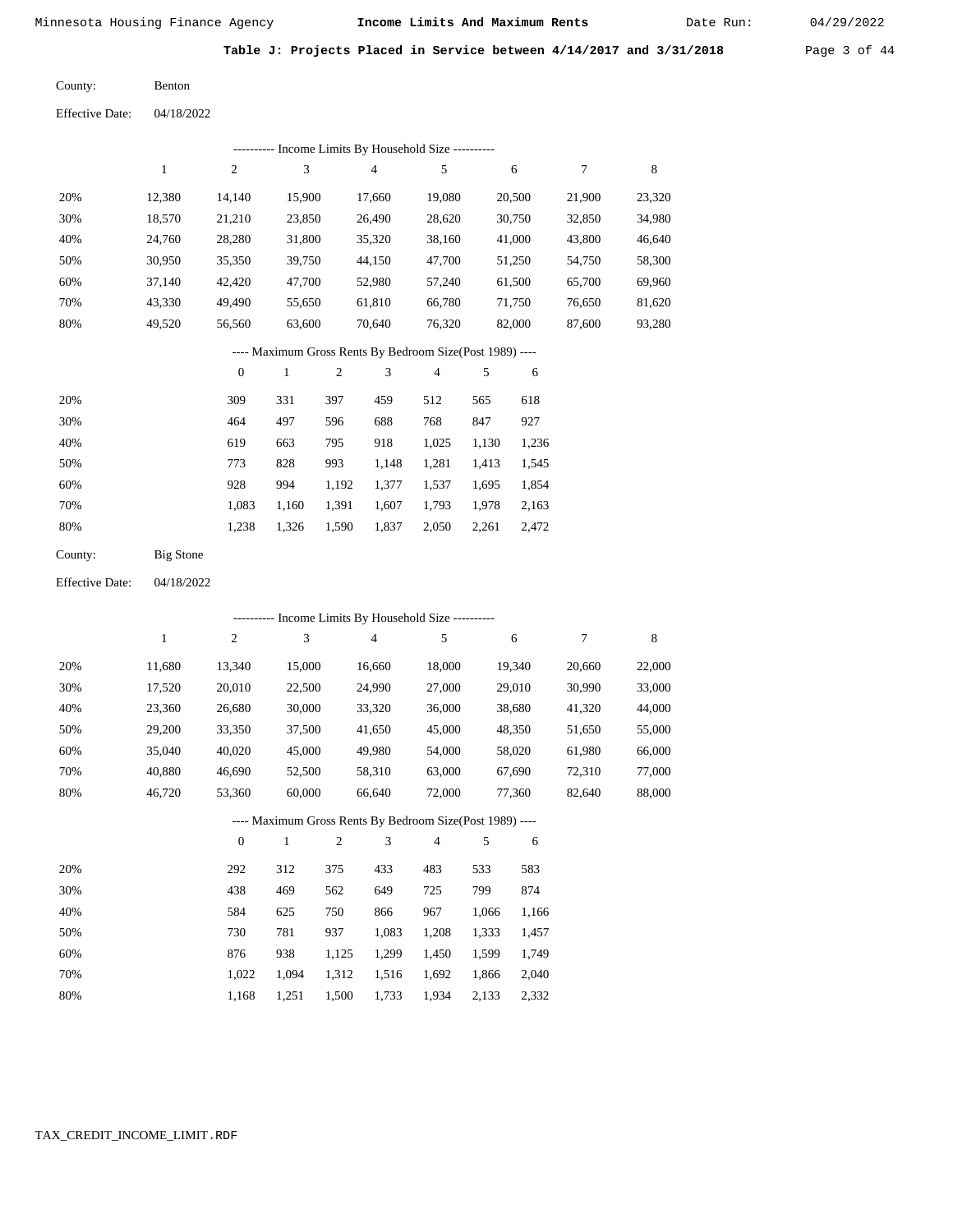Date Run:

Table J: Projects Placed in Service between 4/14/2017 and 3/31/2018 Page 4 of 44

Blue Earth County:

Effective Date: 04/18/2022

|                                                          |              |                  |                             |                  | --------- Income Limits By Household Size ----------     |                |       |        |        |        |
|----------------------------------------------------------|--------------|------------------|-----------------------------|------------------|----------------------------------------------------------|----------------|-------|--------|--------|--------|
|                                                          | $\mathbf{1}$ | $\sqrt{2}$       | 3                           |                  | $\overline{\mathbf{4}}$                                  | 5              |       | 6      | $\tau$ | 8      |
| 20%                                                      | 12,600       | 14,400           |                             | 16,200<br>18,000 |                                                          | 19,440         |       | 20,880 | 22,320 | 23,760 |
| 30%                                                      | 18,900       | 21,600           | 24,300                      |                  | 27,000                                                   | 29,160         |       | 31,320 | 33,480 | 35,640 |
| 40%                                                      | 25,200       | 28,800           | 32,400                      |                  | 36,000                                                   | 38,880         |       | 41,760 | 44,640 | 47,520 |
| 50%                                                      | 31,500       | 36,000           | 40,500                      |                  | 45,000                                                   | 48,600         |       | 52,200 | 55,800 | 59,400 |
| 60%                                                      | 37,800       | 43,200           | 48,600                      |                  | 54,000                                                   | 58,320         |       | 62,640 | 66,960 | 71,280 |
| 70%                                                      | 44,100       | 50,400           | 56,700                      |                  | 63,000                                                   | 68,040         |       | 73,080 | 78,120 | 83,160 |
| 80%                                                      | 50,400       | 57,600           | 64,800                      |                  | 72,000                                                   | 77,760         |       | 83,520 | 89,280 | 95,040 |
| ---- Maximum Gross Rents By Bedroom Size(Post 1989) ---- |              |                  |                             |                  |                                                          |                |       |        |        |        |
|                                                          |              | $\boldsymbol{0}$ | $\mathbf{1}$                | $\overline{c}$   | 3                                                        | $\overline{4}$ | 5     | 6      |        |        |
| 20%                                                      |              | 315              | 337                         | 405              | 468                                                      | 522            | 576   | 630    |        |        |
| 30%                                                      |              | 472              | 506                         | 607              | 702                                                      | 783            | 864   | 945    |        |        |
| 40%                                                      |              | 630              | 675                         | 810              | 936                                                      | 1,044          | 1,152 | 1,260  |        |        |
| 50%                                                      |              | 787              | 843                         | 1,012            | 1,170                                                    | 1,305          | 1,440 | 1,575  |        |        |
| 60%                                                      |              | 945              | 1,012                       | 1,215            | 1,404                                                    | 1,566          | 1,728 | 1,890  |        |        |
| 70%                                                      |              | 1,102            | 1,181                       | 1,417            | 1,638                                                    | 1,827          | 2,016 | 2,205  |        |        |
| 80%                                                      |              | 1,260            | 1,350                       | 1,620            | 1,872                                                    | 2,088          | 2,304 | 2,520  |        |        |
| County:                                                  | <b>Brown</b> |                  |                             |                  |                                                          |                |       |        |        |        |
| <b>Effective Date:</b>                                   | 04/18/2022   |                  |                             |                  |                                                          |                |       |        |        |        |
|                                                          |              |                  |                             |                  | --------- Income Limits By Household Size ----------     |                |       |        |        |        |
|                                                          | $\mathbf{1}$ | $\boldsymbol{2}$ | $\ensuremath{\mathfrak{Z}}$ |                  | 4                                                        | 5              |       | 6      | $\tau$ | 8      |
| 20%                                                      | 12,240       | 13,980           | 15,720                      |                  | 17,460                                                   | 18,860         |       | 20,260 | 21,660 | 23,060 |
| 30%                                                      | 18,360       | 20,970           | 23,580                      |                  | 26,190                                                   | 28,290         |       | 30,390 | 32,490 | 34,590 |
| 40%                                                      | 24,480       | 27,960           | 31,440                      |                  | 34,920                                                   | 37,720         |       | 40,520 | 43,320 | 46,120 |
| 50%                                                      | 30,600       | 34,950           | 39,300                      |                  | 43,650                                                   | 47,150         |       | 50,650 | 54,150 | 57,650 |
| 60%                                                      | 36,720       | 41,940           | 47,160                      |                  | 52,380                                                   | 56,580         |       | 60,780 | 64,980 | 69,180 |
| 70%                                                      | 42,840       | 48,930           | 55,020                      |                  | 61,110                                                   | 66,010         |       | 70,910 | 75,810 | 80,710 |
| 80%                                                      | 48,960       | 55,920           | 62,880                      |                  | 69,840                                                   | 75,440         |       | 81,040 | 86,640 | 92,240 |
|                                                          |              |                  |                             |                  | ---- Maximum Gross Rents By Bedroom Size(Post 1989) ---- |                |       |        |        |        |
|                                                          |              | $\boldsymbol{0}$ | $\mathbf{1}$                | $\overline{c}$   | 3                                                        | $\overline{4}$ | 5     | 6      |        |        |

| 20% | 306   | 327   | 393   | 454   | 506   | 559   | 611   |
|-----|-------|-------|-------|-------|-------|-------|-------|
| 30% | 459   | 491   | 589   | 681   | 759   | 838   | 916   |
| 40% | 612   | 655   | 786   | 908   | 1,013 | 1,118 | 1,222 |
| 50% | 765   | 819   | 982   | 1,135 | 1,266 | 1,397 | 1,527 |
| 60% | 918   | 983   | 1,179 | 1,362 | 1,519 | 1,677 | 1,833 |
| 70% | 1.071 | 1.147 | 1,375 | 1,589 | 1,772 | 1,956 | 2,138 |
| 80% | 1.224 | 1.311 | 1,572 | 1,816 | 2,026 | 2,236 | 2,444 |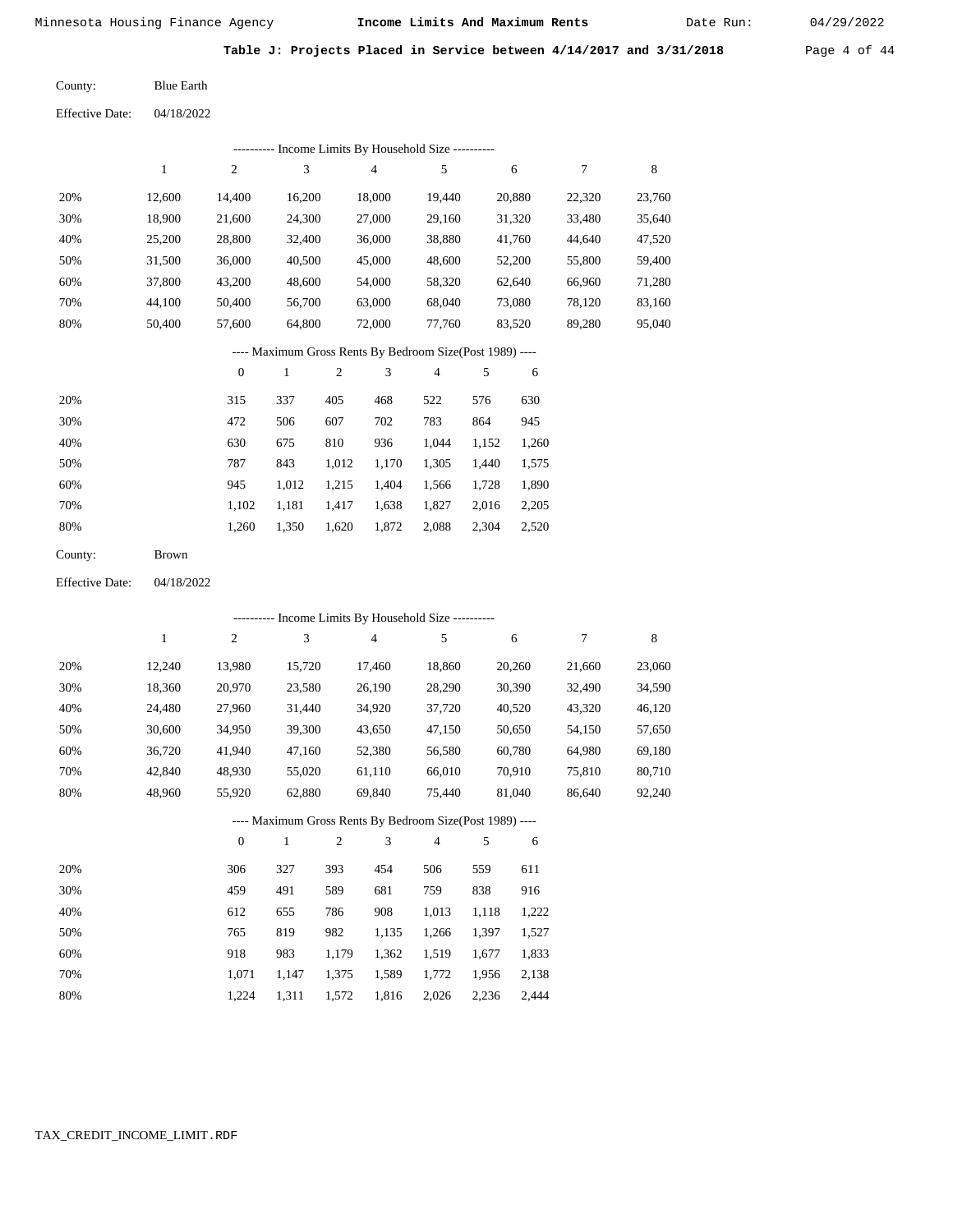Date Run:

**Table J: Projects Placed in Service between 4/14/2017 and 3/31/2018** Page 5 of 44

| County: | Carlton |
|---------|---------|
|---------|---------|

Effective Date: 04/18/2022

|     |        |          |        |     |                | ---------- Income Limits By Household Size ----------    |     |        |        |        |
|-----|--------|----------|--------|-----|----------------|----------------------------------------------------------|-----|--------|--------|--------|
|     | 1      | 2        | 3      |     | $\overline{4}$ | 5                                                        |     | 6      | 7      | 8      |
| 20% | 11,960 | 13,660   | 15,360 |     | 17,060         | 18,440                                                   |     | 19,800 | 21,160 | 22,520 |
| 30% | 17,940 | 20,490   | 23,040 |     | 25,590         | 27,660                                                   |     | 29,700 | 31,740 | 33,780 |
| 40% | 23,920 | 27,320   | 30,720 |     | 34,120         | 36,880                                                   |     | 39,600 | 42,320 | 45,040 |
| 50% | 29,900 | 34,150   | 38,400 |     | 42,650         | 46,100                                                   |     | 49,500 | 52,900 | 56,300 |
| 60% | 35,880 | 40,980   | 46,080 |     | 51,180         | 55,320                                                   |     | 59,400 | 63,480 | 67,560 |
| 70% | 41,860 | 47,810   | 53,760 |     | 59,710         | 64,540                                                   |     | 69,300 | 74,060 | 78,820 |
| 80% | 47,840 | 54,640   | 61,440 |     | 68,240         | 73,760                                                   |     | 79,200 | 84,640 | 90,080 |
|     |        |          |        |     |                | ---- Maximum Gross Rents By Bedroom Size(Post 1989) ---- |     |        |        |        |
|     |        | $\theta$ | 1      | 2   | 3              | 4                                                        | 5   | 6      |        |        |
| 20% |        | 299      | 320    | 384 | 443            | 495                                                      | 546 | 597    |        |        |
| 30% |        | 448      | 480    | 576 | 665            | 742                                                      | 819 | 895    |        |        |

| 30% | 44 O  | 48V   | 2/0         | 00 <sub>2</sub>               | 742 L | 81Y         | 892   |
|-----|-------|-------|-------------|-------------------------------|-------|-------------|-------|
| 40% | 598   | 640   | 768         | 887                           | 990   | 1.092       | 1,194 |
| 50% | 747   | 800   | 960         | 1.109                         | 1.237 | 1,365 1,492 |       |
| 60% | 897   | 960   |             | 1,152 1,331 1,485 1,638 1,791 |       |             |       |
| 70% | 1.046 | 1.120 | 1.344 1.553 |                               | 1.732 | 1,911 2,089 |       |
| 80% | 1.196 | 1.281 | 1.536 1.775 |                               | 1,980 | 2,184 2,388 |       |
|     |       |       |             |                               |       |             |       |

| County: | Carver |
|---------|--------|
|---------|--------|

Effective Date: 04/18/2022

|     | --------- Income Limits By Household Size ---------- |                |        |                                                          |                |         |         |         |  |  |  |  |  |
|-----|------------------------------------------------------|----------------|--------|----------------------------------------------------------|----------------|---------|---------|---------|--|--|--|--|--|
|     | 1                                                    | $\overline{c}$ | 3      | 4                                                        | 5              | 6       | 7       | 8       |  |  |  |  |  |
| 20% | 16.440                                               | 18,780         | 21,120 | 23.460                                                   | 25,340         | 27,220  | 29,100  | 30,980  |  |  |  |  |  |
| 30% | 24,660                                               | 28,170         | 31,680 | 35,190                                                   | 38,010         | 40,830  | 43,650  | 46,470  |  |  |  |  |  |
| 40% | 32,880                                               | 37,560         | 42,240 | 46,920                                                   | 50,680         | 54,440  | 58,200  | 61,960  |  |  |  |  |  |
| 50% | 41,100                                               | 46,950         | 52,800 | 58,650                                                   | 63,350         | 68,050  | 72,750  | 77,450  |  |  |  |  |  |
| 60% | 49,320                                               | 56,340         | 63,360 | 70,380                                                   | 76,020         | 81,660  | 87,300  | 92,940  |  |  |  |  |  |
| 70% | 57,540                                               | 65,730         | 73,920 | 82,110                                                   | 88,690         | 95,270  | 101,850 | 108,430 |  |  |  |  |  |
| 80% | 65,760                                               | 75,120         | 84,480 | 93,840                                                   | 101.360        | 108,880 | 116.400 | 123,920 |  |  |  |  |  |
|     |                                                      |                |        | ---- Maximum Gross Rents By Bedroom Size(Post 1989) ---- |                |         |         |         |  |  |  |  |  |
|     |                                                      | $\theta$       | 1      | 3<br>2                                                   | $\overline{4}$ | 5<br>6  |         |         |  |  |  |  |  |

| 20% | 411   | 440   | 528   | 610   | 680   | 751   | 821   |
|-----|-------|-------|-------|-------|-------|-------|-------|
| 30% | 616   | 660   | 792   | 915   | 1,020 | 1.126 | 1,231 |
| 40% | 822   | 880   | 1.056 | 1,220 | 1,361 | 1,502 | 1,642 |
| 50% | 1.027 | 1.100 | 1.320 | 1.525 | 1.701 | 1.877 | 2,052 |
| 60% | 1.233 | 1.320 | 1.584 | 1,830 | 2,041 | 2.253 | 2,463 |
| 70% | 1.438 | 1.540 | 1.848 | 2,135 | 2,381 | 2.628 | 2,873 |
| 80% | 1.644 | 1.761 | 2,112 | 2,440 | 2,722 | 3,004 | 3,284 |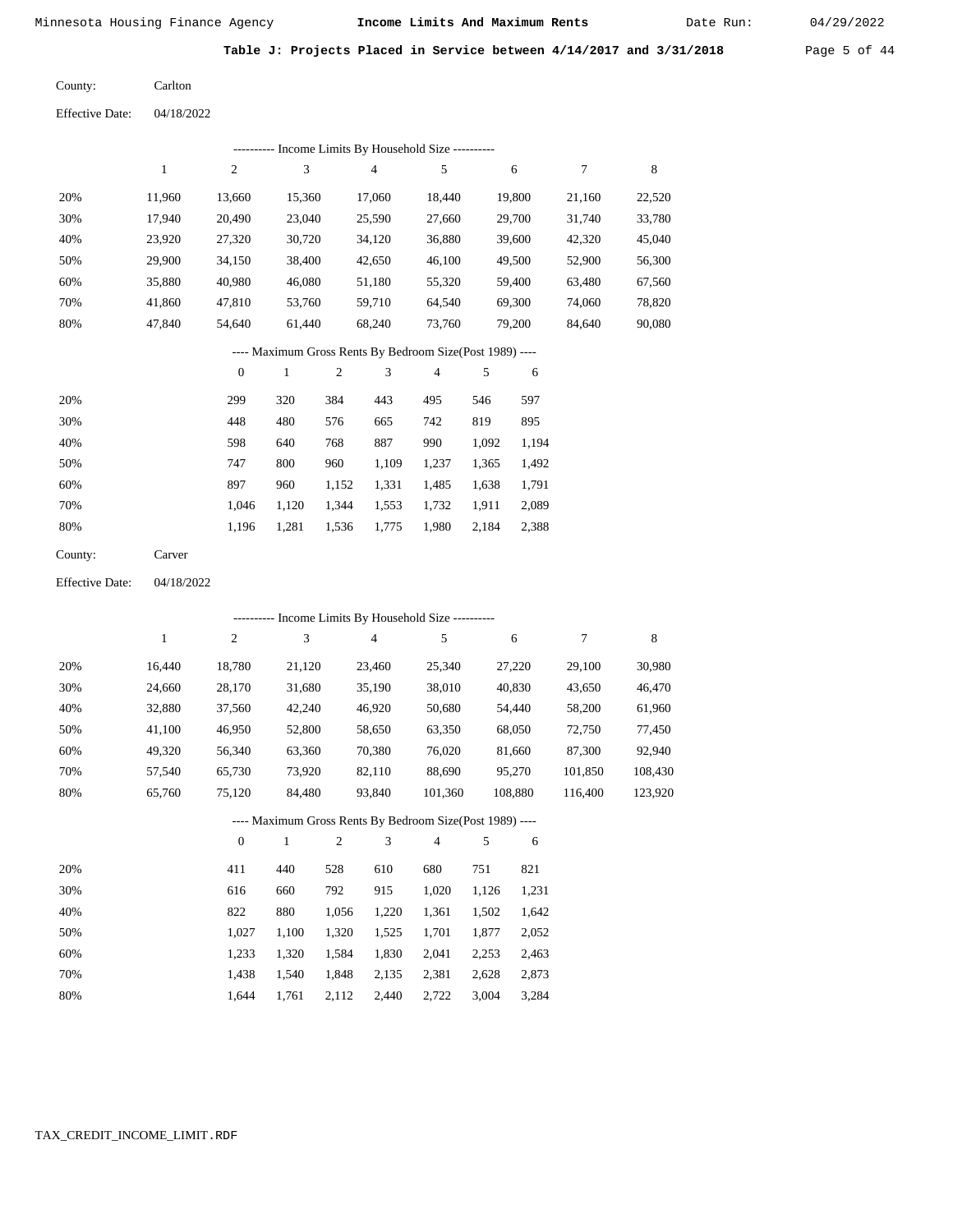Date Run:

Table J: Projects Placed in Service between 4/14/2017 and 3/31/2018 Page 6 of 44

| County: | Cass |
|---------|------|
|---------|------|

Effective Date: 04/18/2022

|     | ---------- Income Limits By Household Size ---------- |                |        |                |                |                                                          |       |        |        |        |  |  |  |
|-----|-------------------------------------------------------|----------------|--------|----------------|----------------|----------------------------------------------------------|-------|--------|--------|--------|--|--|--|
|     | 1                                                     | $\overline{2}$ | 3      |                | $\overline{4}$ | 5                                                        |       | 6      | 7      | 8      |  |  |  |
| 20% | 11,680                                                | 13,340         | 15,000 |                | 16,660         | 18,000                                                   |       | 19,340 | 20,660 | 22,000 |  |  |  |
| 30% | 17,520                                                | 20,010         | 22,500 |                | 24,990         | 27,000                                                   |       | 29,010 | 30,990 | 33,000 |  |  |  |
| 40% | 23,360                                                | 26,680         | 30,000 |                | 33,320         | 36,000                                                   |       | 38,680 | 41,320 | 44,000 |  |  |  |
| 50% | 29,200                                                | 33,350         | 37,500 |                | 41,650         | 45,000                                                   |       | 48,350 | 51,650 | 55,000 |  |  |  |
| 60% | 35,040                                                | 40,020         | 45,000 |                | 49,980         | 54,000                                                   |       | 58,020 | 61,980 | 66,000 |  |  |  |
| 70% | 40,880                                                | 46,690         | 52,500 |                | 58,310         | 63,000                                                   |       | 67,690 | 72,310 | 77,000 |  |  |  |
| 80% | 46,720                                                | 53,360         | 60,000 |                | 66,640         | 72,000                                                   |       | 77,360 | 82,640 | 88,000 |  |  |  |
|     |                                                       |                |        |                |                | ---- Maximum Gross Rents By Bedroom Size(Post 1989) ---- |       |        |        |        |  |  |  |
|     |                                                       | $\mathbf{0}$   | 1      | $\overline{c}$ | 3              | 4                                                        | 5     | 6      |        |        |  |  |  |
| 20% |                                                       | 292            | 312    | 375            | 433            | 483                                                      | 533   | 583    |        |        |  |  |  |
| 30% |                                                       | 438            | 469    | 562            | 649            | 725                                                      | 799   | 874    |        |        |  |  |  |
| 40% |                                                       | 584            | 625    | 750            | 866            | 967                                                      | 1,066 | 1,166  |        |        |  |  |  |

| 50% | 730 | 781 | 937 1.083 1.208 1.333 1.457               |  |  |
|-----|-----|-----|-------------------------------------------|--|--|
| 60% |     |     | 876 938 1,125 1,299 1,450 1,599 1,749     |  |  |
| 70% |     |     | 1,022 1,094 1,312 1,516 1,692 1,866 2,040 |  |  |
| 80% |     |     | 1,168 1,251 1,500 1,733 1,934 2,133 2,332 |  |  |

| County: | Chippewa |
|---------|----------|
|         |          |

Effective Date: 04/18/2022

|     |              |                | ---------- Income Limits By Household Size ----------    |                |                |                |       |        |        |        |
|-----|--------------|----------------|----------------------------------------------------------|----------------|----------------|----------------|-------|--------|--------|--------|
|     | $\mathbf{1}$ | $\overline{c}$ | 3                                                        |                | $\overline{4}$ | 5              |       | 6      | 7      | 8      |
| 20% | 11,680       | 13,340         | 15,000                                                   |                | 16,660         | 18,000         |       | 19,340 | 20,660 | 22,000 |
| 30% | 17,520       | 20,010         | 22,500                                                   |                | 24,990         | 27,000         |       | 29,010 | 30,990 | 33,000 |
| 40% | 23,360       | 26,680         | 30,000                                                   |                | 33,320         | 36,000         |       | 38,680 | 41,320 | 44,000 |
| 50% | 29,200       | 33,350         | 37,500                                                   |                | 41,650         | 45,000         |       | 48,350 | 51,650 | 55,000 |
| 60% | 35,040       | 40,020         | 45,000                                                   |                | 49,980         | 54,000         |       | 58,020 | 61,980 | 66,000 |
| 70% | 40,880       | 46,690         | 52,500                                                   |                | 58,310         | 63,000         |       | 67,690 | 72,310 | 77,000 |
| 80% | 46,720       | 53,360         | 60,000                                                   |                | 66,640         | 72,000         |       | 77,360 | 82,640 | 88,000 |
|     |              |                | ---- Maximum Gross Rents By Bedroom Size(Post 1989) ---- |                |                |                |       |        |        |        |
|     |              | $\mathbf{0}$   | 1                                                        | $\overline{2}$ | 3              | $\overline{4}$ | 5     | 6      |        |        |
| 20% |              | 292            | 312                                                      | 375            | 433            | 483            | 533   | 583    |        |        |
| 30% |              | 438            | 469                                                      | 562            | 649            | 725            | 799   | 874    |        |        |
| 40% |              | 584            | 625                                                      | 750            | 866            | 967            | 1,066 | 1,166  |        |        |
| 50% |              | 730            | 781                                                      | 937            | 1,083          | 1,208          | 1,333 | 1,457  |        |        |

876 938 1,125 1,299 1,450 1,599 1,749

2,332

| 70% |  |  | 1,022 1,094 1,312 1,516 1,692 1,866 2,040 |  |
|-----|--|--|-------------------------------------------|--|
| 80% |  |  | 1,168 1,251 1,500 1,733 1,934 2,133 2,332 |  |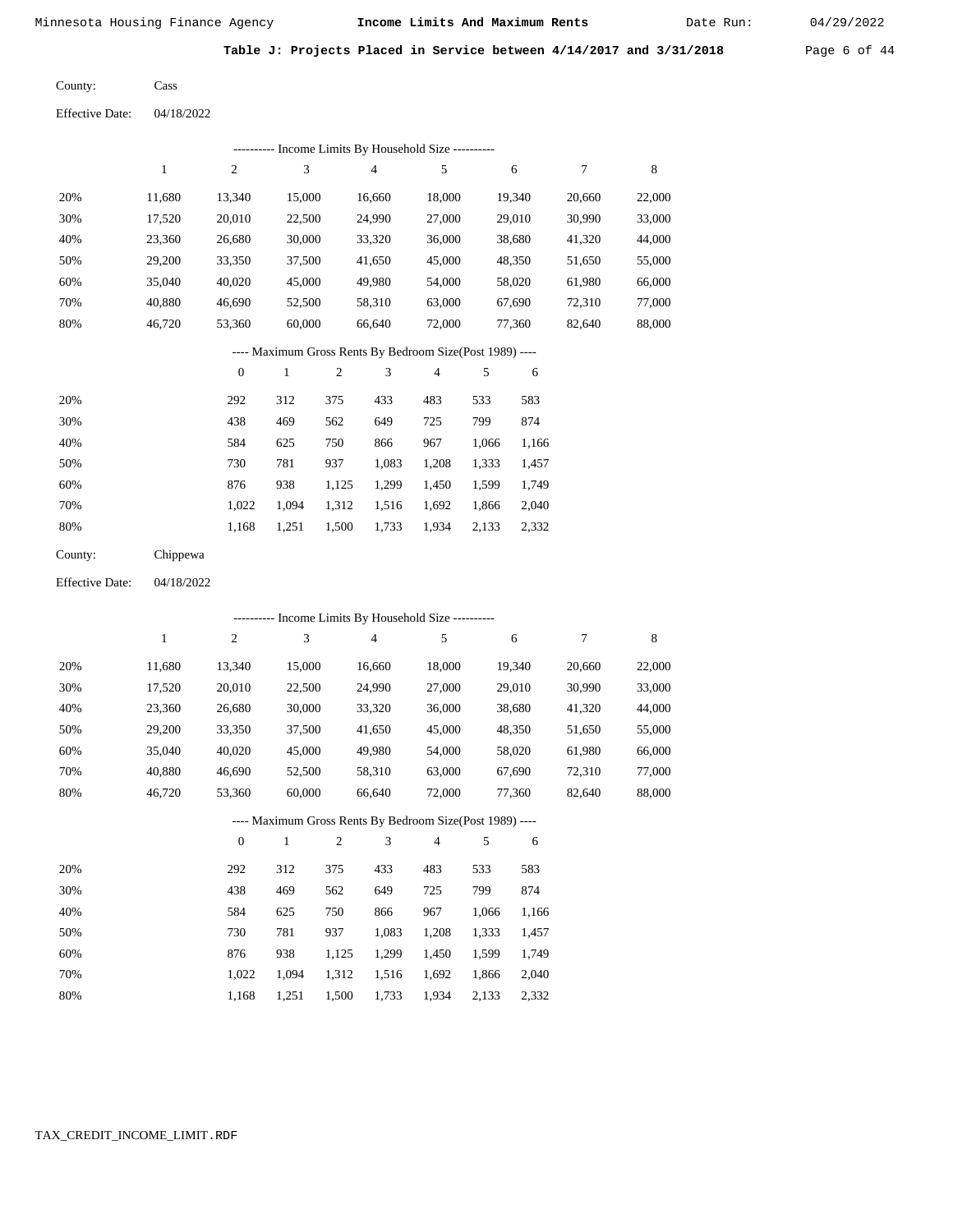Date Run:

**Table J: Projects Placed in Service between 4/14/2017 and 3/31/2018** Page 7 of 44

Chisago County:

04/18/2022 Effective Date:

|     | Income Limits By Household Size ---------- |                |        |                |         |         |         |         |  |  |  |  |  |  |
|-----|--------------------------------------------|----------------|--------|----------------|---------|---------|---------|---------|--|--|--|--|--|--|
|     |                                            | $\overline{2}$ | 3      | $\overline{4}$ | 5       | 6       |         | 8       |  |  |  |  |  |  |
| 20% | 16.440                                     | 18.780         | 21,120 | 23.460         | 25,340  | 27,220  | 29,100  | 30,980  |  |  |  |  |  |  |
| 30% | 24,660                                     | 28,170         | 31,680 | 35,190         | 38,010  | 40,830  | 43,650  | 46,470  |  |  |  |  |  |  |
| 40% | 32,880                                     | 37,560         | 42,240 | 46,920         | 50,680  | 54,440  | 58,200  | 61,960  |  |  |  |  |  |  |
| 50% | 41.100                                     | 46,950         | 52,800 | 58,650         | 63,350  | 68,050  | 72,750  | 77,450  |  |  |  |  |  |  |
| 60% | 49,320                                     | 56,340         | 63,360 | 70,380         | 76,020  | 81,660  | 87,300  | 92,940  |  |  |  |  |  |  |
| 70% | 57,540                                     | 65,730         | 73,920 | 82,110         | 88,690  | 95,270  | 101,850 | 108,430 |  |  |  |  |  |  |
| 80% | 65,760                                     | 75,120         | 84,480 | 93,840         | 101,360 | 108,880 | 116.400 | 123,920 |  |  |  |  |  |  |

# ---- Maximum Gross Rents By Bedroom Size(Post 1989) ----

|     | $\mathbf{0}$ |       | $\overline{2}$ | 3     | 4     | 5     | 6     |
|-----|--------------|-------|----------------|-------|-------|-------|-------|
| 20% | 411          | 440   | 528            | 610   | 680   | 751   | 821   |
| 30% | 616          | 660   | 792            | 915   | 1,020 | 1,126 | 1,231 |
| 40% | 822          | 880   | 1,056          | 1,220 | 1,361 | 1,502 | 1,642 |
| 50% | 1,027        | 1,100 | 1,320          | 1,525 | 1,701 | 1,877 | 2,052 |
| 60% | 1,233        | 1,320 | 1,584          | 1,830 | 2,041 | 2,253 | 2,463 |
| 70% | 1,438        | 1,540 | 1,848          | 2,135 | 2,381 | 2,628 | 2,873 |
| 80% | 1.644        | 1,761 | 2,112          | 2,440 | 2,722 | 3,004 | 3,284 |
|     |              |       |                |       |       |       |       |

Clay County:

04/18/2022 Effective Date:

|     | ---------- Income Limits By Household Size ---------- |              |                                                          |                |                |                |     |        |        |         |  |  |  |
|-----|-------------------------------------------------------|--------------|----------------------------------------------------------|----------------|----------------|----------------|-----|--------|--------|---------|--|--|--|
|     | 1                                                     | 2            | 3                                                        |                | $\overline{4}$ | 5              |     | 6      | 7      | 8       |  |  |  |
| 20% | 14,080                                                | 16,080       | 18,100                                                   |                | 20,100         | 21,720         |     | 23,320 | 24,940 | 26,540  |  |  |  |
| 30% | 21,120                                                | 24,120       | 27,150                                                   |                | 30,150         | 32,580         |     | 34,980 | 37,410 | 39,810  |  |  |  |
| 40% | 28,160                                                | 32,160       | 36,200                                                   |                | 40,200         | 43,440         |     | 46,640 | 49,880 | 53,080  |  |  |  |
| 50% | 35,200                                                | 40,200       | 45,250                                                   |                | 50,250         | 54,300         |     | 58,300 | 62,350 | 66,350  |  |  |  |
| 60% | 42,240                                                | 48,240       | 54,300                                                   |                | 60,300         | 65,160         |     | 69,960 | 74,820 | 79,620  |  |  |  |
| 70% | 49,280                                                | 56,280       | 63,350                                                   |                | 70,350         | 76,020         |     | 81,620 | 87,290 | 92,890  |  |  |  |
| 80% | 56,320                                                | 64,320       | 72,400                                                   |                | 80,400         | 86,880         |     | 93,280 | 99,760 | 106,160 |  |  |  |
|     |                                                       |              | ---- Maximum Gross Rents By Bedroom Size(Post 1989) ---- |                |                |                |     |        |        |         |  |  |  |
|     |                                                       | $\mathbf{0}$ | 1                                                        | $\overline{c}$ | 3              | $\overline{4}$ | 5   | 6      |        |         |  |  |  |
| 20% |                                                       | 352          | 377                                                      | 452            | 522            | 583            | 643 | 703    |        |         |  |  |  |
| 30% |                                                       | 528          | 565                                                      | 678            | 784            | 874            | 965 | 1,055  |        |         |  |  |  |

| 40% | 704   | 754                                       | 905 |                   | 1.045 1.166 1.287 1.407       |       |
|-----|-------|-------------------------------------------|-----|-------------------|-------------------------------|-------|
| 50% | 880   | 942                                       |     |                   | 1,131 1,306 1,457 1,608 1,758 |       |
| 60% |       | 1,056 1,131 1,357 1,568 1,749 1,930 2,110 |     |                   |                               |       |
| 70% |       | 1,232 1,319 1,583 1,829 2,040 2,252 2,462 |     |                   |                               |       |
| 80% | 1.408 | 1,508 1,810                               |     | 2,091 2,332 2,574 |                               | 2,814 |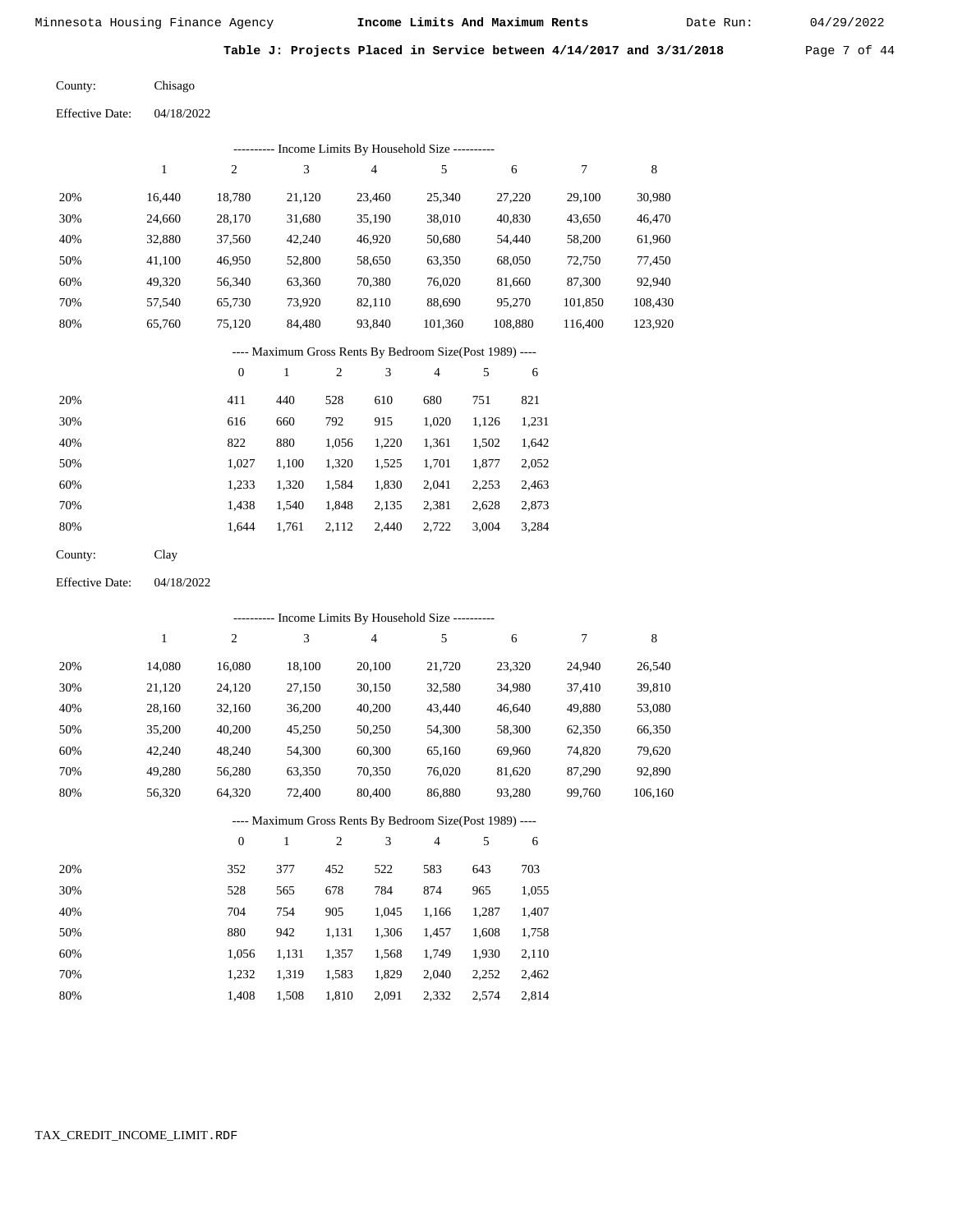Date Run:

|  |  |  | Table J: Projects Placed in Service between 4/14/2017 and 3/31/2018 | Page 8 of 44 |  |  |
|--|--|--|---------------------------------------------------------------------|--------------|--|--|
|  |  |  |                                                                     |              |  |  |

| County: | Clearwater |
|---------|------------|
|---------|------------|

|     | Income Limits By Household Size ---------- |        |        |        |        |        |        |        |  |  |  |
|-----|--------------------------------------------|--------|--------|--------|--------|--------|--------|--------|--|--|--|
|     |                                            | 2      | 3      | 4      | 5      | 6      | 7      | 8      |  |  |  |
| 20% | 11,680                                     | 13,340 | 15,000 | 16,660 | 18,000 | 19,340 | 20,660 | 22,000 |  |  |  |
| 30% | 17,520                                     | 20,010 | 22,500 | 24,990 | 27,000 | 29,010 | 30,990 | 33,000 |  |  |  |
| 40% | 23,360                                     | 26,680 | 30,000 | 33,320 | 36,000 | 38,680 | 41,320 | 44,000 |  |  |  |
| 50% | 29,200                                     | 33,350 | 37,500 | 41,650 | 45,000 | 48,350 | 51,650 | 55,000 |  |  |  |
| 60% | 35,040                                     | 40,020 | 45,000 | 49,980 | 54,000 | 58,020 | 61,980 | 66,000 |  |  |  |
| 70% | 40,880                                     | 46,690 | 52,500 | 58,310 | 63,000 | 67,690 | 72,310 | 77,000 |  |  |  |
| 80% | 46,720                                     | 53,360 | 60,000 | 66,640 | 72,000 | 77,360 | 82,640 | 88,000 |  |  |  |
|     |                                            |        |        |        |        |        |        |        |  |  |  |

# ---- Maximum Gross Rents By Bedroom Size(Post 1989) ----

|     | $\mathbf{0}$ |       | 2     | 3     | 4     | 5     | 6     |
|-----|--------------|-------|-------|-------|-------|-------|-------|
| 20% | 292          | 312   | 375   | 433   | 483   | 533   | 583   |
| 30% | 438          | 469   | 562   | 649   | 725   | 799   | 874   |
| 40% | 584          | 625   | 750   | 866   | 967   | 1,066 | 1,166 |
| 50% | 730          | 781   | 937   | 1,083 | 1,208 | 1,333 | 1,457 |
| 60% | 876          | 938   | 1,125 | 1,299 | 1,450 | 1,599 | 1,749 |
| 70% | 1.022        | 1.094 | 1,312 | 1,516 | 1,692 | 1,866 | 2,040 |
| 80% | 1,168        | 1,251 | 1,500 | 1,733 | 1,934 | 2,133 | 2,332 |
|     |              |       |       |       |       |       |       |

Cook County:

04/18/2022 Effective Date:

|     | ---------- Income Limits By Household Size ---------- |                |              |                |                                                          |                |       |        |        |        |
|-----|-------------------------------------------------------|----------------|--------------|----------------|----------------------------------------------------------|----------------|-------|--------|--------|--------|
|     | $\mathbf{1}$                                          | $\overline{c}$ | 3            |                | $\overline{4}$                                           | 5              |       | 6      | 7      | 8      |
| 20% | 11,680                                                | 13,340         | 15,000       |                | 16,660                                                   | 18,000         |       | 19,340 | 20,660 | 22,000 |
| 30% | 17,520                                                | 20,010         | 22,500       |                | 24,990                                                   | 27,000         |       | 29,010 | 30,990 | 33,000 |
| 40% | 23,360                                                | 26,680         | 30,000       |                | 33,320                                                   | 36,000         |       | 38,680 | 41,320 | 44,000 |
| 50% | 29,200                                                | 33,350         | 37,500       |                | 41,650                                                   | 45,000         |       | 48,350 | 51,650 | 55,000 |
| 60% | 35,040                                                | 40,020         | 45,000       |                | 49,980                                                   | 54,000         |       | 58,020 | 61,980 | 66,000 |
| 70% | 40,880                                                | 46,690         | 52,500       |                | 58,310                                                   | 63,000         |       | 67,690 | 72,310 | 77,000 |
| 80% | 46,720                                                | 53,360         | 60,000       |                | 66,640                                                   | 72,000         |       | 77,360 | 82,640 | 88,000 |
|     |                                                       |                |              |                | ---- Maximum Gross Rents By Bedroom Size(Post 1989) ---- |                |       |        |        |        |
|     |                                                       | $\theta$       | $\mathbf{1}$ | $\mathfrak{2}$ | 3                                                        | $\overline{4}$ | 5     | 6      |        |        |
| 20% |                                                       | 292            | 312          | 375            | 433                                                      | 483            | 533   | 583    |        |        |
| 30% |                                                       | 438            | 469          | 562            | 649                                                      | 725            | 799   | 874    |        |        |
| 40% |                                                       | 584            | 625          | 750            | 866                                                      | 967            | 1,066 | 1,166  |        |        |
| 50% |                                                       | 730            | 781          | 937            | 1,083                                                    | 1,208          | 1,333 | 1,457  |        |        |
| 60% |                                                       | 876            | 938          | 1,125          | 1,299                                                    | 1,450          | 1,599 | 1,749  |        |        |
| 70% |                                                       | 1,022          | 1,094        | 1,312          | 1,516                                                    | 1,692          | 1,866 | 2,040  |        |        |

1,168

1,251

1,500

1,733

1,934

2,133

2,332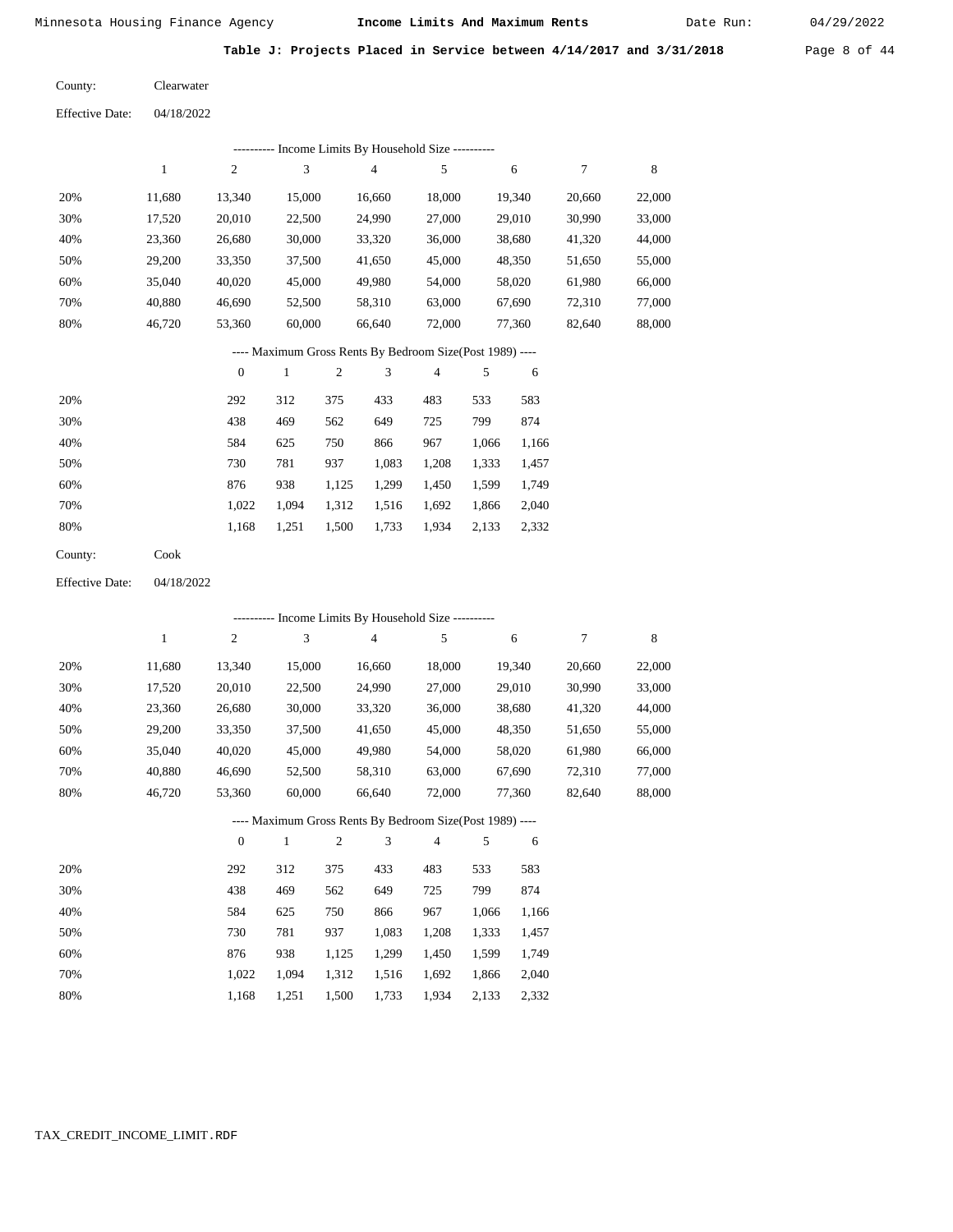Date Run:

**Table J: Projects Placed in Service between 4/14/2017 and 3/31/2018** Page 9 of 44

| <b>Effective Date:</b> | 04/18/2022 |
|------------------------|------------|
|                        |            |

|     | Income Limits By Household Size ---------- |        |        |        |        |        |        |        |  |  |  |
|-----|--------------------------------------------|--------|--------|--------|--------|--------|--------|--------|--|--|--|
|     |                                            | 2      | 3      | 4      | 5      | 6      | 7      | 8      |  |  |  |
| 20% | 11,680                                     | 13,340 | 15,000 | 16,660 | 18,000 | 19,340 | 20,660 | 22,000 |  |  |  |
| 30% | 17,520                                     | 20,010 | 22,500 | 24,990 | 27,000 | 29,010 | 30,990 | 33,000 |  |  |  |
| 40% | 23,360                                     | 26,680 | 30,000 | 33,320 | 36,000 | 38,680 | 41,320 | 44,000 |  |  |  |
| 50% | 29,200                                     | 33,350 | 37,500 | 41,650 | 45,000 | 48,350 | 51,650 | 55,000 |  |  |  |
| 60% | 35,040                                     | 40,020 | 45,000 | 49,980 | 54,000 | 58,020 | 61,980 | 66,000 |  |  |  |
| 70% | 40,880                                     | 46,690 | 52,500 | 58,310 | 63,000 | 67,690 | 72,310 | 77,000 |  |  |  |
| 80% | 46,720                                     | 53,360 | 60,000 | 66,640 | 72,000 | 77,360 | 82,640 | 88,000 |  |  |  |
|     |                                            |        |        |        |        |        |        |        |  |  |  |

#### ---- Maximum Gross Rents By Bedroom Size(Post 1989) ----

|     | $\theta$ |       | $\overline{c}$ | 3     | 4     | 5     | 6     |
|-----|----------|-------|----------------|-------|-------|-------|-------|
| 20% | 292      | 312   | 375            | 433   | 483   | 533   | 583   |
| 30% | 438      | 469   | 562            | 649   | 725   | 799   | 874   |
| 40% | 584      | 625   | 750            | 866   | 967   | 1,066 | 1,166 |
| 50% | 730      | 781   | 937            | 1,083 | 1,208 | 1,333 | 1,457 |
| 60% | 876      | 938   | 1,125          | 1,299 | 1,450 | 1,599 | 1,749 |
| 70% | 1.022    | 1.094 | 1,312          | 1,516 | 1,692 | 1,866 | 2,040 |
| 80% | 1,168    | 1,251 | 1,500          | 1,733 | 1,934 | 2,133 | 2,332 |
|     |          |       |                |       |       |       |       |

| County: | Crow Wing |
|---------|-----------|
|---------|-----------|

04/18/2022 Effective Date:

|     |        |                |        |                |                | - Income Limits By Household Size ----------             |       |        |        |        |
|-----|--------|----------------|--------|----------------|----------------|----------------------------------------------------------|-------|--------|--------|--------|
|     | 1      | $\overline{c}$ | 3      |                | $\overline{4}$ | 5                                                        |       | 6      | 7      | 8      |
| 20% | 11,680 | 13,340         | 15,000 |                | 16,660         | 18,000                                                   |       | 19,340 | 20,660 | 22,000 |
| 30% | 17,520 | 20,010         | 22,500 |                | 24,990         | 27,000                                                   |       | 29,010 | 30,990 | 33,000 |
| 40% | 23,360 | 26,680         | 30,000 |                | 33,320         | 36,000                                                   |       | 38,680 | 41,320 | 44,000 |
| 50% | 29,200 | 33,350         | 37,500 |                | 41,650         | 45,000                                                   |       | 48,350 | 51,650 | 55,000 |
| 60% | 35,040 | 40,020         | 45,000 |                | 49,980         | 54,000                                                   |       | 58,020 | 61,980 | 66,000 |
| 70% | 40,880 | 46,690         | 52,500 |                | 58,310         | 63,000                                                   |       | 67,690 | 72,310 | 77,000 |
| 80% | 46,720 | 53,360         | 60,000 |                | 66,640         | 72,000                                                   |       | 77,360 | 82,640 | 88,000 |
|     |        |                |        |                |                | ---- Maximum Gross Rents By Bedroom Size(Post 1989) ---- |       |        |        |        |
|     |        | $\theta$       | 1      | $\overline{2}$ | 3              | $\overline{4}$                                           | 5     | 6      |        |        |
| 20% |        | 292            | 312    | 375            | 433            | 483                                                      | 533   | 583    |        |        |
| 30% |        | 438            | 469    | 562            | 649            | 725                                                      | 799   | 874    |        |        |
| 40% |        | 584            | 625    | 750            | 866            | 967                                                      | 1,066 | 1,166  |        |        |
| 50% |        | 730            | 781    | 937            | 1,083          | 1,208                                                    | 1,333 | 1,457  |        |        |
| 60% |        | 876            | 938    | 1,125          | 1,299          | 1,450                                                    | 1,599 | 1,749  |        |        |
| 70% |        | 1,022          | 1,094  | 1,312          | 1,516          | 1,692                                                    | 1,866 | 2,040  |        |        |

1,168

1,251

1,500

1,733

1,934

2,133

2,332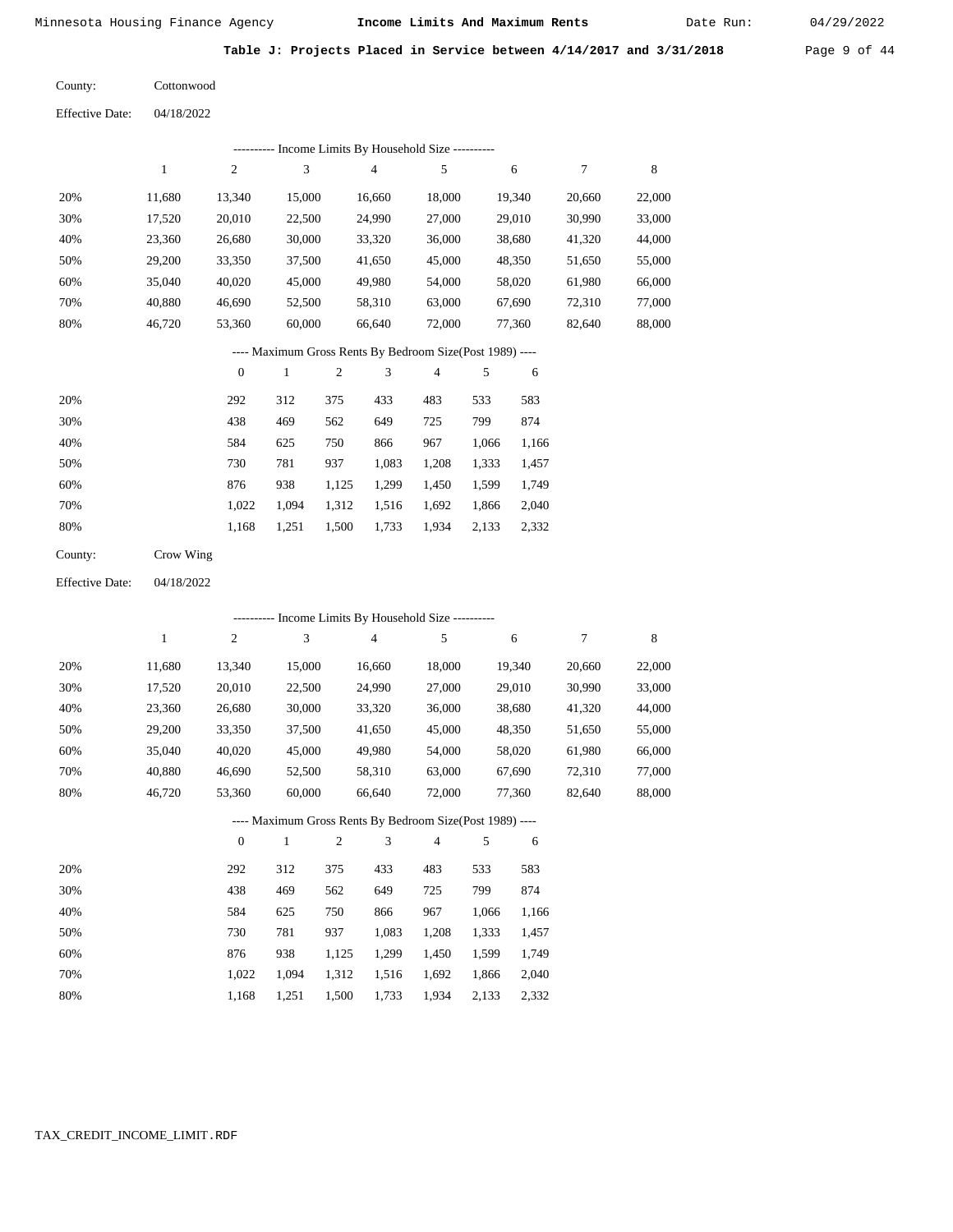Date Run:

**Table J: Projects Placed in Service between 4/14/2017 and 3/31/2018** Page 10 of 44

Dakota County:

04/18/2022 Effective Date:

| ---------- Income Limits By Household Size ----------    |        |        |        |                |         |         |         |         |
|----------------------------------------------------------|--------|--------|--------|----------------|---------|---------|---------|---------|
|                                                          | 1      | 2      | 3      | $\overline{4}$ | 5       | 6       | 7       | 8       |
| 20%                                                      | 16.440 | 18.780 | 21,120 | 23,460         | 25.340  | 27,220  | 29,100  | 30,980  |
| 30%                                                      | 24.660 | 28,170 | 31,680 | 35,190         | 38,010  | 40,830  | 43,650  | 46,470  |
| 40%                                                      | 32,880 | 37,560 | 42,240 | 46,920         | 50,680  | 54,440  | 58,200  | 61,960  |
| 50%                                                      | 41.100 | 46.950 | 52,800 | 58,650         | 63,350  | 68,050  | 72,750  | 77,450  |
| 60%                                                      | 49,320 | 56,340 | 63,360 | 70,380         | 76,020  | 81,660  | 87,300  | 92,940  |
| 70%                                                      | 57.540 | 65.730 | 73.920 | 82.110         | 88.690  | 95,270  | 101.850 | 108.430 |
| 80%                                                      | 65,760 | 75,120 | 84.480 | 93.840         | 101.360 | 108,880 | 116,400 | 123,920 |
| ---- Maximum Gross Rents By Bedroom Size(Post 1989) ---- |        |        |        |                |         |         |         |         |

|     | $\mathbf{0}$ |       |       | 3     | $\overline{4}$ | 5     | 6     |
|-----|--------------|-------|-------|-------|----------------|-------|-------|
| 20% | 411          | 440   | 528   | 610   | 680            | 751   | 821   |
| 30% | 616          | 660   | 792   | 915   | 1,020          | 1,126 | 1,231 |
| 40% | 822          | 880   | 1,056 | 1,220 | 1,361          | 1,502 | 1,642 |
| 50% | 1.027        | 1.100 | 1,320 | 1,525 | 1,701          | 1,877 | 2,052 |
| 60% | 1.233        | 1.320 | 1,584 | 1,830 | 2,041          | 2,253 | 2,463 |
| 70% | 1.438        | 1.540 | 1,848 | 2,135 | 2,381          | 2,628 | 2,873 |
| 80% | 1.644        | 1,761 | 2,112 | 2,440 | 2,722          | 3,004 | 3,284 |
|     |              |       |       |       |                |       |       |

Dodge County:

04/18/2022 Effective Date:

|     |        |              | --------- Income Limits By Household Size ----------     |       |                |                |       |         |         |         |
|-----|--------|--------------|----------------------------------------------------------|-------|----------------|----------------|-------|---------|---------|---------|
|     | 1      | 2            | 3                                                        |       | $\overline{4}$ | 5              |       | 6       | 7       | 8       |
| 20% | 15,620 | 17,840       | 20,080                                                   |       | 22,300         | 24,100         |       | 25,880  | 27,660  | 29,440  |
| 30% | 23,430 | 26,760       | 30,120                                                   |       | 33,450         | 36,150         |       | 38,820  | 41,490  | 44,160  |
| 40% | 31,240 | 35,680       | 40,160                                                   |       | 44,600         | 48,200         |       | 51,760  | 55,320  | 58,880  |
| 50% | 39,050 | 44,600       | 50,200                                                   |       | 55,750         | 60,250         |       | 64,700  | 69,150  | 73,600  |
| 60% | 46,860 | 53,520       | 60,240                                                   |       | 66,900         | 72,300         |       | 77,640  | 82,980  | 88,320  |
| 70% | 54,670 | 62,440       | 70,280                                                   |       | 78,050         | 84,350         |       | 90,580  | 96,810  | 103,040 |
| 80% | 62,480 | 71,360       | 80,320                                                   |       | 89,200         | 96,400         |       | 103,520 | 110,640 | 117,760 |
|     |        |              | ---- Maximum Gross Rents By Bedroom Size(Post 1989) ---- |       |                |                |       |         |         |         |
|     |        | $\mathbf{0}$ | 1                                                        | 2     | 3              | $\overline{4}$ | 5     | 6       |         |         |
| 20% |        | 390          | 418                                                      | 502   | 580            | 647            | 713   | 780     |         |         |
| 30% |        | 585          | 627                                                      | 753   | 870            | 970            | 1,070 | 1,170   |         |         |
| 40% |        | 781          | 836                                                      | 1,004 | 1,160          | 1,294          | 1,427 | 1,561   |         |         |

| 50% | 976 |                                           | 1,045 1,255 1,450 1,617 1,784 1,951 |  |  |
|-----|-----|-------------------------------------------|-------------------------------------|--|--|
| 60% |     | 1,171 1,254 1,506 1,740 1,941 2,141 2,341 |                                     |  |  |
| 70% |     | 1,366 1,463 1,757 2,030 2,264 2,498 2,731 |                                     |  |  |
| 80% |     | 1,562 1,673 2,008 2,320 2,588 2,855 3,122 |                                     |  |  |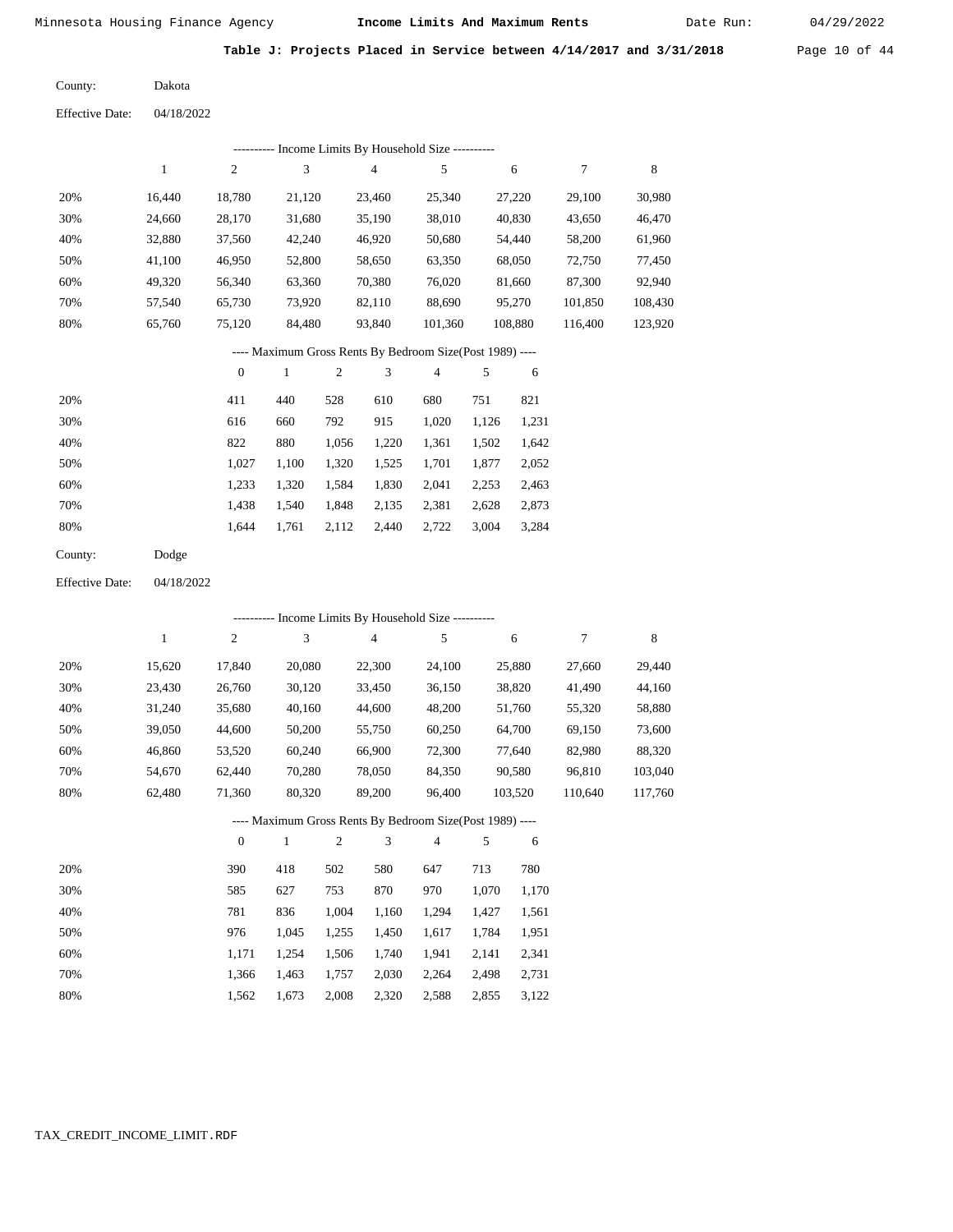Date Run:

**Table J: Projects Placed in Service between 4/14/2017 and 3/31/2018** Page 11 of 44

Douglas County:

04/18/2022 Effective Date:

|     | -- Income Limits By Household Size ---------- |        |        |        |        |        |        |        |  |  |
|-----|-----------------------------------------------|--------|--------|--------|--------|--------|--------|--------|--|--|
|     |                                               | 2      | 3      | 4      | 5      | 6      | 7      | 8      |  |  |
| 20% | 12.420                                        | 14.200 | 15.980 | 17.740 | 19.160 | 20,580 | 22,000 | 23,420 |  |  |
| 30% | 18.630                                        | 21,300 | 23,970 | 26,610 | 28,740 | 30,870 | 33,000 | 35,130 |  |  |
| 40% | 24,840                                        | 28,400 | 31,960 | 35,480 | 38,320 | 41,160 | 44,000 | 46,840 |  |  |
| 50% | 31,050                                        | 35,500 | 39,950 | 44,350 | 47,900 | 51,450 | 55,000 | 58,550 |  |  |
| 60% | 37,260                                        | 42,600 | 47,940 | 53,220 | 57,480 | 61,740 | 66,000 | 70,260 |  |  |
| 70% | 43.470                                        | 49,700 | 55,930 | 62,090 | 67,060 | 72,030 | 77,000 | 81,970 |  |  |
| 80% | 49.680                                        | 56,800 | 63,920 | 70,960 | 76.640 | 82,320 | 88,000 | 93,680 |  |  |

#### ---- Maximum Gross Rents By Bedroom Size(Post 1989) ----

|     | $\mathbf{0}$ |       | 2     | 3     | 4     | 5     | 6     |
|-----|--------------|-------|-------|-------|-------|-------|-------|
| 20% | 310          | 332   | 399   | 461   | 514   | 567   | 620   |
| 30% | 465          | 499   | 599   | 691   | 771   | 851   | 931   |
| 40% | 621          | 665   | 799   | 922   | 1,029 | 1,135 | 1,241 |
| 50% | 776          | 831   | 998   | 1,153 | 1,286 | 1,419 | 1,552 |
| 60% | 931          | 998   | 1,198 | 1,383 | 1,543 | 1,703 | 1,862 |
| 70% | 1.086        | 1,164 | 1,398 | 1,614 | 1,800 | 1,987 | 2,173 |
| 80% | 1,242        | 1,331 | 1,598 | 1,845 | 2,058 | 2,271 | 2,483 |
|     |              |       |       |       |       |       |       |

| Faribault |
|-----------|
|           |

04/18/2022 Effective Date:

|                                                          |        |          |        |       |                | ---------- Income Limits By Household Size ---------- |       |        |        |        |
|----------------------------------------------------------|--------|----------|--------|-------|----------------|-------------------------------------------------------|-------|--------|--------|--------|
|                                                          | 1      | 2        | 3      |       | $\overline{4}$ | 5                                                     |       | 6      | 7      | 8      |
| 20%                                                      | 11,680 | 13,340   | 15,000 |       | 16,660         | 18,000                                                |       | 19,340 | 20,660 | 22,000 |
| 30%                                                      | 17,520 | 20,010   | 22,500 |       | 24,990         | 27,000                                                |       | 29,010 | 30,990 | 33,000 |
| 40%                                                      | 23,360 | 26,680   | 30,000 |       | 33,320         | 36,000                                                |       | 38,680 | 41,320 | 44,000 |
| 50%                                                      | 29,200 | 33,350   | 37,500 |       | 41,650         | 45,000                                                |       | 48,350 | 51,650 | 55,000 |
| 60%                                                      | 35,040 | 40,020   | 45,000 |       | 49,980         | 54,000                                                |       | 58,020 | 61,980 | 66,000 |
| 70%                                                      | 40,880 | 46,690   | 52,500 |       | 58,310         | 63,000                                                |       | 67,690 | 72,310 | 77,000 |
| 80%                                                      | 46,720 | 53,360   | 60,000 |       | 66,640         | 72,000                                                |       | 77,360 | 82,640 | 88,000 |
| ---- Maximum Gross Rents By Bedroom Size(Post 1989) ---- |        |          |        |       |                |                                                       |       |        |        |        |
|                                                          |        | $\theta$ | 1      | 2     | 3              | $\overline{4}$                                        | 5     | 6      |        |        |
| 20%                                                      |        | 292      | 312    | 375   | 433            | 483                                                   | 533   | 583    |        |        |
| 30%                                                      |        | 438      | 469    | 562   | 649            | 725                                                   | 799   | 874    |        |        |
| 40%                                                      |        | 584      | 625    | 750   | 866            | 967                                                   | 1,066 | 1,166  |        |        |
| 50%                                                      |        | 730      | 781    | 937   | 1,083          | 1,208                                                 | 1,333 | 1,457  |        |        |
| 60%                                                      |        | 876      | 938    | 1,125 | 1,299          | 1,450                                                 | 1,599 | 1,749  |        |        |
| 70%                                                      |        | 1,022    | 1,094  | 1,312 | 1,516          | 1,692                                                 | 1,866 | 2,040  |        |        |
| 80%                                                      |        | 1,168    | 1,251  | 1,500 | 1,733          | 1,934                                                 | 2,133 | 2,332  |        |        |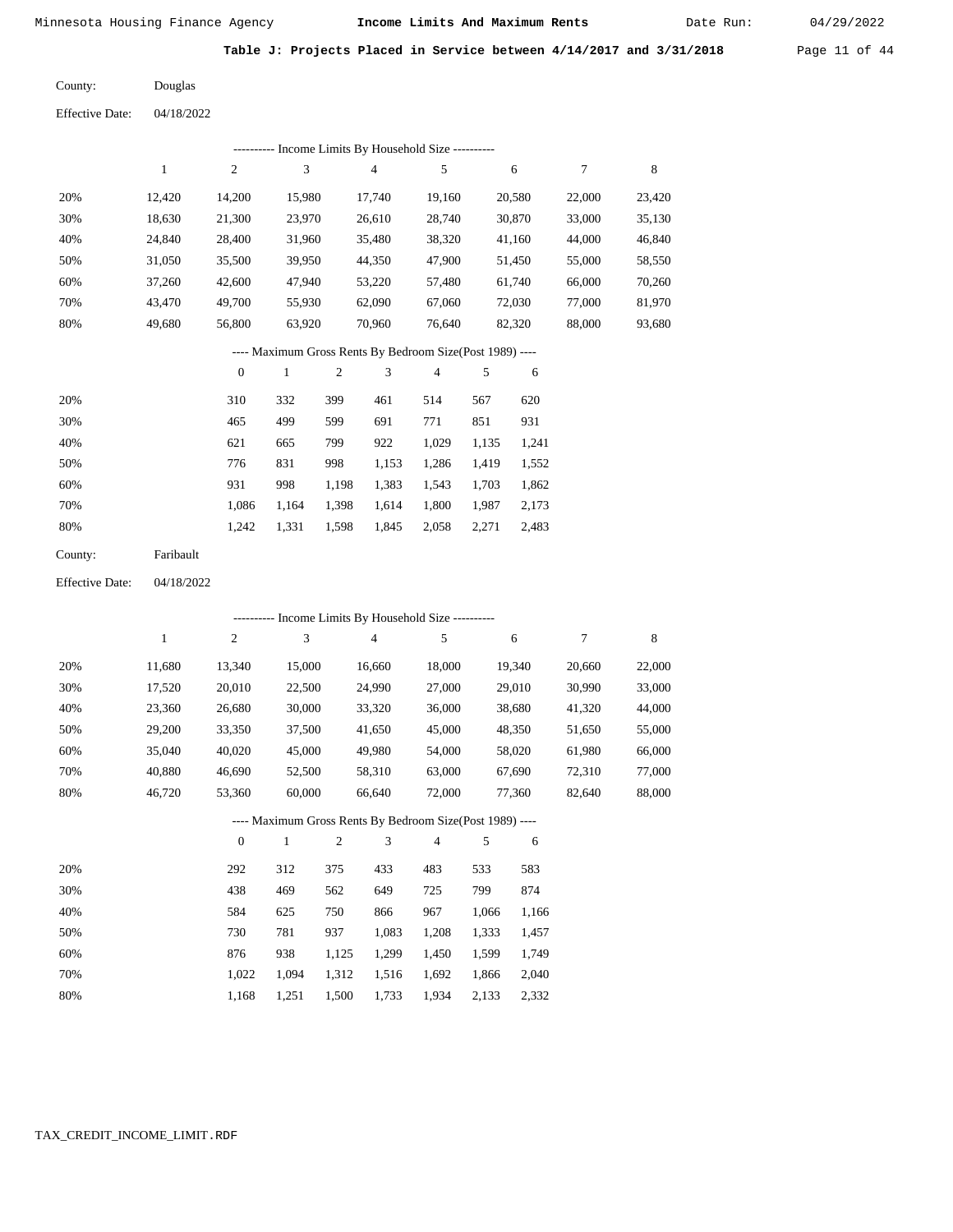Date Run:

**Table J: Projects Placed in Service between 4/14/2017 and 3/31/2018** Page 12 of 44

| County: | Fillmore |
|---------|----------|
|---------|----------|

Effective Date: 04/18/2022

| ---------- Income Limits By Household Size ----------     |        |                |        |        |        |        |        |        |
|-----------------------------------------------------------|--------|----------------|--------|--------|--------|--------|--------|--------|
|                                                           |        | $\overline{2}$ | 3      | 4      | 5      | 6      |        | 8      |
| 20%                                                       | 12.160 | 13.900         | 15.640 | 17.360 | 18.760 | 20,140 | 21,540 | 22,920 |
| 30%                                                       | 18.240 | 20,850         | 23.460 | 26,040 | 28,140 | 30,210 | 32,310 | 34,380 |
| 40%                                                       | 24,320 | 27,800         | 31,280 | 34.720 | 37,520 | 40,280 | 43,080 | 45,840 |
| 50%                                                       | 30.400 | 34.750         | 39.100 | 43,400 | 46.900 | 50,350 | 53,850 | 57,300 |
| 60%                                                       | 36.480 | 41,700         | 46.920 | 52,080 | 56,280 | 60,420 | 64,620 | 68,760 |
| 70%                                                       | 42,560 | 48,650         | 54,740 | 60,760 | 65,660 | 70,490 | 75,390 | 80,220 |
| 80%                                                       | 48.640 | 55,600         | 62.560 | 69.440 | 75,040 | 80.560 | 86,160 | 91,680 |
| ---- Maximum Gross Rents By Bedroom Size (Post 1989) ---- |        |                |        |        |        |        |        |        |

|     | $\mathbf{0}$ |       | 2     | 3     | 4     | 5     | 6     |
|-----|--------------|-------|-------|-------|-------|-------|-------|
| 20% | 304          | 325   | 391   | 451   | 503   | 555   | 607   |
| 30% | 456          | 488   | 586   | 677   | 755   | 833   | 911   |
| 40% | 608          | 651   | 782   | 903   | 1,007 | 1,111 | 1,215 |
| 50% | 760          | 814   | 977   | 1,128 | 1,258 | 1,389 | 1,519 |
| 60% | 912          | 977   | 1,173 | 1,354 | 1,510 | 1,667 | 1,822 |
| 70% | 1.064        | 1.140 | 1,368 | 1,580 | 1,762 | 1,945 | 2,126 |
| 80% | 1,216        | 1,303 | 1,564 | 1,806 | 2,014 | 2,223 | 2,430 |

| County: | Freeborn |
|---------|----------|
|---------|----------|

Effective Date: 04/18/2022

|     |        |                |              |                | --------- Income Limits By Household Size ----------     |                |       |        |        |        |
|-----|--------|----------------|--------------|----------------|----------------------------------------------------------|----------------|-------|--------|--------|--------|
|     | 1      | 2              | 3            |                | $\overline{4}$                                           | 5              |       | 6      | 7      | 8      |
| 20% | 11,680 | 13,340         | 15,000       |                | 16,660                                                   | 18,000         |       | 19,340 | 20,660 | 22,000 |
| 30% | 17,520 | 20,010         | 22,500       |                | 24,990                                                   | 27,000         |       | 29,010 | 30,990 | 33,000 |
| 40% | 23,360 | 26,680         | 30,000       |                | 33,320                                                   | 36,000         |       | 38,680 | 41,320 | 44,000 |
| 50% | 29,200 | 33,350         | 37,500       |                | 41,650                                                   | 45,000         |       | 48,350 | 51,650 | 55,000 |
| 60% | 35,040 | 40,020         | 45,000       |                | 49,980                                                   | 54,000         |       | 58,020 | 61,980 | 66,000 |
| 70% | 40,880 | 46,690         | 52,500       |                | 58,310                                                   | 63,000         |       | 67,690 | 72,310 | 77,000 |
| 80% | 46,720 | 53,360         | 60,000       |                | 66,640                                                   | 72,000         |       | 77,360 | 82,640 | 88,000 |
|     |        |                |              |                | ---- Maximum Gross Rents By Bedroom Size(Post 1989) ---- |                |       |        |        |        |
|     |        | $\overline{0}$ | $\mathbf{1}$ | $\overline{2}$ | 3                                                        | $\overline{4}$ | 5     | 6      |        |        |
| 20% |        | 292            | 312          | 375            | 433                                                      | 483            | 533   | 583    |        |        |
| 30% |        | 438            | 469          | 562            | 649                                                      | 725            | 799   | 874    |        |        |
| 40% |        | 584            | 625          | 750            | 866                                                      | 967            | 1,066 | 1,166  |        |        |
| 50% |        | 730            | 781          | 937            | 1,083                                                    | 1,208          | 1,333 | 1,457  |        |        |
| 60% |        | 876            | 938          | 1,125          | 1,299                                                    | 1,450          | 1,599 | 1,749  |        |        |
| 70% |        | 1,022          | 1,094        | 1,312          | 1,516                                                    | 1,692          | 1,866 | 2,040  |        |        |

1,168 1,251 1,500 1,733 1,934 2,133 2,332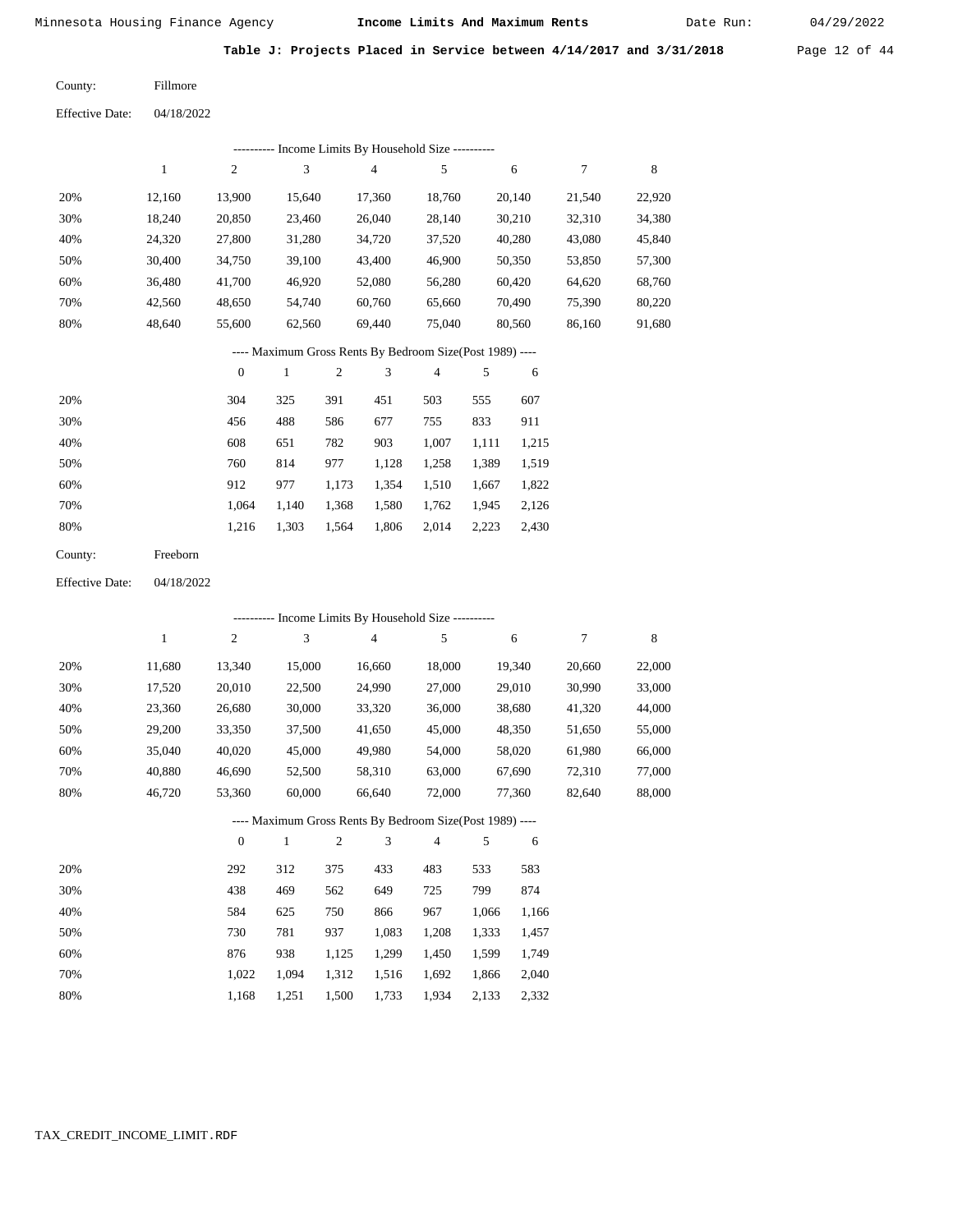04/18/2022

Minnesota Housing Finance Agency **Income Limits And Maximum Rents** 04/29/2022

Date Run:

Table J: Projects Placed in Service between 4/14/2017 and 3/31/2018 Page 13 of 44

Goodhue County:

Effective Date:

|     |        |        |        | Income Limits By Household Size ---------- |        |        |        |         |
|-----|--------|--------|--------|--------------------------------------------|--------|--------|--------|---------|
|     |        | 2      | 3      | 4                                          | 5      | 6      | 7      | 8       |
| 20% | 13.560 | 15.500 | 17.440 | 19.360                                     | 20,920 | 22,460 | 24,020 | 25,560  |
| 30% | 20,340 | 23,250 | 26,160 | 29,040                                     | 31,380 | 33,690 | 36,030 | 38,340  |
| 40% | 27,120 | 31,000 | 34,880 | 38,720                                     | 41,840 | 44,920 | 48,040 | 51,120  |
| 50% | 33,900 | 38,750 | 43,600 | 48,400                                     | 52,300 | 56,150 | 60,050 | 63,900  |
| 60% | 40,680 | 46,500 | 52,320 | 58,080                                     | 62,760 | 67,380 | 72,060 | 76,680  |
| 70% | 47,460 | 54,250 | 61,040 | 67,760                                     | 73,220 | 78,610 | 84,070 | 89,460  |
| 80% | 54.240 | 62,000 | 69,760 | 77,440                                     | 83,680 | 89,840 | 96,080 | 102,240 |

# ---- Maximum Gross Rents By Bedroom Size(Post 1989) ----

|     | $\mathbf{0}$ |       | 2     | 3     | 4     | 5     | 6     |
|-----|--------------|-------|-------|-------|-------|-------|-------|
| 20% | 339          | 363   | 436   | 503   | 561   | 619   | 677   |
| 30% | 508          | 544   | 654   | 755   | 842   | 929   | 1,016 |
| 40% | 678          | 726   | 872   | 1,007 | 1,123 | 1,239 | 1,355 |
| 50% | 847          | 908   | 1,090 | 1,258 | 1,403 | 1,549 | 1,694 |
| 60% | 1.017        | 1,089 | 1,308 | 1,510 | 1,684 | 1,859 | 2,032 |
| 70% | 1.186        | 1,271 | 1,526 | 1,762 | 1,965 | 2,169 | 2,371 |
| 80% | 1,356        | 1,453 | 1,744 | 2,014 | 2,246 | 2,479 | 2,710 |
|     |              |       |       |       |       |       |       |

Grant County:

04/18/2022 Effective Date:

|     |        |                |              |                |                | ---------- Income Limits By Household Size ----------    |       |        |        |             |
|-----|--------|----------------|--------------|----------------|----------------|----------------------------------------------------------|-------|--------|--------|-------------|
|     | 1      | $\overline{c}$ | 3            |                | $\overline{4}$ | 5                                                        |       | 6      | 7      | $\,$ 8 $\,$ |
| 20% | 11,680 | 13,340         | 15,000       |                | 16,660         | 18,000                                                   |       | 19,340 | 20,660 | 22,000      |
| 30% | 17,520 | 20,010         | 22,500       |                | 24,990         | 27,000                                                   |       | 29,010 | 30,990 | 33,000      |
| 40% | 23,360 | 26,680         | 30,000       |                | 33,320         | 36,000                                                   |       | 38,680 | 41,320 | 44,000      |
| 50% | 29,200 | 33,350         | 37,500       |                | 41,650         | 45,000                                                   |       | 48,350 | 51,650 | 55,000      |
| 60% | 35,040 | 40,020         | 45,000       |                | 49,980         | 54,000                                                   |       | 58,020 | 61,980 | 66,000      |
| 70% | 40,880 | 46,690         | 52,500       |                | 58,310         | 63,000                                                   |       | 67,690 | 72,310 | 77,000      |
| 80% | 46,720 | 53,360         | 60,000       |                | 66,640         | 72,000                                                   |       | 77,360 | 82,640 | 88,000      |
|     |        |                |              |                |                | ---- Maximum Gross Rents By Bedroom Size(Post 1989) ---- |       |        |        |             |
|     |        | $\overline{0}$ | $\mathbf{1}$ | $\overline{c}$ | 3              | $\overline{4}$                                           | 5     | 6      |        |             |
| 20% |        | 292            | 312          | 375            | 433            | 483                                                      | 533   | 583    |        |             |
| 30% |        | 438            | 469          | 562            | 649            | 725                                                      | 799   | 874    |        |             |
| 40% |        | 584            | 625          | 750            | 866            | 967                                                      | 1,066 | 1,166  |        |             |
| 50% |        | 730            | 781          | 937            | 1,083          | 1,208                                                    | 1,333 | 1,457  |        |             |
| 60% |        | 876            | 938          | 1,125          | 1,299          | 1,450                                                    | 1,599 | 1,749  |        |             |
| 70% |        | 1,022          | 1,094        | 1,312          | 1,516          | 1,692                                                    | 1,866 | 2,040  |        |             |

1,500 1,733

1,934 2,133 2,332

### TAX\_CREDIT\_INCOME\_LIMIT.RDF

1,168

1,251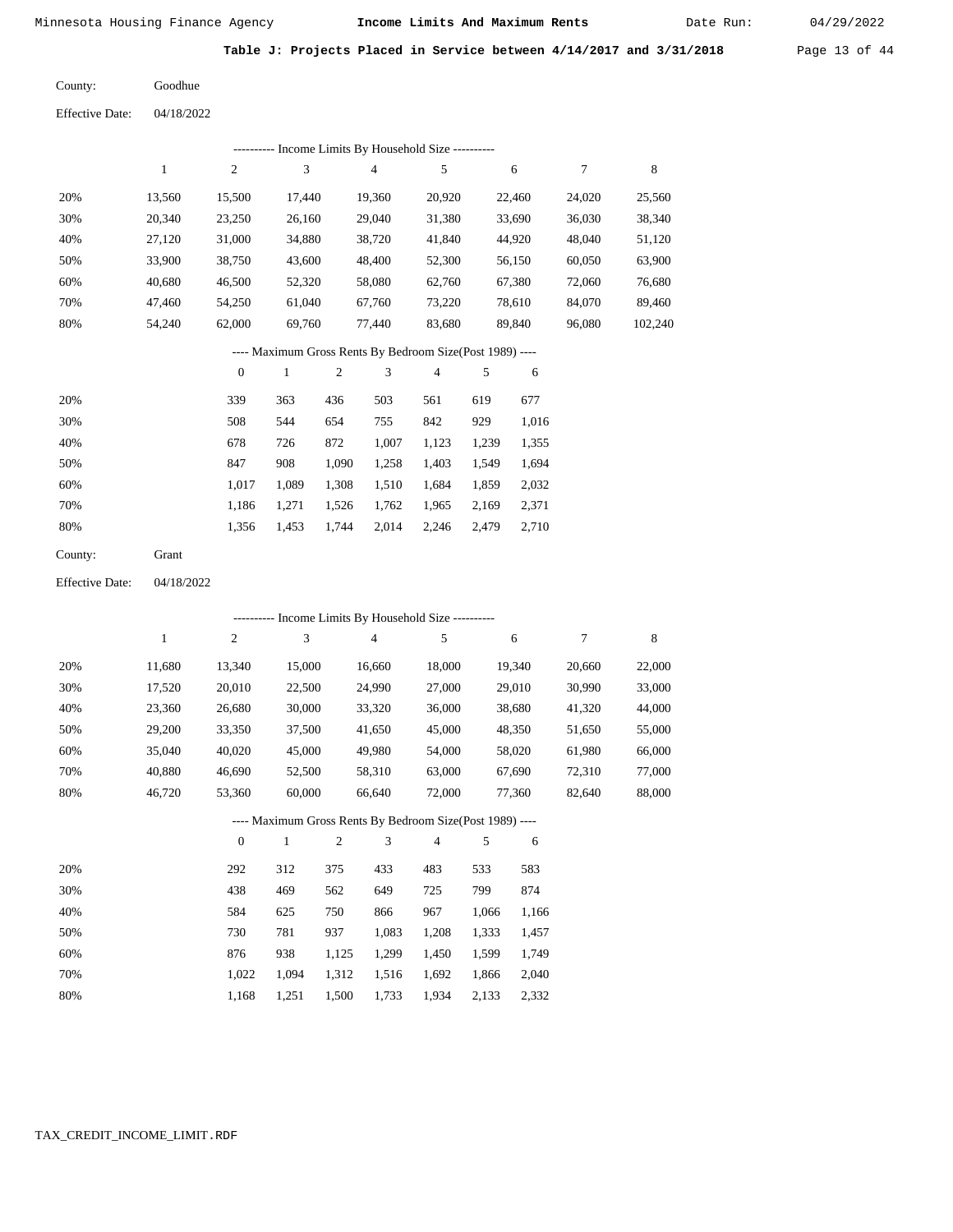Date Run:

**Table J: Projects Placed in Service between 4/14/2017 and 3/31/2018** Page 14 of 44

Hennepin County:

04/18/2022 Effective Date:

|     |        |                |        |        | ---------- Income Limits By Household Size ---------- |         |         |         |
|-----|--------|----------------|--------|--------|-------------------------------------------------------|---------|---------|---------|
|     |        | $\overline{c}$ | 3      | 4      | 5                                                     | 6       | 7       | 8       |
| 20% | 16.440 | 18,780         | 21,120 | 23.460 | 25,340                                                | 27,220  | 29,100  | 30,980  |
| 30% | 24,660 | 28,170         | 31,680 | 35,190 | 38,010                                                | 40,830  | 43,650  | 46,470  |
| 40% | 32,880 | 37,560         | 42,240 | 46,920 | 50,680                                                | 54,440  | 58,200  | 61,960  |
| 50% | 41,100 | 46,950         | 52,800 | 58,650 | 63,350                                                | 68,050  | 72,750  | 77,450  |
| 60% | 49,320 | 56,340         | 63,360 | 70,380 | 76,020                                                | 81,660  | 87,300  | 92,940  |
| 70% | 57,540 | 65,730         | 73,920 | 82,110 | 88,690                                                | 95,270  | 101,850 | 108,430 |
| 80% | 65,760 | 75,120         | 84,480 | 93,840 | 101,360                                               | 108,880 | 116,400 | 123,920 |
|     |        |                |        |        |                                                       |         |         |         |

---- Maximum Gross Rents By Bedroom Size(Post 1989) ----

|     | $\mathbf{0}$ |       |       | 3     | 4     |       | 6     |
|-----|--------------|-------|-------|-------|-------|-------|-------|
| 20% | 411          | 440   | 528   | 610   | 680   | 751   | 821   |
| 30% | 616          | 660   | 792   | 915   | 1,020 | 1,126 | 1,231 |
| 40% | 822          | 880   | 1,056 | 1,220 | 1,361 | 1,502 | 1,642 |
| 50% | 1,027        | 1,100 | 1,320 | 1,525 | 1,701 | 1,877 | 2,052 |
| 60% | 1,233        | 1,320 | 1,584 | 1,830 | 2,041 | 2,253 | 2,463 |
| 70% | 1,438        | 1,540 | 1,848 | 2,135 | 2,381 | 2,628 | 2,873 |
| 80% | 1,644        | 1,761 | 2,112 | 2,440 | 2,722 | 3,004 | 3,284 |
|     |              |       |       |       |       |       |       |

| Houston |
|---------|
|         |

04/18/2022 Effective Date:

|     |        |                |        |                |                | ---------- Income Limits By Household Size ----------    |       |        |        |        |
|-----|--------|----------------|--------|----------------|----------------|----------------------------------------------------------|-------|--------|--------|--------|
|     | 1      | $\overline{c}$ | 3      |                | $\overline{4}$ | 5                                                        |       | 6      | 7      | 8      |
| 20% | 12,620 | 14,420         | 16,220 |                | 18,020         | 19,480                                                   |       | 20,920 | 22,360 | 23,800 |
| 30% | 18,930 | 21,630         | 24,330 |                | 27,030         | 29,220                                                   |       | 31,380 | 33,540 | 35,700 |
| 40% | 25,240 | 28,840         | 32,440 |                | 36,040         | 38,960                                                   |       | 41,840 | 44,720 | 47,600 |
| 50% | 31,550 | 36,050         | 40,550 |                | 45,050         | 48,700                                                   |       | 52,300 | 55,900 | 59,500 |
| 60% | 37,860 | 43,260         | 48,660 |                | 54,060         | 58,440                                                   |       | 62,760 | 67,080 | 71,400 |
| 70% | 44,170 | 50,470         | 56,770 |                | 63,070         | 68,180                                                   |       | 73,220 | 78,260 | 83,300 |
| 80% | 50,480 | 57,680         | 64,880 |                | 72,080         | 77,920                                                   |       | 83,680 | 89,440 | 95,200 |
|     |        |                |        |                |                | ---- Maximum Gross Rents By Bedroom Size(Post 1989) ---- |       |        |        |        |
|     |        | $\theta$       | 1      | $\overline{c}$ | 3              | $\overline{4}$                                           | 5     | 6      |        |        |
| 20% |        | 315            | 338    | 405            | 468            | 523                                                      | 577   | 630    |        |        |
| 30% |        | 473            | 507    | 608            | 703            | 784                                                      | 865   | 946    |        |        |
| 40% |        | 631            | 676    | 811            | 937            | 1,046                                                    | 1,154 | 1,261  |        |        |
| 50% |        | 788            | 845    | 1,013          | 1,171          | 1,307                                                    | 1,442 | 1,576  |        |        |
| 60% |        | 946            | 1,014  | 1,216          | 1,406          | 1,569                                                    | 1,731 | 1,892  |        |        |
| 70% |        | 1,104          | 1,183  | 1,419          | 1,640          | 1,830                                                    | 2,019 | 2,207  |        |        |

 1,419 1,640 1,622

1,875

2,092

2,308

2,522

1,262

1,352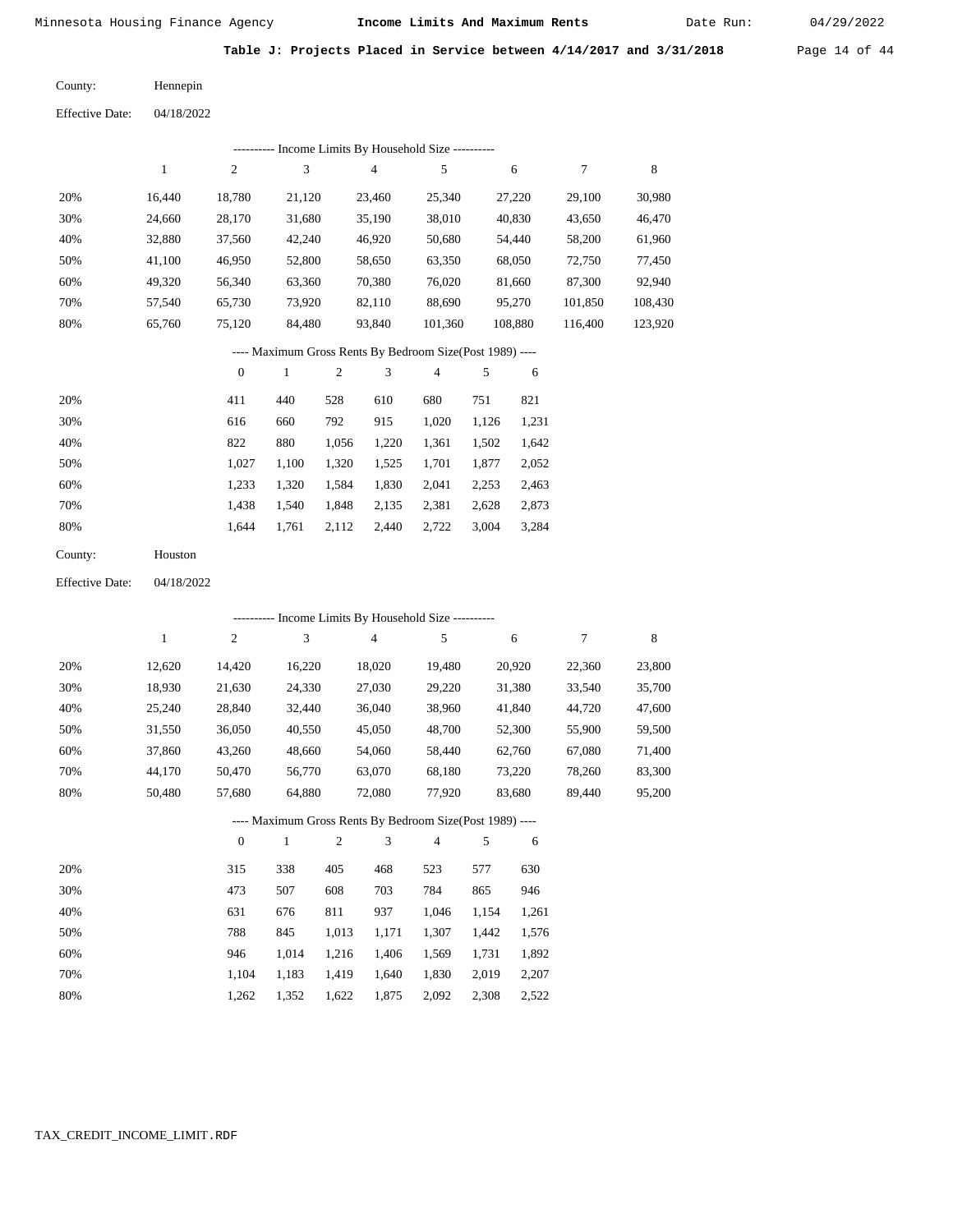Date Run:

**Table J: Projects Placed in Service between 4/14/2017 and 3/31/2018** Page 15 of 44

Hubbard County:

Effective Date: 04/18/2022

|                        |              |                  |              |       | --------- Income Limits By Household Size ----------     |                |       |         |                  |             |
|------------------------|--------------|------------------|--------------|-------|----------------------------------------------------------|----------------|-------|---------|------------------|-------------|
|                        | $\mathbf{1}$ | $\sqrt{2}$       | 3            |       | 4                                                        | 5              |       | 6       | $\boldsymbol{7}$ | 8           |
| 20%                    | 11,680       | 13,340           | 15,000       |       | 16,660                                                   | 18,000         |       | 19,340  | 20,660           | 22,000      |
| 30%                    | 17,520       | 20,010           | 22,500       |       | 24,990                                                   | 27,000         |       | 29,010  | 30,990           | 33,000      |
| 40%                    | 23,360       | 26,680           | 30,000       |       | 33,320                                                   | 36,000         |       | 38,680  | 41,320           | 44,000      |
| 50%                    | 29,200       | 33,350           | 37,500       |       | 41,650                                                   | 45,000         |       | 48,350  | 51,650           | 55,000      |
| 60%                    | 35,040       | 40,020           | 45,000       |       | 49,980                                                   | 54,000         |       | 58,020  | 61,980           | 66,000      |
| 70%                    | 40,880       | 46,690           | 52,500       |       | 58,310                                                   | 63,000         |       | 67,690  | 72,310           | 77,000      |
| 80%                    | 46,720       | 53,360           | 60,000       |       | 66,640                                                   | 72,000         |       | 77,360  | 82,640           | 88,000      |
|                        |              |                  |              |       | ---- Maximum Gross Rents By Bedroom Size(Post 1989) ---- |                |       |         |                  |             |
|                        |              | $\boldsymbol{0}$ | $\mathbf{1}$ | 2     | 3                                                        | $\overline{4}$ | 5     | 6       |                  |             |
| 20%                    |              | 292              | 312          | 375   | 433                                                      | 483            | 533   | 583     |                  |             |
| 30%                    |              | 438              | 469          | 562   | 649                                                      | 725            | 799   | 874     |                  |             |
| 40%                    |              | 584              | 625          | 750   | 866                                                      | 967            | 1,066 | 1,166   |                  |             |
| 50%                    |              | 730              | 781          | 937   | 1,083                                                    | 1,208          | 1,333 | 1,457   |                  |             |
| 60%                    |              | 876              | 938          | 1,125 | 1,299                                                    | 1,450          | 1,599 | 1,749   |                  |             |
| 70%                    |              | 1,022            | 1,094        | 1,312 | 1,516                                                    | 1,692          | 1,866 | 2,040   |                  |             |
| 80%                    |              | 1,168            | 1,251        | 1,500 | 1,733                                                    | 1,934          | 2,133 | 2,332   |                  |             |
| County:                | Isanti       |                  |              |       |                                                          |                |       |         |                  |             |
| <b>Effective Date:</b> | 04/18/2022   |                  |              |       |                                                          |                |       |         |                  |             |
|                        |              |                  |              |       | --------- Income Limits By Household Size ----------     |                |       |         |                  |             |
|                        | $\mathbf{1}$ | $\sqrt{2}$       | 3            |       | 4                                                        | 5              |       | 6       | $\boldsymbol{7}$ | $\,$ 8 $\,$ |
| 20%                    | 16,440       | 18,780           | 21,120       |       | 23,460                                                   | 25,340         |       | 27,220  | 29,100           | 30,980      |
| 30%                    | 24,660       | 28,170           | 31,680       |       | 35,190                                                   | 38,010         |       | 40,830  | 43,650           | 46,470      |
| 40%                    | 32,880       | 37,560           | 42,240       |       | 46,920                                                   | 50,680         |       | 54,440  | 58,200           | 61,960      |
| 50%                    | 41,100       | 46,950           | 52,800       |       | 58,650                                                   | 63,350         |       | 68,050  | 72,750           | 77,450      |
| 60%                    | 49,320       | 56,340           | 63,360       |       | 70,380                                                   | 76,020         |       | 81,660  | 87,300           | 92,940      |
| 70%                    | 57,540       | 65,730           | 73,920       |       | 82,110                                                   | 88,690         |       | 95,270  | 101,850          | 108,430     |
| 80%                    | 65,760       | 75,120           | 84,480       |       | 93,840                                                   | 101,360        |       | 108,880 | 116,400          | 123,920     |
|                        |              |                  |              |       | ---- Maximum Gross Rents By Bedroom Size(Post 1989) ---- |                |       |         |                  |             |
|                        |              | $\boldsymbol{0}$ | $\mathbf{1}$ | 2     | 3                                                        | 4              | 5     | 6       |                  |             |
| 20%                    |              | 411              | 440          | 528   | 610                                                      | 680            | 751   | 821     |                  |             |
| 30%                    |              | 616              | 660          | 792   | 915                                                      | 1,020          | 1,126 | 1,231   |                  |             |
| 40%                    |              | 822              | 880          | 1,056 | 1,220                                                    | 1,361          | 1,502 | 1,642   |                  |             |

1,027 1,100 1,320 1,525 1,701 1,877 2,052

1,848 2,135 2,381

1,320 1,584 1,830 2,041 2,253 2,463

2,112 2,440 2,722 3,004 3,284

2,628 2,873

 1,233 1,438 1,644

 1,540 1,761

 50% 60% 70% 80%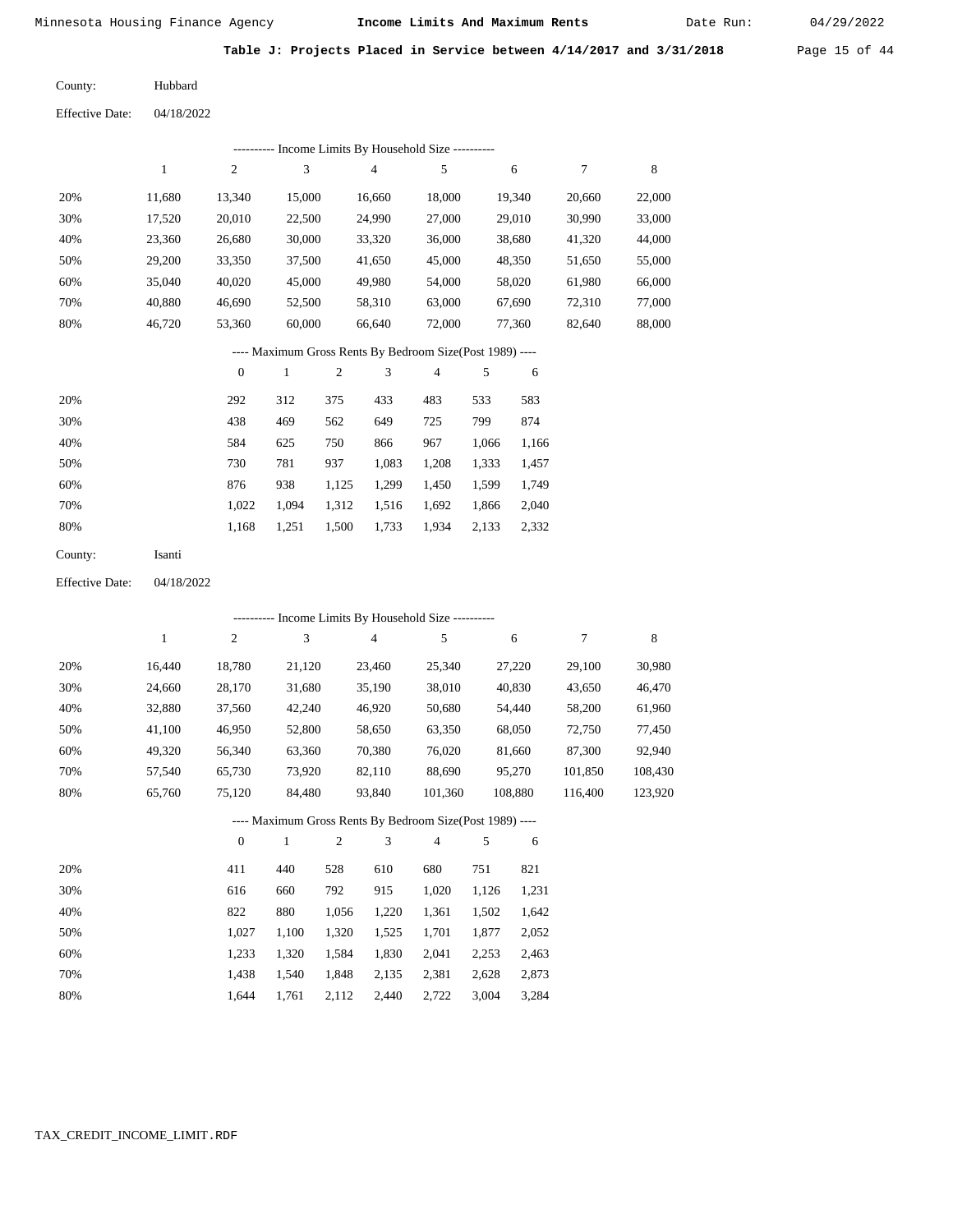Itasca

Minnesota Housing Finance Agency **Income Limits And Maximum Rents** 04/29/2022

Date Run:

**Table J: Projects Placed in Service between 4/14/2017 and 3/31/2018** Page 16 of 44

County:

04/18/2022 Effective Date:

|     |        |              |        |                | ---------- Income Limits By Household Size ----------    |                |     |        |        |        |
|-----|--------|--------------|--------|----------------|----------------------------------------------------------|----------------|-----|--------|--------|--------|
|     | 1      | 2            | 3      |                | 4                                                        | 5              |     | 6      | 7      | 8      |
| 20% | 11,680 | 13,340       | 15,000 |                | 16,660                                                   | 18,000         |     | 19,340 | 20,660 | 22,000 |
| 30% | 17,520 | 20,010       | 22,500 |                | 24,990                                                   | 27,000         |     | 29,010 | 30,990 | 33,000 |
| 40% | 23,360 | 26,680       | 30,000 |                | 33,320                                                   | 36,000         |     | 38,680 | 41,320 | 44,000 |
| 50% | 29,200 | 33,350       | 37,500 |                | 41,650                                                   | 45,000         |     | 48,350 | 51,650 | 55,000 |
| 60% | 35,040 | 40,020       | 45,000 |                | 49,980                                                   | 54,000         |     | 58,020 | 61,980 | 66,000 |
| 70% | 40,880 | 46,690       | 52,500 |                | 58,310                                                   | 63,000         |     | 67,690 | 72,310 | 77,000 |
| 80% | 46,720 | 53,360       | 60,000 |                | 66,640                                                   | 72,000         |     | 77,360 | 82,640 | 88,000 |
|     |        |              |        |                | ---- Maximum Gross Rents By Bedroom Size(Post 1989) ---- |                |     |        |        |        |
|     |        | $\mathbf{0}$ | 1      | $\overline{2}$ | 3                                                        | $\overline{4}$ | 5   | 6      |        |        |
| 20% |        | 292          | 312    | 375            | 433                                                      | 483            | 533 | 583    |        |        |
| 30% |        | 438          | 469    | 562            | 649                                                      | 725            | 799 | 874    |        |        |

| 30% | 438   | 469   | 562   | 649   | 725   | 799   | 874   |
|-----|-------|-------|-------|-------|-------|-------|-------|
| 40% | 584   | 625   | 750   | 866   | 967   | 1.066 | 1,166 |
| 50% | 730   | 781   | 937   | 1.083 | 1.208 | 1.333 | 1,457 |
| 60% | 876   | 938   | 1.125 | 1.299 | 1.450 | 1.599 | 1.749 |
| 70% | 1.022 | 1.094 | 1.312 | 1.516 | 1.692 | 1.866 | 2,040 |
| 80% | 1.168 | 1.251 | 1,500 | 1,733 | 1,934 | 2,133 | 2,332 |

| County: | Jackson |
|---------|---------|
|---------|---------|

04/18/2022 Effective Date:

|     |              |                |        |                | ---------- Income Limits By Household Size ----------    |                |       |        |        |        |
|-----|--------------|----------------|--------|----------------|----------------------------------------------------------|----------------|-------|--------|--------|--------|
|     | $\mathbf{1}$ | $\overline{c}$ | 3      |                | $\overline{4}$                                           | 5              |       | 6      | 7      | 8      |
| 20% | 11,720       | 13,380         | 15,060 |                | 16,720                                                   | 18,060         |       | 19,400 | 20,740 | 22,080 |
| 30% | 17,580       | 20,070         | 22,590 |                | 25,080                                                   | 27,090         |       | 29,100 | 31,110 | 33,120 |
| 40% | 23,440       | 26,760         | 30,120 |                | 33,440                                                   | 36,120         |       | 38,800 | 41,480 | 44,160 |
| 50% | 29,300       | 33,450         | 37,650 |                | 41,800                                                   | 45,150         |       | 48,500 | 51,850 | 55,200 |
| 60% | 35,160       | 40,140         | 45,180 |                | 50,160                                                   | 54,180         |       | 58,200 | 62,220 | 66,240 |
| 70% | 41,020       | 46,830         | 52,710 |                | 58,520                                                   | 63,210         |       | 67,900 | 72,590 | 77,280 |
| 80% | 46,880       | 53,520         | 60,240 |                | 66,880                                                   | 72,240         |       | 77,600 | 82,960 | 88,320 |
|     |              |                |        |                | ---- Maximum Gross Rents By Bedroom Size(Post 1989) ---- |                |       |        |        |        |
|     |              | $\mathbf{0}$   | 1      | $\overline{2}$ | 3                                                        | $\overline{4}$ | 5     | 6      |        |        |
| 20% |              | 293            | 313    | 376            | 434                                                      | 485            | 535   | 585    |        |        |
| 30% |              | 439            | 470    | 564            | 652                                                      | 727            | 802   | 877    |        |        |
| 40% |              | 586            | 627    | 753            | 869                                                      | 970            | 1,070 | 1,170  |        |        |
| 50% |              | 732            | 784    | 941            | 1,086                                                    | 1,212          | 1,338 | 1,463  |        |        |
| 60% |              | 879            | 941    | 1,129          | 1,304                                                    | 1,455          | 1,605 | 1,755  |        |        |

 1,317 1,521 1,506

1,739

 1,697 1,873 1,940 2,141  2,048 2,340

# TAX\_CREDIT\_INCOME\_LIMIT.RDF

 1,025 1,172

 1,098 1,255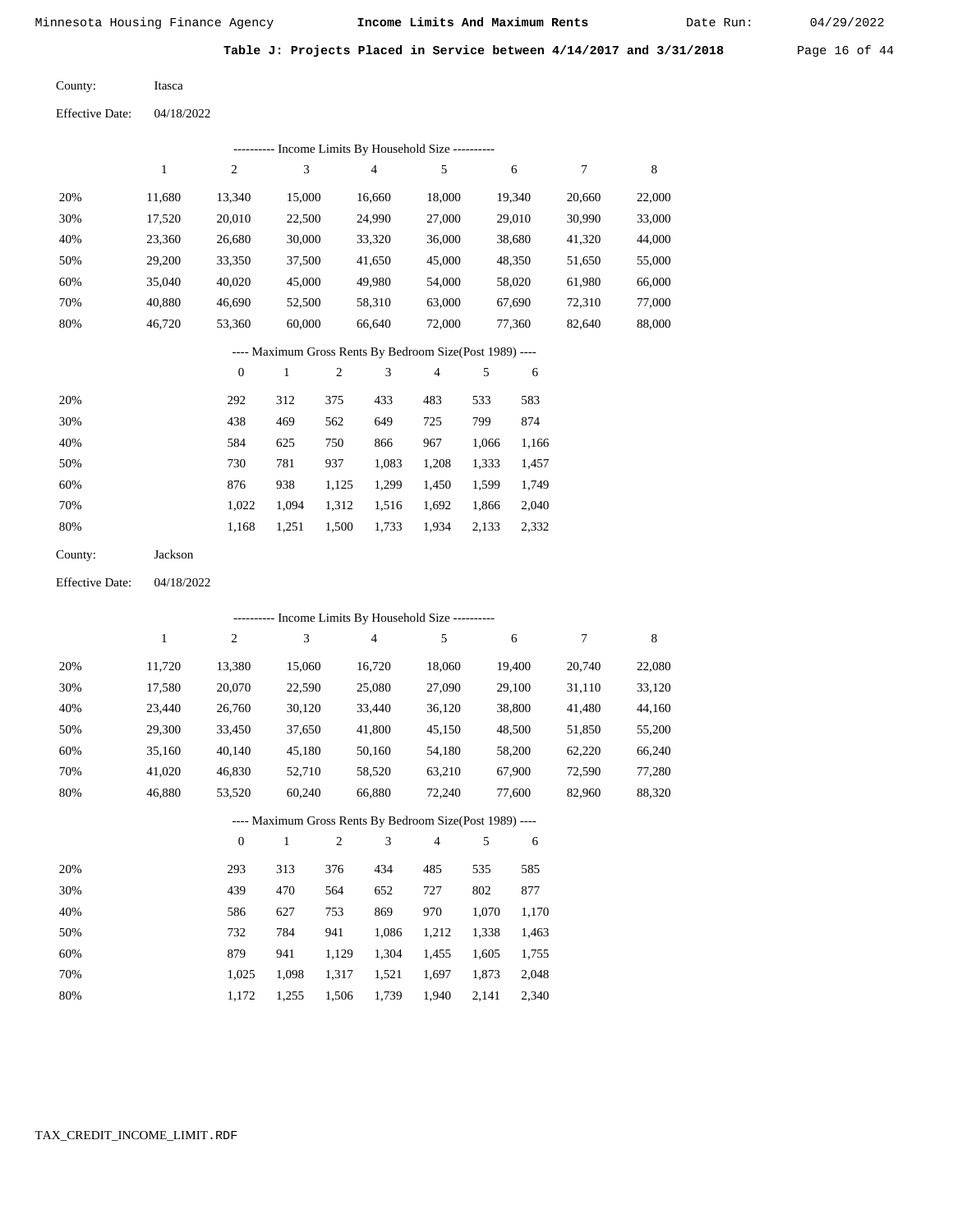Kanabec

Minnesota Housing Finance Agency **Income Limits And Maximum Rents** 04/29/2022

Date Run:

**Table J: Projects Placed in Service between 4/14/2017 and 3/31/2018** Page 17 of 44

04/18/2022 Effective Date:

County:

|                        |              |                  |                             |            | ------- Income Limits By Household Size ----------                              |            |       |        |                  |             |
|------------------------|--------------|------------------|-----------------------------|------------|---------------------------------------------------------------------------------|------------|-------|--------|------------------|-------------|
|                        | $\mathbf{1}$ | $\mathfrak{2}$   | $\ensuremath{\mathfrak{Z}}$ |            | $\overline{4}$                                                                  | $\sqrt{5}$ |       | 6      | $\boldsymbol{7}$ | $\,$ 8 $\,$ |
| 20%                    | 11,680       | 13,340           | 15,000                      |            | 16,660                                                                          | 18,000     |       | 19,340 | 20,660           | 22,000      |
| 30%                    | 17,520       | 20,010           | 22,500                      |            | 24,990                                                                          | 27,000     |       | 29,010 | 30,990           | 33,000      |
| 40%                    | 23,360       | 26,680           | 30,000                      |            | 33,320                                                                          | 36,000     |       | 38,680 | 41,320           | 44,000      |
| 50%                    | 29,200       | 33,350           | 37,500                      |            | 41,650                                                                          | 45,000     |       | 48,350 | 51,650           | 55,000      |
| 60%                    | 35,040       | 40,020           | 45,000                      |            | 49,980                                                                          | 54,000     |       | 58,020 | 61,980           | 66,000      |
| 70%                    | 40,880       | 46,690           | 52,500                      |            | 58,310                                                                          | 63,000     |       | 67,690 | 72,310           | 77,000      |
| 80%                    | 46,720       | 53,360           | 60,000                      |            | 66,640                                                                          | 72,000     |       | 77,360 | 82,640           | 88,000      |
|                        |              |                  |                             |            | ---- Maximum Gross Rents By Bedroom Size(Post 1989) ----                        |            |       |        |                  |             |
|                        |              | $\boldsymbol{0}$ | $\mathbf{1}$                | $\sqrt{2}$ | 3                                                                               | 4          | 5     | 6      |                  |             |
| 20%                    |              | 292              | 312                         | 375        | 433                                                                             | 483        | 533   | 583    |                  |             |
| 30%                    |              | 438              | 469                         | 562        | 649                                                                             | 725        | 799   | 874    |                  |             |
| 40%                    |              | 584              | 625                         | 750        | 866                                                                             | 967        | 1,066 | 1,166  |                  |             |
| 50%                    |              | 730              | 781                         | 937        | 1,083                                                                           | 1,208      | 1,333 | 1,457  |                  |             |
| 60%                    |              | 876              | 938                         | 1,125      | 1,299                                                                           | 1,450      | 1,599 | 1,749  |                  |             |
| 70%                    |              | 1,022            | 1,094                       | 1,312      | 1,516                                                                           | 1,692      | 1,866 | 2,040  |                  |             |
| $80\%$                 |              | 1,168            | 1,251                       | 1,500      | 1,733                                                                           | 1,934      | 2,133 | 2,332  |                  |             |
|                        |              |                  |                             |            |                                                                                 |            |       |        |                  |             |
| County:                | Kandiyohi    |                  |                             |            |                                                                                 |            |       |        |                  |             |
| <b>Effective Date:</b> | 04/18/2022   |                  |                             |            |                                                                                 |            |       |        |                  |             |
|                        |              |                  |                             |            |                                                                                 |            |       |        |                  |             |
|                        | $\mathbf{1}$ | 2                | 3                           |            | --------- Income Limits By Household Size ----------<br>$\overline{\mathbf{4}}$ | 5          |       | 6      | $\boldsymbol{7}$ | $\,$ 8 $\,$ |
| 20%                    | 11,720       | 13,380           | 15,060                      |            | 16,720                                                                          | 18,060     |       | 19,400 | 20,740           | 22,080      |
| 30%                    | 17,580       | 20,070           | 22,590                      |            | 25,080                                                                          | 27,090     |       | 29,100 | 31,110           | 33,120      |
| 40%                    | 23,440       | 26,760           | 30,120                      |            | 33,440                                                                          | 36,120     |       | 38,800 | 41,480           | 44,160      |
| 50%                    | 29,300       | 33,450           | 37,650                      |            | 41,800                                                                          | 45,150     |       | 48,500 | 51,850           | 55,200      |
| $60\%$                 | 35,160       | 40,140           | 45,180                      |            | 50,160                                                                          | 54,180     |       | 58,200 | 62,220           | 66,240      |
| 70%                    | 41,020       | 46,830           | 52,710                      |            | 58,520                                                                          | 63,210     |       | 67,900 | 72,590           | 77,280      |
| $80\%$                 | 46,880       | 53,520           | 60,240                      |            | 66,880                                                                          | 72,240     |       | 77,600 | 82,960           | 88,320      |
|                        |              |                  |                             |            | --- Maximum Gross Rents By Bedroom Size(Post 1989) ---                          |            |       |        |                  |             |
|                        |              | $\boldsymbol{0}$ | 1                           | 2          | 3                                                                               | 4          | 5     | 6      |                  |             |
| 20%                    |              | 293              | 313                         | 376        | 434                                                                             | 485        | 535   | 585    |                  |             |
| 30%                    |              | 439              | 470                         | 564        | 652                                                                             | 727        | 802   | 877    |                  |             |
| 40%                    |              | 586              | 627                         | 753        | 869                                                                             | 970        | 1,070 | 1,170  |                  |             |
| 50%                    |              | 732              | 784                         | 941        | 1,086                                                                           | 1,212      | 1,338 | 1,463  |                  |             |

 1,025 1,172

 1,098 1,255

 1,317 1,521 1,506

1,739

1,697

1,940 2,141

1,873

 2,048 2,340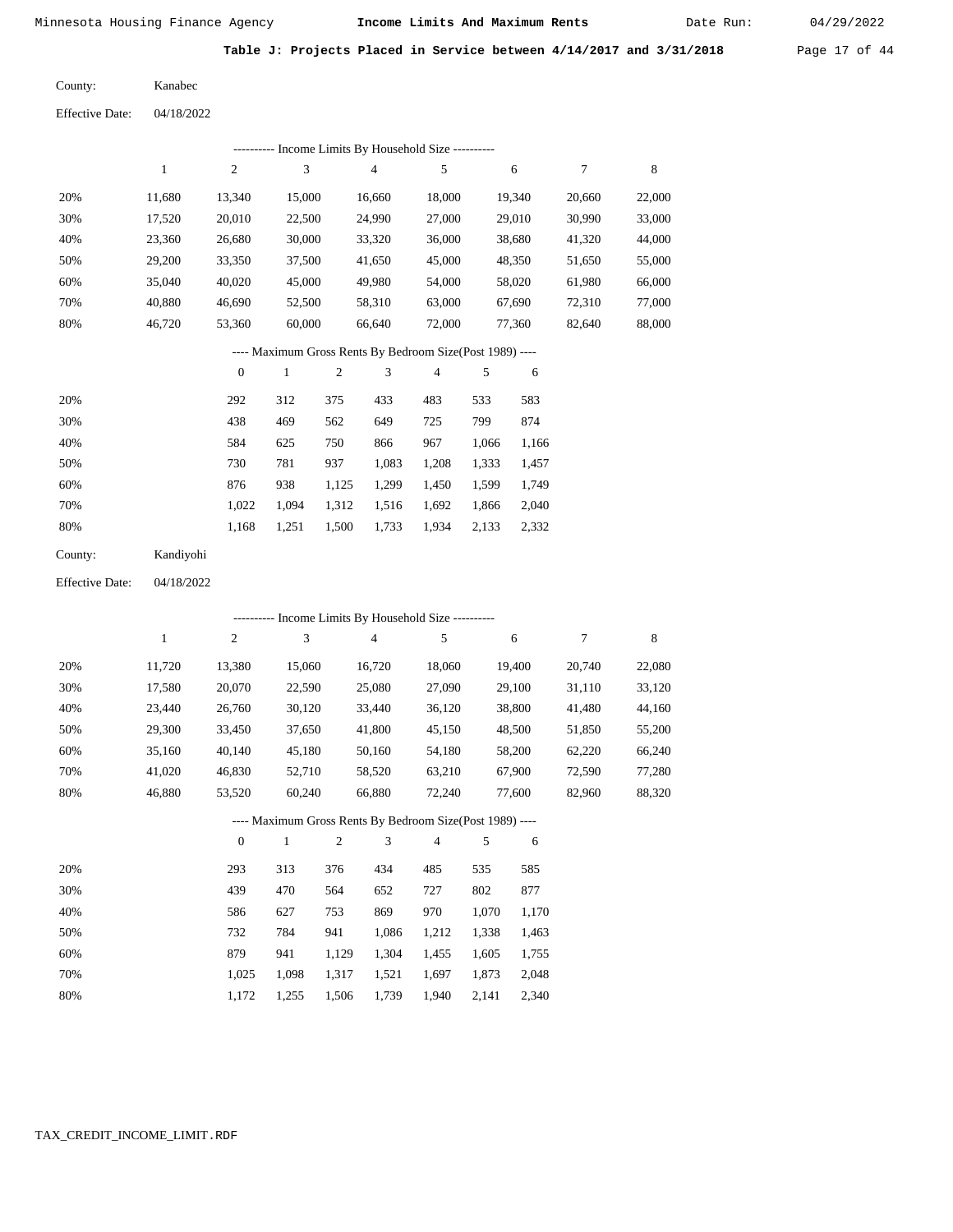Date Run:

Table J: Projects Placed in Service between 4/14/2017 and 3/31/2018 Page 18 of 44

Kittson County:

04/18/2022 Effective Date:

|     | Income Limits By Household Size ---------- |                |        |                |        |        |        |        |  |  |  |  |
|-----|--------------------------------------------|----------------|--------|----------------|--------|--------|--------|--------|--|--|--|--|
|     |                                            | $\overline{c}$ | 3      | $\overline{4}$ | 5      | 6      |        | 8      |  |  |  |  |
| 20% | 11.700                                     | 13,360         | 15,040 | 16.700         | 18.040 | 19,380 | 20,720 | 22,060 |  |  |  |  |
| 30% | 17,550                                     | 20,040         | 22,560 | 25,050         | 27,060 | 29,070 | 31,080 | 33,090 |  |  |  |  |
| 40% | 23,400                                     | 26,720         | 30,080 | 33,400         | 36,080 | 38,760 | 41,440 | 44,120 |  |  |  |  |
| 50% | 29,250                                     | 33,400         | 37,600 | 41,750         | 45,100 | 48.450 | 51,800 | 55,150 |  |  |  |  |
| 60% | 35,100                                     | 40,080         | 45,120 | 50,100         | 54,120 | 58,140 | 62,160 | 66,180 |  |  |  |  |
| 70% | 40.950                                     | 46,760         | 52,640 | 58,450         | 63,140 | 67,830 | 72,520 | 77,210 |  |  |  |  |
| 80% | 46,800                                     | 53,440         | 60,160 | 66,800         | 72,160 | 77,520 | 82,880 | 88,240 |  |  |  |  |

---- Maximum Gross Rents By Bedroom Size(Post 1989) ----

|     | $\mathbf{0}$ |       | 2     | 3     | 4     | 5     | 6     |
|-----|--------------|-------|-------|-------|-------|-------|-------|
| 20% | 292          | 313   | 376   | 434   | 484   | 534   | 584   |
| 30% | 438          | 469   | 564   | 651   | 726   | 802   | 876   |
| 40% | 585          | 626   | 752   | 868   | 969   | 1,069 | 1,169 |
| 50% | 731          | 783   | 940   | 1,085 | 1,211 | 1,336 | 1,461 |
| 60% | 877          | 939   | 1,128 | 1,302 | 1,453 | 1,604 | 1,753 |
| 70% | 1,023        | 1.096 | 1,316 | 1,519 | 1,695 | 1,871 | 2,045 |
| 80% | 1.170        | 1,253 | 1,504 | 1,737 | 1,938 | 2,139 | 2,338 |
|     |              |       |       |       |       |       |       |

| County: | Koochiching |
|---------|-------------|
|---------|-------------|

04/18/2022 Effective Date:

|     |        |                |              |                |        | ---------- Income Limits By Household Size ----------    |       |        |        |        |
|-----|--------|----------------|--------------|----------------|--------|----------------------------------------------------------|-------|--------|--------|--------|
|     | 1      | $\overline{c}$ | 3            |                | 4      | 5                                                        |       | 6      | 7      | 8      |
| 20% | 11,680 | 13,340         | 15,000       |                | 16,660 | 18,000                                                   |       | 19,340 | 20,660 | 22,000 |
| 30% | 17,520 | 20,010         | 22,500       |                | 24,990 | 27,000                                                   |       | 29,010 | 30,990 | 33,000 |
| 40% | 23,360 | 26,680         | 30,000       |                | 33,320 | 36,000                                                   |       | 38,680 | 41,320 | 44,000 |
| 50% | 29,200 | 33,350         | 37,500       |                | 41,650 | 45,000                                                   |       | 48,350 | 51,650 | 55,000 |
| 60% | 35,040 | 40,020         | 45,000       |                | 49,980 | 54,000                                                   |       | 58,020 | 61,980 | 66,000 |
| 70% | 40,880 | 46,690         | 52,500       |                | 58,310 | 63,000                                                   |       | 67,690 | 72,310 | 77,000 |
| 80% | 46,720 | 53,360         | 60,000       |                | 66,640 | 72,000                                                   |       | 77,360 | 82,640 | 88,000 |
|     |        |                |              |                |        | ---- Maximum Gross Rents By Bedroom Size(Post 1989) ---- |       |        |        |        |
|     |        | $\mathbf{0}$   | $\mathbf{1}$ | $\overline{2}$ | 3      | 4                                                        | 5     | 6      |        |        |
| 20% |        | 292            | 312          | 375            | 433    | 483                                                      | 533   | 583    |        |        |
| 30% |        | 438            | 469          | 562            | 649    | 725                                                      | 799   | 874    |        |        |
| 40% |        | 584            | 625          | 750            | 866    | 967                                                      | 1,066 | 1,166  |        |        |
| 50% |        | 730            | 781          | 937            | 1,083  | 1,208                                                    | 1,333 | 1,457  |        |        |
| 60% |        | 876            | 938          | 1,125          | 1,299  | 1,450                                                    | 1,599 | 1,749  |        |        |
| 70% |        | 1,022          | 1,094        | 1,312          | 1,516  | 1,692                                                    | 1,866 | 2,040  |        |        |

1,168

1,251

1,500

1,733

1,934

2,133

2,332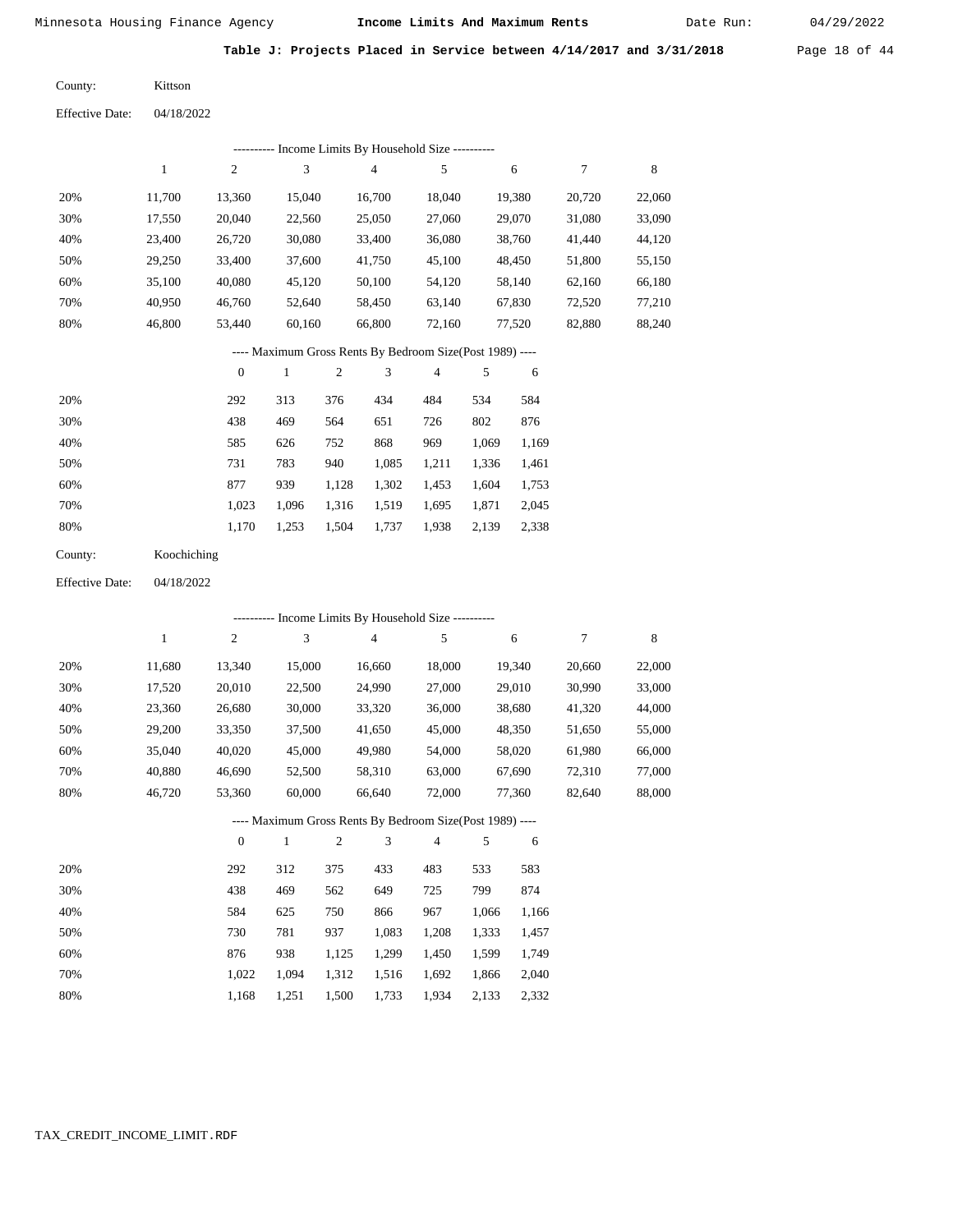Date Run:

**Table J: Projects Placed in Service between 4/14/2017 and 3/31/2018** Page 19 of 44

| County: | Lac Qui Parle |
|---------|---------------|
|         |               |

Effective Date: 04/18/2022

|                        |              |                  |              |                  | -------- Income Limits By Household Size ----------      |                |       |        |                  |         |
|------------------------|--------------|------------------|--------------|------------------|----------------------------------------------------------|----------------|-------|--------|------------------|---------|
|                        | $\mathbf{1}$ | $\sqrt{2}$       | 3            |                  | $\overline{\mathbf{4}}$                                  | $\sqrt{5}$     |       | 6      | $\boldsymbol{7}$ | $\,8\,$ |
| 20%                    | 11,680       | 13,340           | 15,000       |                  | 16,660                                                   | 18,000         |       | 19,340 | 20,660           | 22,000  |
| 30%                    | 17,520       | 20,010           | 22,500       |                  | 24,990                                                   | 27,000         |       | 29,010 | 30,990           | 33,000  |
| 40%                    | 23,360       | 26,680           | 30,000       |                  | 33,320                                                   | 36,000         |       | 38,680 | 41,320           | 44,000  |
| 50%                    | 29,200       | 33,350           | 37,500       |                  | 41,650                                                   | 45,000         |       | 48,350 | 51,650           | 55,000  |
| 60%                    | 35,040       | 40,020           | 45,000       |                  | 49,980                                                   | 54,000         |       | 58,020 | 61,980           | 66,000  |
| 70%                    | 40,880       | 46,690           | 52,500       |                  | 58,310                                                   | 63,000         |       | 67,690 | 72,310           | 77,000  |
| 80%                    | 46,720       | 53,360           | 60,000       |                  | 66,640                                                   | 72,000         |       | 77,360 | 82,640           | 88,000  |
|                        |              |                  |              |                  | ---- Maximum Gross Rents By Bedroom Size(Post 1989) ---- |                |       |        |                  |         |
|                        |              | $\boldsymbol{0}$ | $\mathbf{1}$ | $\boldsymbol{2}$ | 3                                                        | $\overline{4}$ | 5     | 6      |                  |         |
| 20%                    |              | 292              | 312          | 375              | 433                                                      | 483            | 533   | 583    |                  |         |
| 30%                    |              | 438              | 469          | 562              | 649                                                      | 725            | 799   | 874    |                  |         |
| 40%                    |              | 584              | 625          | 750              | 866                                                      | 967            | 1,066 | 1,166  |                  |         |
| 50%                    |              | 730              | 781          | 937              | 1,083                                                    | 1,208          | 1,333 | 1,457  |                  |         |
| 60%                    |              | 876              | 938          | 1,125            | 1,299                                                    | 1,450          | 1,599 | 1,749  |                  |         |
| 70%                    |              | 1,022            | 1,094        | 1,312            | 1,516                                                    | 1,692          | 1,866 | 2,040  |                  |         |
| $80\%$                 |              | 1,168            | 1,251        | 1,500            | 1,733                                                    | 1,934          | 2,133 | 2,332  |                  |         |
| County:                | Lake         |                  |              |                  |                                                          |                |       |        |                  |         |
| <b>Effective Date:</b> | 04/18/2022   |                  |              |                  |                                                          |                |       |        |                  |         |
|                        |              |                  |              |                  | --------- Income Limits By Household Size ----------     |                |       |        |                  |         |
|                        | $\mathbf{1}$ | $\sqrt{2}$       | 3            |                  | 4                                                        | 5              |       | 6      | 7                | 8       |
| 20%                    | 11,680       | 13,340           | 15,000       |                  | 16,660                                                   | 18,000         |       | 19,340 | 20,660           | 22,000  |
| 30%                    | 17,520       | 20,010           | 22,500       |                  | 24,990                                                   | 27,000         |       | 29,010 | 30,990           | 33,000  |
| 40%                    | 23,360       | 26,680           | 30,000       |                  | 33,320                                                   | 36,000         |       | 38,680 | 41,320           | 44,000  |
| 50%                    | 29,200       | 33,350           | 37,500       |                  | 41,650                                                   | 45,000         |       | 48,350 | 51,650           | 55,000  |
| 60%                    | 35,040       | 40,020           | 45,000       |                  | 49,980                                                   | 54,000         |       | 58,020 | 61,980           | 66,000  |
| 70%                    | 40,880       | 46,690           | 52,500       |                  | 58,310                                                   | 63,000         |       | 67,690 | 72,310           | 77,000  |
| 80%                    | 46,720       | 53,360           | 60,000       |                  | 66,640                                                   | 72,000         |       | 77,360 | 82,640           | 88,000  |
|                        |              |                  |              |                  | --- Maximum Gross Rents By Bedroom Size(Post 1989) -     |                |       |        |                  |         |
|                        |              | 0                | $\mathbf{1}$ | 2                | 3                                                        | 4              | 5     | 6      |                  |         |
| 20%                    |              | 292              | 312          | 375              | 433                                                      | 483            | 533   | 583    |                  |         |
| 30%                    |              | 438              | 469          | 562              | 649                                                      | 725            | 799   | 874    |                  |         |
| 40%                    |              | 584              | 625          | 750              | 866                                                      | 967            | 1,066 | 1,166  |                  |         |
| 50%                    |              | 730              | 781          | 937              | 1,083                                                    | 1,208          | 1,333 | 1,457  |                  |         |
| 60%                    |              | 876              | 938          | 1,125            | 1,299                                                    | 1,450          | 1,599 | 1,749  |                  |         |
| 70%                    |              | 1,022            | 1,094        | 1,312            | 1,516                                                    | 1,692          | 1,866 | 2,040  |                  |         |
| 80%                    |              | 1,168            | 1,251        | 1,500            | 1,733                                                    | 1,934          | 2,133 | 2,332  |                  |         |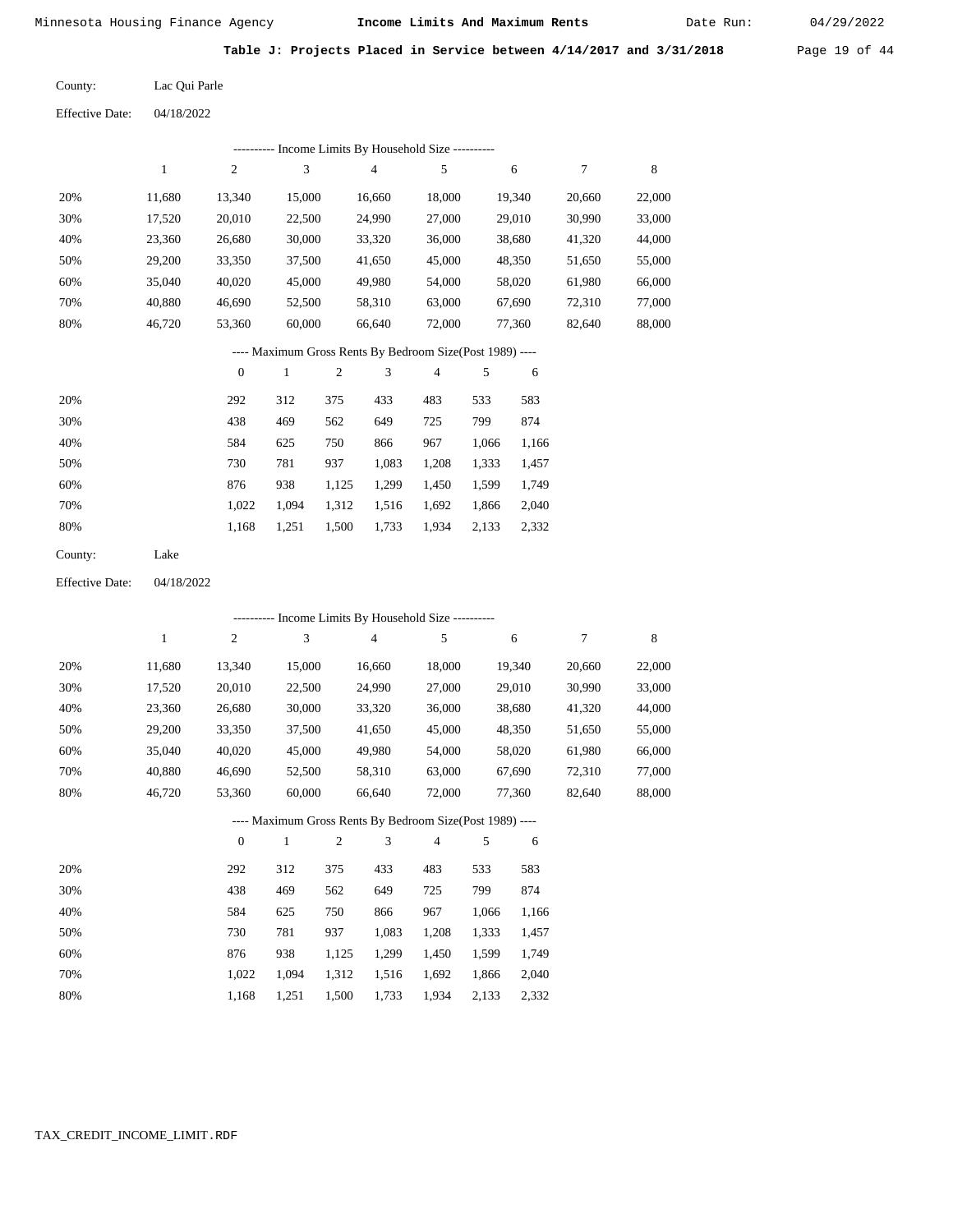Date Run:

Table J: Projects Placed in Service between 4/14/2017 and 3/31/2018 Page 20 of 44

Effective Date: 04/18/2022

|         |              |                  |              |                | --------- Income Limits By Household Size ----------     |                |       |        |        |        |
|---------|--------------|------------------|--------------|----------------|----------------------------------------------------------|----------------|-------|--------|--------|--------|
|         | $\mathbf{1}$ | $\overline{c}$   | 3            |                | $\overline{4}$                                           | 5              |       | 6      | 7      | 8      |
| 20%     | 11,680       | 13,340           | 15,000       |                | 16,660                                                   | 18,000         |       | 19,340 | 20,660 | 22,000 |
| 30%     | 17,520       | 20,010           | 22,500       |                | 24,990                                                   | 27,000         |       | 29.010 | 30.990 | 33,000 |
| 40%     | 23,360       | 26,680           | 30,000       |                | 33,320                                                   | 36,000         |       | 38,680 | 41,320 | 44,000 |
| 50%     | 29,200       | 33,350           | 37,500       |                | 41,650                                                   | 45,000         |       | 48,350 | 51,650 | 55,000 |
| 60%     | 35,040       | 40,020           | 45,000       |                | 49,980                                                   | 54,000         |       | 58,020 | 61,980 | 66,000 |
| 70%     | 40,880       | 46,690           | 52,500       |                | 58,310                                                   | 63,000         |       | 67,690 | 72,310 | 77,000 |
| 80%     | 46,720       | 53,360           | 60,000       |                | 66,640                                                   | 72,000         |       | 77,360 | 82,640 | 88,000 |
|         |              |                  |              |                | ---- Maximum Gross Rents By Bedroom Size(Post 1989) ---- |                |       |        |        |        |
|         |              | $\boldsymbol{0}$ | $\mathbf{1}$ | $\mathfrak{2}$ | 3                                                        | $\overline{4}$ | 5     | 6      |        |        |
| 20%     |              | 292              | 312          | 375            | 433                                                      | 483            | 533   | 583    |        |        |
| 30%     |              | 438              | 469          | 562            | 649                                                      | 725            | 799   | 874    |        |        |
| 40%     |              | 584              | 625          | 750            | 866                                                      | 967            | 1,066 | 1,166  |        |        |
| 50%     |              | 730              | 781          | 937            | 1,083                                                    | 1,208          | 1,333 | 1,457  |        |        |
| 60%     |              | 876              | 938          | 1,125          | 1,299                                                    | 1,450          | 1,599 | 1,749  |        |        |
| 70%     |              | 1,022            | 1,094        | 1,312          | 1,516                                                    | 1,692          | 1,866 | 2,040  |        |        |
| 80%     |              | 1,168            | 1,251        | 1,500          | 1,733                                                    | 1,934          | 2,133 | 2,332  |        |        |
| County: | Le Sueur     |                  |              |                |                                                          |                |       |        |        |        |

04/18/2022 Effective Date:

|     |              |                |        |                | ---------- Income Limits By Household Size ----------    |                |       |        |        |         |
|-----|--------------|----------------|--------|----------------|----------------------------------------------------------|----------------|-------|--------|--------|---------|
|     | $\mathbf{1}$ | $\overline{c}$ | 3      |                | 4                                                        | 5              |       | 6      | 7      | 8       |
| 20% | 13,580       | 15,520         | 17,460 |                | 19,400                                                   | 20,960         |       | 22,520 | 24,060 | 25,620  |
| 30% | 20,370       | 23,280         | 26,190 |                | 29,100                                                   | 31,440         |       | 33,780 | 36,090 | 38,430  |
| 40% | 27,160       | 31,040         | 34,920 |                | 38,800                                                   | 41,920         |       | 45,040 | 48,120 | 51,240  |
| 50% | 33,950       | 38,800         | 43,650 |                | 48,500                                                   | 52,400         |       | 56,300 | 60,150 | 64,050  |
| 60% | 40,740       | 46,560         | 52,380 |                | 58,200                                                   | 62,880         |       | 67,560 | 72,180 | 76,860  |
| 70% | 47,530       | 54,320         | 61,110 |                | 67,900                                                   | 73,360         |       | 78,820 | 84,210 | 89,670  |
| 80% | 54,320       | 62,080         | 69,840 |                | 77,600                                                   | 83,840         |       | 90,080 | 96,240 | 102,480 |
|     |              |                |        |                | ---- Maximum Gross Rents By Bedroom Size(Post 1989) ---- |                |       |        |        |         |
|     |              | $\mathbf{0}$   | 1      | $\overline{2}$ | 3                                                        | $\overline{4}$ | 5     | 6      |        |         |
| 20% |              | 339            | 363    | 436            | 504                                                      | 563            | 621   | 679    |        |         |
| 30% |              | 509            | 545    | 654            | 756                                                      | 844            | 931   | 1,018  |        |         |
| 40% |              | 679            | 727    | 873            | 1,009                                                    | 1,126          | 1,242 | 1,358  |        |         |

 848 1,018 1,188 1,358  909 1,091 1,273 1,455  1,091 1,309 1,527 1,746

 1,261 1,513 1,765 2,018

 1,407 1,689 1,970 2,252  1,552 1,863 2,173 2,484

 1,697 2,037 2,376 2,716

 50% 60% 70% 80%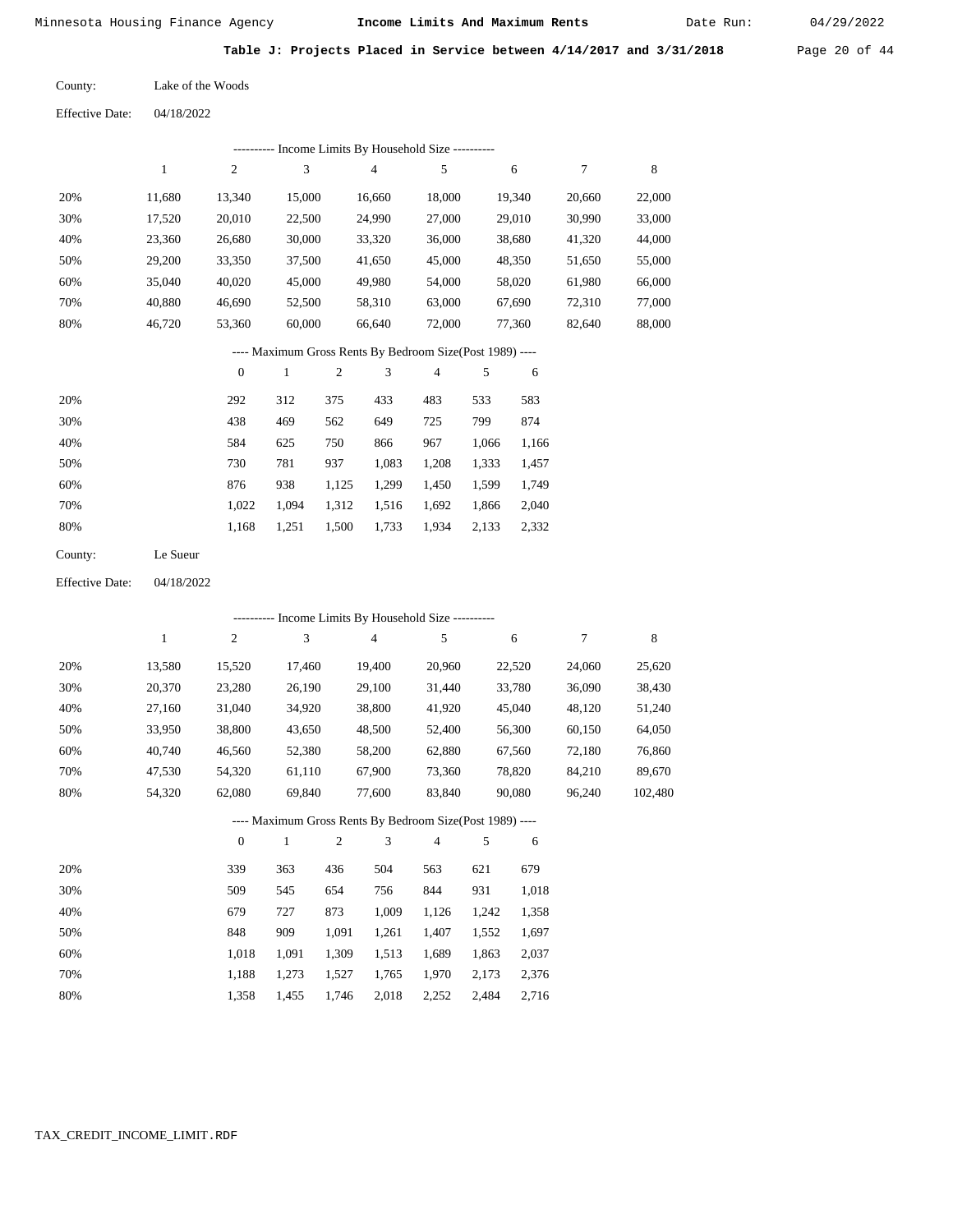04/18/2022

Minnesota Housing Finance Agency **Income Limits And Maximum Rents** 04/29/2022

6

7

8

Date Run:

Table J: Projects Placed in Service between 4/14/2017 and 3/31/2018 Page 21 of 44

Lincoln County:

Effective Date:

|     |        | ---------- Income Limits By Household Size ---------- |        |        |        |  |  |  |  |  |
|-----|--------|-------------------------------------------------------|--------|--------|--------|--|--|--|--|--|
|     |        | 2                                                     | 3      | 4      |        |  |  |  |  |  |
| 20% | 11,680 | 13,340                                                | 15,000 | 16,660 | 18,000 |  |  |  |  |  |
| 30% | 17,520 | 20,010                                                | 22,500 | 24,990 | 27,000 |  |  |  |  |  |

| 20% | 11.680 | 13.340 | 15,000 | 16.660 | 18.000 | 19.340 | 20,660 | 22,000 |
|-----|--------|--------|--------|--------|--------|--------|--------|--------|
| 30% | 17.520 | 20,010 | 22,500 | 24,990 | 27,000 | 29,010 | 30,990 | 33,000 |
| 40% | 23,360 | 26,680 | 30,000 | 33,320 | 36,000 | 38,680 | 41.320 | 44,000 |
| 50% | 29,200 | 33.350 | 37,500 | 41.650 | 45,000 | 48,350 | 51.650 | 55,000 |
| 60% | 35,040 | 40,020 | 45,000 | 49,980 | 54,000 | 58,020 | 61,980 | 66,000 |
| 70% | 40,880 | 46.690 | 52,500 | 58.310 | 63,000 | 67,690 | 72,310 | 77,000 |
| 80% | 46.720 | 53,360 | 60,000 | 66.640 | 72,000 | 77.360 | 82,640 | 88,000 |

#### ---- Maximum Gross Rents By Bedroom Size(Post 1989) ----

|     | $\theta$ |       | $\overline{c}$ | 3     | $\overline{4}$ | 5     | 6     |
|-----|----------|-------|----------------|-------|----------------|-------|-------|
| 20% | 292      | 312   | 375            | 433   | 483            | 533   | 583   |
| 30% | 438      | 469   | 562            | 649   | 725            | 799   | 874   |
| 40% | 584      | 625   | 750            | 866   | 967            | 1,066 | 1,166 |
| 50% | 730      | 781   | 937            | 1,083 | 1,208          | 1,333 | 1,457 |
| 60% | 876      | 938   | 1,125          | 1,299 | 1,450          | 1,599 | 1,749 |
| 70% | 1,022    | 1,094 | 1,312          | 1,516 | 1,692          | 1,866 | 2,040 |
| 80% | 1,168    | 1,251 | 1,500          | 1,733 | 1,934          | 2,133 | 2,332 |
|     |          |       |                |       |                |       |       |

| County: | Lyon |
|---------|------|
|---------|------|

04/18/2022 Effective Date:

|     |        |              |        |                |                | ---------- Income Limits By Household Size ----------    |       |        |        |        |
|-----|--------|--------------|--------|----------------|----------------|----------------------------------------------------------|-------|--------|--------|--------|
|     | 1      | $\mathbf{2}$ | 3      |                | $\overline{4}$ | 5                                                        |       | 6      | 7      | 8      |
| 20% | 11,720 | 13,380       | 15,060 |                | 16,720         | 18,060                                                   |       | 19,400 | 20,740 | 22,080 |
| 30% | 17,580 | 20,070       | 22,590 |                | 25,080         | 27,090                                                   |       | 29,100 | 31,110 | 33,120 |
| 40% | 23,440 | 26,760       | 30,120 |                | 33,440         | 36,120                                                   |       | 38,800 | 41,480 | 44,160 |
| 50% | 29,300 | 33,450       | 37,650 |                | 41,800         | 45,150                                                   |       | 48,500 | 51,850 | 55,200 |
| 60% | 35,160 | 40,140       | 45,180 |                | 50,160         | 54,180                                                   |       | 58,200 | 62,220 | 66,240 |
| 70% | 41,020 | 46,830       | 52,710 |                | 58,520         | 63,210                                                   |       | 67,900 | 72,590 | 77,280 |
| 80% | 46,880 | 53,520       | 60,240 |                | 66,880         | 72,240                                                   |       | 77,600 | 82,960 | 88,320 |
|     |        |              |        |                |                | ---- Maximum Gross Rents By Bedroom Size(Post 1989) ---- |       |        |        |        |
|     |        | $\theta$     | 1      | $\mathfrak{2}$ | 3              | $\overline{4}$                                           | 5     | 6      |        |        |
| 20% |        | 293          | 313    | 376            | 434            | 485                                                      | 535   | 585    |        |        |
| 30% |        | 439          | 470    | 564            | 652            | 727                                                      | 802   | 877    |        |        |
| 40% |        | 586          | 627    | 753            | 869            | 970                                                      | 1,070 | 1,170  |        |        |
| 50% |        | 732          | 784    | 941            | 1,086          | 1,212                                                    | 1,338 | 1,463  |        |        |
| 60% |        | 879          | 941    | 1,129          | 1,304          | 1,455                                                    | 1,605 | 1,755  |        |        |

 1,025 1,172  1,098 1,255

 1,317 1,506

 1,521 1,739  1,697 1,940  1,873 2,141

 2,048 2,340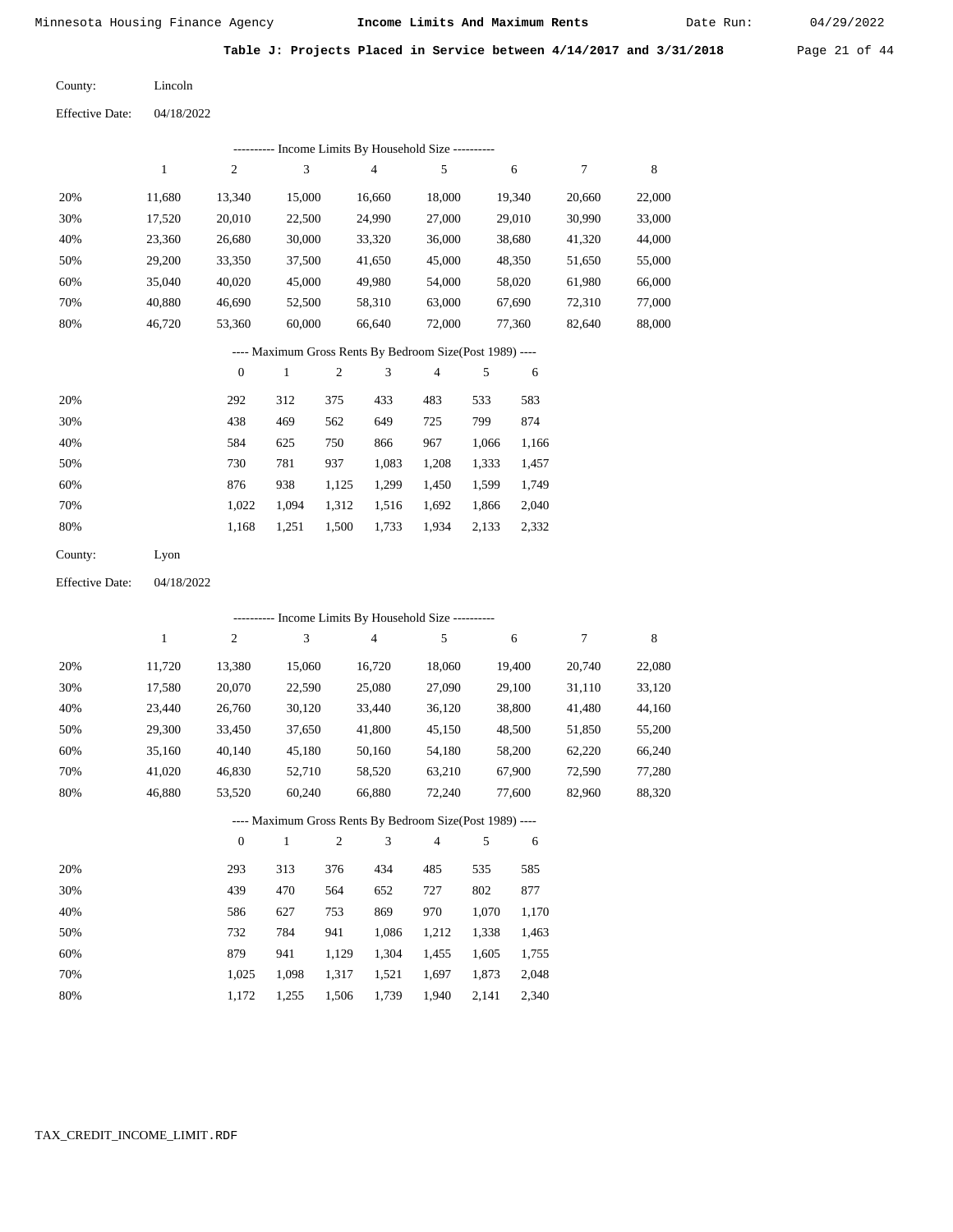Date Run:

|  |  |  | Table J: Projects Placed in Service between 4/14/2017 and 3/31/2018 | Page 22 of 44 |  |  |
|--|--|--|---------------------------------------------------------------------|---------------|--|--|
|  |  |  |                                                                     |               |  |  |

| County: | Mahnomen |
|---------|----------|
|         |          |

|     | ---------- Income Limits By Household Size ----------    |              |              |                |                |        |        |        |  |  |
|-----|----------------------------------------------------------|--------------|--------------|----------------|----------------|--------|--------|--------|--|--|
|     | 1                                                        | 2            | 3            | $\overline{4}$ | 5              | 6      | 7      | 8      |  |  |
| 20% | 11,680                                                   | 13,340       | 15,000       | 16,660         | 18,000         | 19,340 | 20,660 | 22,000 |  |  |
| 30% | 17,520                                                   | 20,010       | 22,500       | 24,990         | 27,000         | 29,010 | 30,990 | 33,000 |  |  |
| 40% | 23,360                                                   | 26,680       | 30,000       | 33,320         | 36,000         | 38,680 | 41,320 | 44,000 |  |  |
| 50% | 29,200                                                   | 33,350       | 37,500       | 41,650         | 45,000         | 48,350 | 51,650 | 55,000 |  |  |
| 60% | 35,040                                                   | 40,020       | 45,000       | 49,980         | 54,000         | 58,020 | 61,980 | 66,000 |  |  |
| 70% | 40,880                                                   | 46,690       | 52,500       | 58,310         | 63,000         | 67,690 | 72,310 | 77,000 |  |  |
| 80% | 46,720                                                   | 53,360       | 60,000       | 66.640         | 72,000         | 77,360 | 82,640 | 88,000 |  |  |
|     | ---- Maximum Gross Rents By Bedroom Size(Post 1989) ---- |              |              |                |                |        |        |        |  |  |
|     |                                                          | $\mathbf{0}$ | $\mathbf{1}$ | 3<br>2         | $\overline{4}$ | 5<br>6 |        |        |  |  |

| 20% | 292   | 312   | 375   | 433   | 483   | 533   | 583   |
|-----|-------|-------|-------|-------|-------|-------|-------|
| 30% | 438   | 469   | 562   | 649   | 725   | 799   | 874   |
| 40% | 584   | 625   | 750   | 866   | 967   | 1,066 | 1,166 |
| 50% | 730   | 781   | 937   | 1,083 | 1,208 | 1,333 | 1,457 |
| 60% | 876   | 938   | 1,125 | 1,299 | 1,450 | 1,599 | 1,749 |
| 70% | 1.022 | 1.094 | 1,312 | 1,516 | 1,692 | 1,866 | 2,040 |
| 80% | 1.168 | 1,251 | 1,500 | 1,733 | 1,934 | 2,133 | 2,332 |
|     |       |       |       |       |       |       |       |

| County: | Marshall |
|---------|----------|
|---------|----------|

04/18/2022 Effective Date:

|     | ---------- Income Limits By Household Size ---------- |                |        |                |                                                          |                |       |        |        |        |  |
|-----|-------------------------------------------------------|----------------|--------|----------------|----------------------------------------------------------|----------------|-------|--------|--------|--------|--|
|     | $\mathbf{1}$                                          | $\overline{c}$ | 3      |                | $\overline{4}$                                           | 5              |       | 6      | 7      | 8      |  |
| 20% | 11,860                                                | 13,560         | 15,260 |                | 16,940                                                   | 18,300         |       | 19,660 | 21,020 | 22,380 |  |
| 30% | 17,790                                                | 20,340         | 22,890 |                | 25,410                                                   | 27,450         |       | 29,490 | 31,530 | 33,570 |  |
| 40% | 23,720                                                | 27,120         | 30,520 |                | 33,880                                                   | 36,600         |       | 39,320 | 42,040 | 44,760 |  |
| 50% | 29,650                                                | 33,900         | 38,150 |                | 42,350                                                   | 45,750         |       | 49,150 | 52,550 | 55,950 |  |
| 60% | 35,580                                                | 40,680         | 45,780 |                | 50,820                                                   | 54,900         |       | 58,980 | 63,060 | 67,140 |  |
| 70% | 41,510                                                | 47,460         | 53,410 |                | 59,290                                                   | 64,050         |       | 68,810 | 73,570 | 78,330 |  |
| 80% | 47,440                                                | 54,240         | 61,040 |                | 67,760                                                   | 73,200         |       | 78,640 | 84,080 | 89,520 |  |
|     |                                                       |                |        |                | ---- Maximum Gross Rents By Bedroom Size(Post 1989) ---- |                |       |        |        |        |  |
|     |                                                       | $\mathbf{0}$   | 1      | $\mathfrak{2}$ | 3                                                        | $\overline{4}$ | 5     | 6      |        |        |  |
| 20% |                                                       | 296            | 317    | 381            | 440                                                      | 491            | 542   | 592    |        |        |  |
| 30% |                                                       | 444            | 476    | 572            | 660                                                      | 737            | 813   | 889    |        |        |  |
| 40% |                                                       | 593            | 635    | 763            | 881                                                      | 983            | 1,085 | 1,185  |        |        |  |
| 50% |                                                       | 741            | 794    | 953            | 1,101                                                    | 1,228          | 1,356 | 1,482  |        |        |  |
| 60% |                                                       | 889            | 953    | 1,144          | 1,321                                                    | 1,474          | 1,627 | 1,778  |        |        |  |

 1,037 1,186

 1,112 1,271

 1,335 1,526  1,541 1,762

 1,720 1,966  1,898 2,170

 2,075 2,371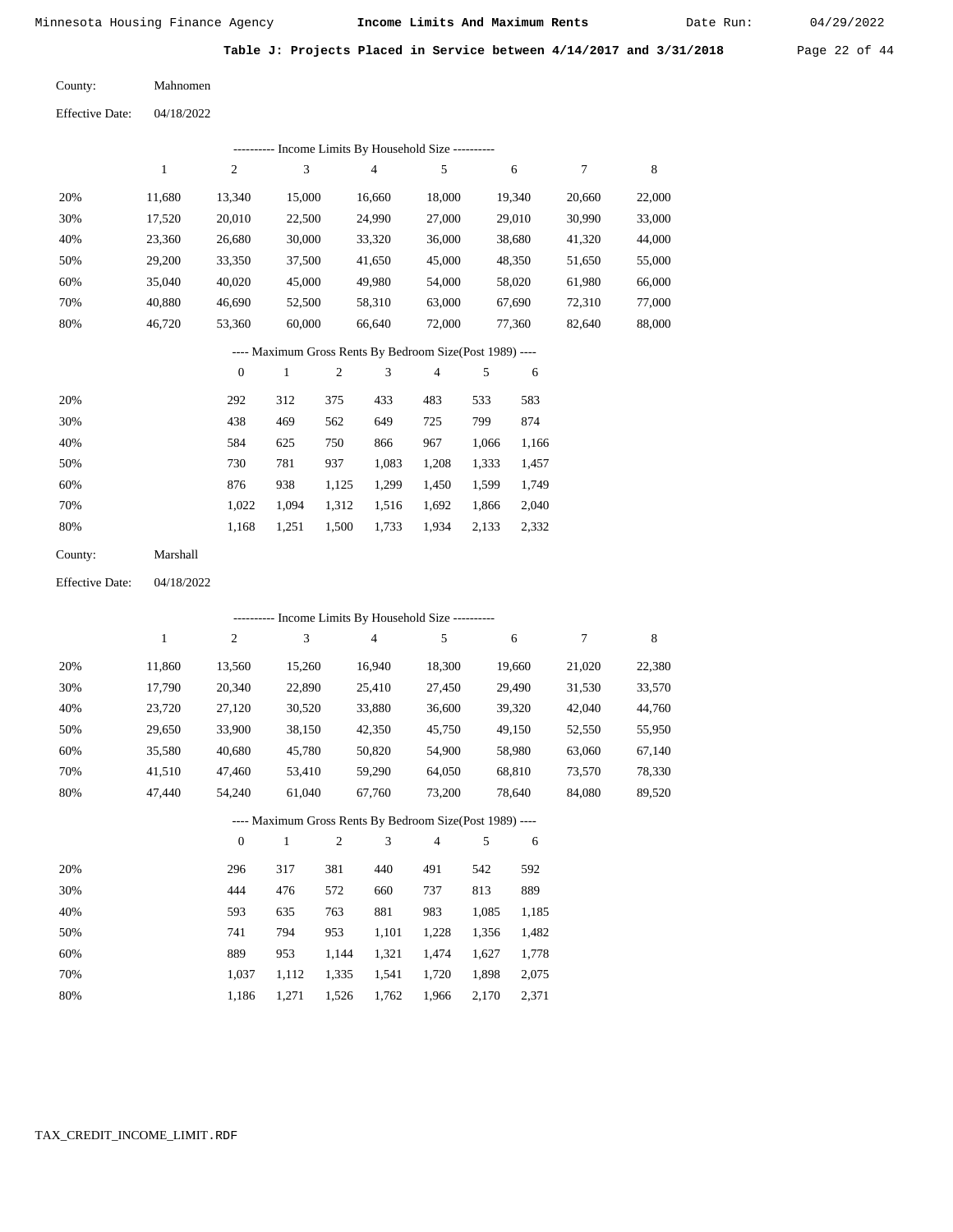Date Run:

**Table J: Projects Placed in Service between 4/14/2017 and 3/31/2018** Page 23 of 44

Martin County:

04/18/2022 Effective Date:

|     |        |          | --------- Income Limits By Household Size ----------     |     |        |                |     |        |        |        |
|-----|--------|----------|----------------------------------------------------------|-----|--------|----------------|-----|--------|--------|--------|
|     | 1      | 2        | 3                                                        |     | 4      | 5              |     | 6      | 7      | 8      |
| 20% | 11,680 | 13,340   | 15,000                                                   |     | 16,660 | 18,000         |     | 19,340 | 20,660 | 22,000 |
| 30% | 17,520 | 20,010   | 22,500                                                   |     | 24,990 | 27,000         |     | 29,010 | 30,990 | 33,000 |
| 40% | 23,360 | 26,680   | 30,000                                                   |     | 33,320 | 36,000         |     | 38,680 | 41,320 | 44,000 |
| 50% | 29,200 | 33,350   | 37,500                                                   |     | 41,650 | 45,000         |     | 48,350 | 51,650 | 55,000 |
| 60% | 35,040 | 40,020   | 45,000                                                   |     | 49,980 | 54,000         |     | 58,020 | 61,980 | 66,000 |
| 70% | 40,880 | 46,690   | 52,500                                                   |     | 58,310 | 63,000         |     | 67,690 | 72,310 | 77,000 |
| 80% | 46,720 | 53,360   | 60,000                                                   |     | 66,640 | 72,000         |     | 77,360 | 82,640 | 88,000 |
|     |        |          | ---- Maximum Gross Rents By Bedroom Size(Post 1989) ---- |     |        |                |     |        |        |        |
|     |        | $\theta$ | 1                                                        | 2   | 3      | $\overline{4}$ | 5   | 6      |        |        |
| 20% |        | 292      | 312                                                      | 375 | 433    | 483            | 533 | 583    |        |        |
|     |        |          |                                                          |     |        |                |     |        |        |        |

| 30% | 438   | 469   | 562   | 649   | 725   | 799   | 874   |
|-----|-------|-------|-------|-------|-------|-------|-------|
| 40% | 584   | 625   | 750   | 866   | 967   | 1.066 | 1,166 |
| 50% | 730   | 781   | 937   | 1.083 | 1.208 | 1.333 | 1,457 |
| 60% | 876   | 938   | 1.125 | 1.299 | 1.450 | 1.599 | 1.749 |
| 70% | 1.022 | 1.094 | 1.312 | 1.516 | 1.692 | 1.866 | 2,040 |
| 80% | 1.168 | 1.251 | 1,500 | 1,733 | 1.934 | 2,133 | 2,332 |

| County: | McLeod |
|---------|--------|
|---------|--------|

04/18/2022 Effective Date:

|     |              |                  |              |                |                | ---------- Income Limits By Household Size ----------    |       |        |        |        |
|-----|--------------|------------------|--------------|----------------|----------------|----------------------------------------------------------|-------|--------|--------|--------|
|     | $\mathbf{1}$ | $\overline{c}$   | 3            |                | $\overline{4}$ | 5                                                        |       | 6      | 7      | 8      |
| 20% | 12,440       | 14,220           | 16,000       |                | 17,760         | 19,200                                                   |       | 20,620 | 22,040 | 23,460 |
| 30% | 18,660       | 21,330           | 24,000       |                | 26,640         | 28,800                                                   |       | 30,930 | 33,060 | 35,190 |
| 40% | 24,880       | 28,440           | 32,000       |                | 35,520         | 38,400                                                   |       | 41,240 | 44,080 | 46,920 |
| 50% | 31,100       | 35,550           | 40,000       |                | 44,400         | 48,000                                                   |       | 51,550 | 55,100 | 58,650 |
| 60% | 37,320       | 42,660           | 48,000       |                | 53,280         | 57,600                                                   |       | 61,860 | 66,120 | 70,380 |
| 70% | 43,540       | 49,770           | 56,000       |                | 62,160         | 67,200                                                   |       | 72,170 | 77,140 | 82,110 |
| 80% | 49,760       | 56,880           | 64,000       |                | 71,040         | 76,800                                                   |       | 82,480 | 88,160 | 93,840 |
|     |              |                  |              |                |                | ---- Maximum Gross Rents By Bedroom Size(Post 1989) ---- |       |        |        |        |
|     |              | $\boldsymbol{0}$ | $\mathbf{1}$ | $\overline{2}$ | 3              | $\overline{4}$                                           | 5     | 6      |        |        |
| 20% |              | 311              | 333          | 400            | 462            | 515                                                      | 568   | 621    |        |        |
| 30% |              | 466              | 499          | 600            | 693            | 773                                                      | 853   | 932    |        |        |
| 40% |              | 622              | 666          | 800            | 924            | 1,031                                                    | 1,137 | 1,243  |        |        |
| 50% |              | 777              | 833          | 1,000          | 1,155          | 1,288                                                    | 1,421 | 1,554  |        |        |
| 60% |              | 933              | 999          | 1,200          | 1,386          | 1,546                                                    | 1,706 | 1,864  |        |        |

 1,088 1,244

 1,166 1,333

 1,400 1,600  1,617 1,848

1,804

2,062 2,275

1,990

 2,175 2,486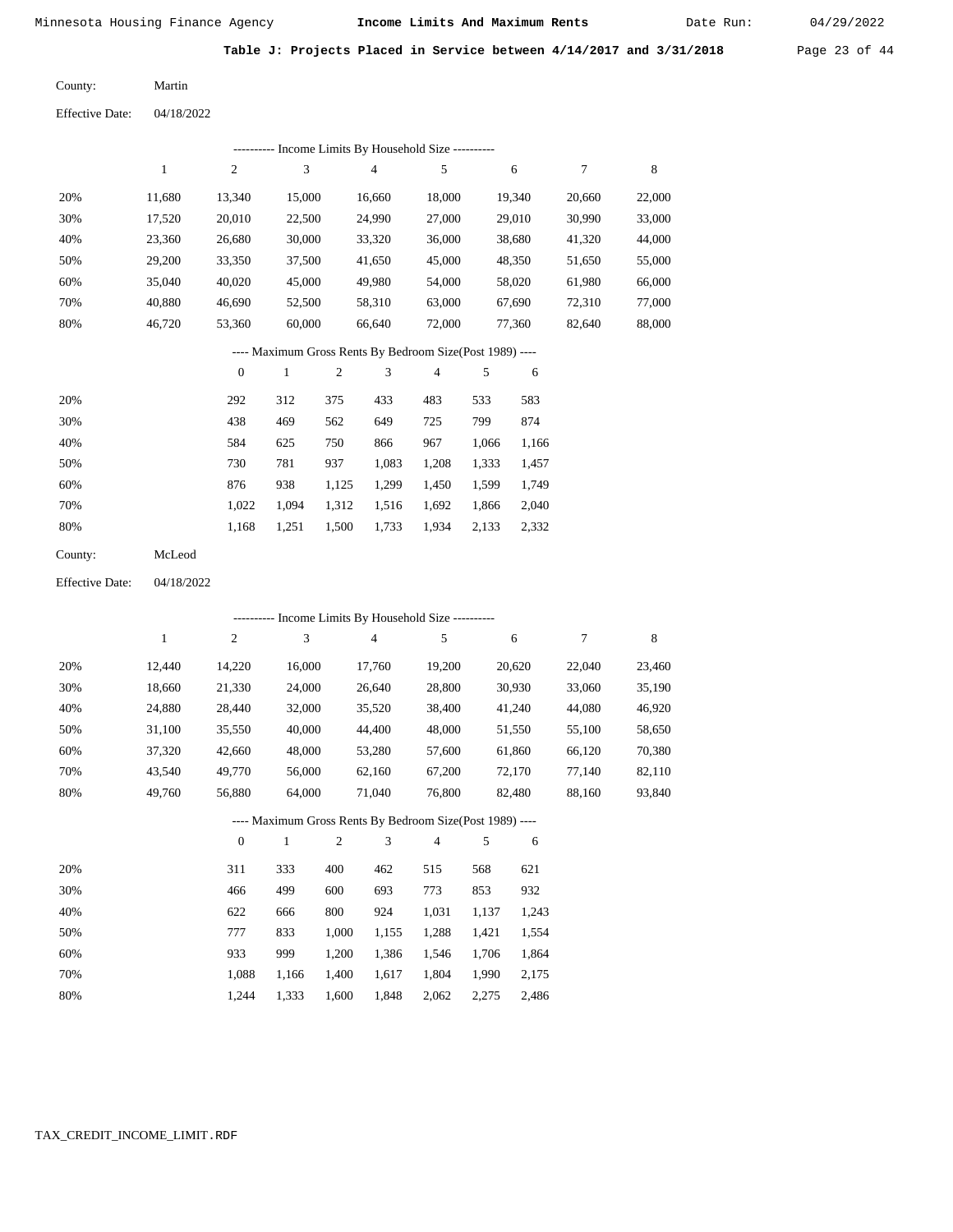Date Run:

**Table J: Projects Placed in Service between 4/14/2017 and 3/31/2018** Page 24 of 44

Meeker County:

| <b>Effective Date:</b> | 04/18/2022 |
|------------------------|------------|
|                        |            |

|     | Income Limits By Household Size ---------- |                |        |        |        |        |        |        |  |  |  |  |  |
|-----|--------------------------------------------|----------------|--------|--------|--------|--------|--------|--------|--|--|--|--|--|
|     |                                            | $\overline{c}$ | 3      | 4      | 5      | 6      | 7      | 8      |  |  |  |  |  |
| 20% | 12.200                                     | 13,940         | 15.680 | 17.420 | 18,820 | 20,220 | 21,620 | 23,000 |  |  |  |  |  |
| 30% | 18,300                                     | 20,910         | 23,520 | 26,130 | 28,230 | 30,330 | 32,430 | 34,500 |  |  |  |  |  |
| 40% | 24,400                                     | 27,880         | 31,360 | 34,840 | 37,640 | 40,440 | 43,240 | 46,000 |  |  |  |  |  |
| 50% | 30,500                                     | 34,850         | 39,200 | 43,550 | 47,050 | 50,550 | 54,050 | 57,500 |  |  |  |  |  |
| 60% | 36,600                                     | 41,820         | 47,040 | 52,260 | 56,460 | 60,660 | 64,860 | 69,000 |  |  |  |  |  |
| 70% | 42,700                                     | 48.790         | 54.880 | 60,970 | 65,870 | 70,770 | 75.670 | 80,500 |  |  |  |  |  |
| 80% | 48.800                                     | 55,760         | 62,720 | 69,680 | 75,280 | 80.880 | 86.480 | 92,000 |  |  |  |  |  |

#### ---- Maximum Gross Rents By Bedroom Size(Post 1989) ----

|     | $\mathbf{0}$ |       | $\overline{2}$ | 3     | 4     | 5     | 6     |
|-----|--------------|-------|----------------|-------|-------|-------|-------|
| 20% | 305          | 326   | 392            | 453   | 505   | 557   | 609   |
| 30% | 457          | 490   | 588            | 679   | 758   | 836   | 914   |
| 40% | 610          | 653   | 784            | 906   | 1,011 | 1,115 | 1,219 |
| 50% | 762          | 816   | 980            | 1,132 | 1,263 | 1,394 | 1,524 |
| 60% | 915          | 980   | 1,176          | 1,359 | 1,516 | 1,673 | 1,829 |
| 70% | 1,067        | 1,143 | 1,372          | 1,585 | 1,769 | 1,952 | 2,133 |
| 80% | 1,220        | 1,307 | 1,568          | 1,812 | 2,022 | 2,231 | 2,438 |
|     |              |       |                |       |       |       |       |

04/18/2022 Effective Date:

|     |              |                  |              |                |                | ---------- Income Limits By Household Size ----------    |       |        |        |        |
|-----|--------------|------------------|--------------|----------------|----------------|----------------------------------------------------------|-------|--------|--------|--------|
|     | $\mathbf{1}$ | $\overline{c}$   | 3            |                | $\overline{4}$ | 5                                                        |       | 6      | 7      | 8      |
| 20% | 11,680       | 13,340           | 15,000       |                | 16,660         | 18,000                                                   |       | 19,340 | 20,660 | 22,000 |
| 30% | 17,520       | 20,010           | 22,500       |                | 24,990         | 27,000                                                   |       | 29,010 | 30,990 | 33,000 |
| 40% | 23,360       | 26,680           | 30,000       |                | 33,320         | 36,000                                                   |       | 38,680 | 41,320 | 44,000 |
| 50% | 29,200       | 33,350           | 37,500       |                | 41,650         | 45,000                                                   |       | 48,350 | 51,650 | 55,000 |
| 60% | 35,040       | 40,020           | 45,000       |                | 49,980         | 54,000                                                   |       | 58,020 | 61,980 | 66,000 |
| 70% | 40,880       | 46,690           | 52,500       |                | 58,310         | 63,000                                                   |       | 67,690 | 72,310 | 77,000 |
| 80% | 46,720       | 53,360           | 60,000       |                | 66,640         | 72,000                                                   |       | 77,360 | 82,640 | 88,000 |
|     |              |                  |              |                |                | ---- Maximum Gross Rents By Bedroom Size(Post 1989) ---- |       |        |        |        |
|     |              | $\boldsymbol{0}$ | $\mathbf{1}$ | $\overline{c}$ | 3              | $\overline{4}$                                           | 5     | 6      |        |        |
| 20% |              | 292              | 312          | 375            | 433            | 483                                                      | 533   | 583    |        |        |
| 30% |              | 438              | 469          | 562            | 649            | 725                                                      | 799   | 874    |        |        |
| 40% |              | 584              | 625          | 750            | 866            | 967                                                      | 1,066 | 1,166  |        |        |
| 50% |              | 730              | 781          | 937            | 1,083          | 1,208                                                    | 1,333 | 1,457  |        |        |
| 60% |              | 876              | 938          | 1,125          | 1,299          | 1,450                                                    | 1,599 | 1,749  |        |        |

1,500 1,733

1,312 1,516 1,692 1,866

1,934

2,133

 2,040 2,332

### TAX\_CREDIT\_INCOME\_LIMIT.RDF

 1,022 1,168

 1,094 1,251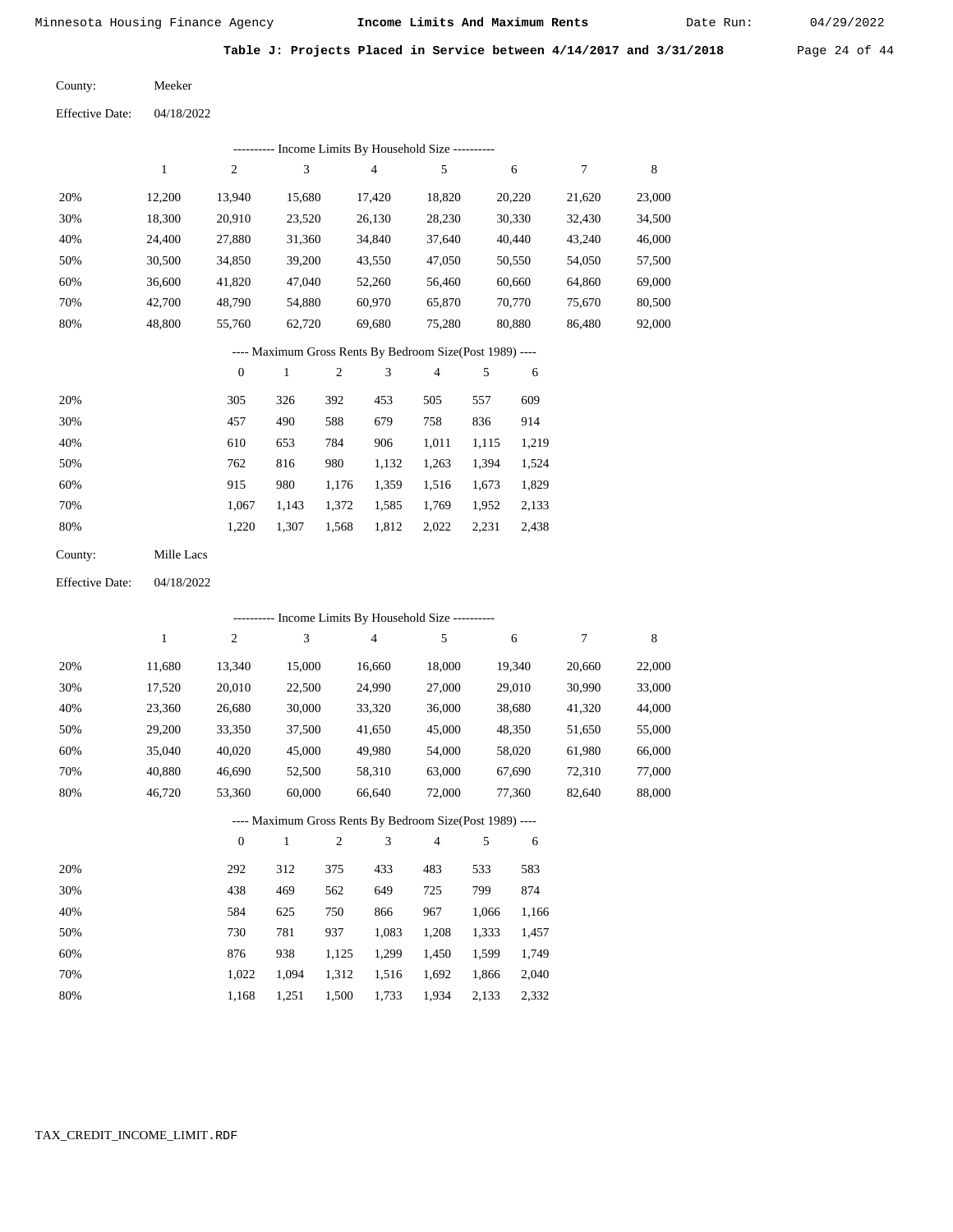Date Run:

**Table J: Projects Placed in Service between 4/14/2017 and 3/31/2018** Page 25 of 44

Morrison County:

04/18/2022 Effective Date:

|                        |              |                  | --------- Income Limits By Household Size ----------     |                |                |        |       |        |                  |             |
|------------------------|--------------|------------------|----------------------------------------------------------|----------------|----------------|--------|-------|--------|------------------|-------------|
|                        | $\mathbf{1}$ | $\mathbf{2}$     | 3                                                        |                | $\overline{4}$ | 5      |       | 6      | $\tau$           | $\,$ 8 $\,$ |
| 20%                    | 11,680       | 13,340           | 15,000                                                   |                | 16,660         | 18,000 |       | 19,340 | 20,660           | 22,000      |
| 30%                    | 17,520       | 20,010           | 22,500                                                   |                | 24,990         | 27,000 |       | 29,010 | 30,990           | 33,000      |
| 40%                    | 23,360       | 26,680           | 30,000                                                   |                | 33,320         | 36,000 |       | 38,680 | 41,320           | 44,000      |
| 50%                    | 29,200       | 33,350           | 37,500                                                   |                | 41,650         | 45,000 |       | 48,350 | 51,650           | 55,000      |
| 60%                    | 35,040       | 40,020           | 45,000                                                   |                | 49,980         | 54,000 |       | 58,020 | 61,980           | 66,000      |
| 70%                    | 40,880       | 46,690           | 52,500                                                   |                | 58,310         | 63,000 |       | 67,690 | 72,310           | 77,000      |
| 80%                    | 46,720       | 53,360           | 60,000                                                   |                | 66,640         | 72,000 |       | 77,360 | 82,640           | 88,000      |
|                        |              |                  | ---- Maximum Gross Rents By Bedroom Size(Post 1989) ---- |                |                |        |       |        |                  |             |
|                        |              | $\boldsymbol{0}$ | $\mathbf{1}$                                             | $\mathfrak{2}$ | 3              | 4      | 5     | 6      |                  |             |
| 20%                    |              | 292              | 312                                                      | 375            | 433            | 483    | 533   | 583    |                  |             |
| 30%                    |              | 438              | 469                                                      | 562            | 649            | 725    | 799   | 874    |                  |             |
| 40%                    |              | 584              | 625                                                      | 750            | 866            | 967    | 1,066 | 1,166  |                  |             |
| 50%                    |              | 730              | 781                                                      | 937            | 1,083          | 1,208  | 1,333 | 1,457  |                  |             |
| 60%                    |              | 876              | 938                                                      | 1,125          | 1,299          | 1,450  | 1,599 | 1,749  |                  |             |
| 70%                    |              | 1,022            | 1,094                                                    | 1,312          | 1,516          | 1,692  | 1,866 | 2,040  |                  |             |
| 80%                    |              | 1,168            | 1,251                                                    | 1,500          | 1,733          | 1,934  | 2,133 | 2,332  |                  |             |
| County:                | Mower        |                  |                                                          |                |                |        |       |        |                  |             |
| <b>Effective Date:</b> | 04/18/2022   |                  |                                                          |                |                |        |       |        |                  |             |
|                        |              |                  | --------- Income Limits By Household Size ---------      |                |                |        |       |        |                  |             |
|                        | $\mathbf{1}$ | $\sqrt{2}$       | 3                                                        |                | $\sqrt{4}$     | 5      |       | 6      | $\boldsymbol{7}$ | $\,8\,$     |
| 20%                    | 11,680       | 13,340           | 15,000                                                   |                | 16,660         | 18,000 |       | 19,340 | 20,660           | 22,000      |
| 30%                    | 17,520       | 20,010           | 22,500                                                   |                | 24,990         | 27,000 |       | 29,010 | 30,990           | 33,000      |
| 40%                    | 23,360       | 26,680           | 30,000                                                   |                | 33,320         | 36,000 |       | 38,680 | 41,320           | 44,000      |
| 50%                    | 29,200       | 33,350           | 37,500                                                   |                | 41,650         | 45,000 |       | 48,350 | 51,650           | 55,000      |
| 60%                    | 35,040       | 40,020           | 45,000                                                   |                | 49,980         | 54,000 |       | 58,020 | 61,980           | 66,000      |
| 70%                    | 40,880       | 46,690           | 52,500                                                   |                | 58,310         | 63,000 |       | 67,690 | 72,310           | 77,000      |
| 80%                    | 46,720       | 53,360           | 60,000                                                   |                | 66,640         | 72,000 |       | 77,360 | 82,640           | 88,000      |

---- Maximum Gross Rents By Bedroom Size(Post 1989) ----

|     | $\mathbf{0}$ |       | $\overline{c}$ | 3     | 4     | 5     | 6     |
|-----|--------------|-------|----------------|-------|-------|-------|-------|
| 20% | 292          | 312   | 375            | 433   | 483   | 533   | 583   |
| 30% | 438          | 469   | 562            | 649   | 725   | 799   | 874   |
| 40% | 584          | 625   | 750            | 866   | 967   | 1,066 | 1,166 |
| 50% | 730          | 781   | 937            | 1,083 | 1,208 | 1,333 | 1,457 |
| 60% | 876          | 938   | 1,125          | 1,299 | 1,450 | 1,599 | 1,749 |
| 70% | 1.022        | 1.094 | 1,312          | 1,516 | 1,692 | 1,866 | 2,040 |
| 80% | 1,168        | 1,251 | 1,500          | 1,733 | 1,934 | 2,133 | 2,332 |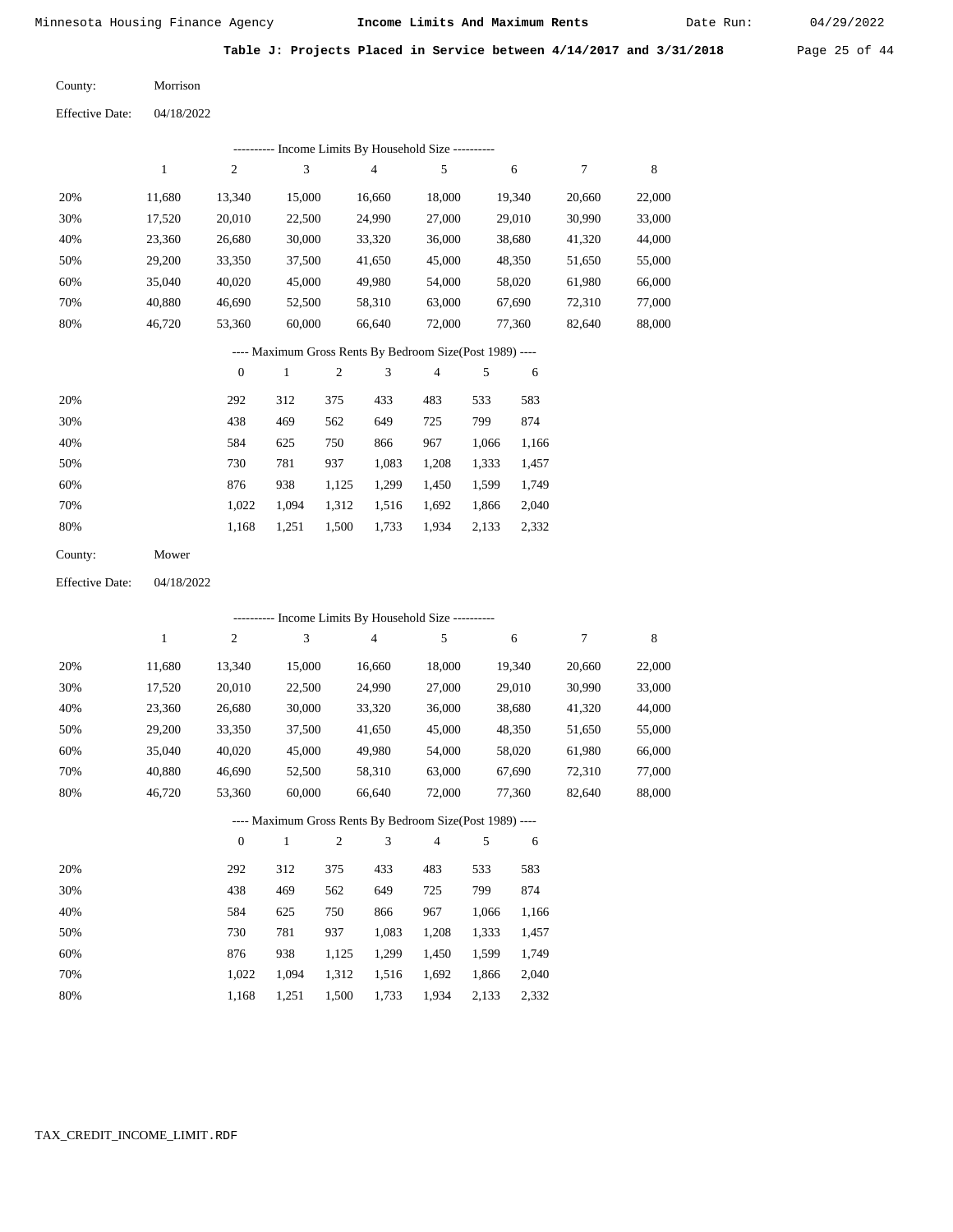Date Run:

**Table J: Projects Placed in Service between 4/14/2017 and 3/31/2018** Page 26 of 44

Murray County:

04/18/2022 Effective Date:

|     | --------- Income Limits By Household Size ---------- |        |        |                                                           |        |        |        |        |  |  |  |  |  |
|-----|------------------------------------------------------|--------|--------|-----------------------------------------------------------|--------|--------|--------|--------|--|--|--|--|--|
|     |                                                      | 2      | 3      | 4                                                         | 5      | 6      | 7      | 8      |  |  |  |  |  |
| 20% | 11.980                                               | 13.680 | 15.400 | 17.100                                                    | 18.480 | 19.840 | 21,220 | 22,580 |  |  |  |  |  |
| 30% | 17.970                                               | 20,520 | 23.100 | 25,650                                                    | 27,720 | 29,760 | 31,830 | 33,870 |  |  |  |  |  |
| 40% | 23.960                                               | 27,360 | 30,800 | 34,200                                                    | 36,960 | 39,680 | 42,440 | 45,160 |  |  |  |  |  |
| 50% | 29,950                                               | 34,200 | 38,500 | 42,750                                                    | 46,200 | 49,600 | 53,050 | 56,450 |  |  |  |  |  |
| 60% | 35,940                                               | 41,040 | 46,200 | 51,300                                                    | 55,440 | 59,520 | 63,660 | 67,740 |  |  |  |  |  |
| 70% | 41.930                                               | 47.880 | 53,900 | 59.850                                                    | 64.680 | 69.440 | 74.270 | 79,030 |  |  |  |  |  |
| 80% | 47.920                                               | 54,720 | 61,600 | 68,400                                                    | 73.920 | 79.360 | 84.880 | 90,320 |  |  |  |  |  |
|     |                                                      |        |        | ---- Maximum Gross Rents By Bedroom Size (Post 1989) ---- |        |        |        |        |  |  |  |  |  |

|     | $\Omega$ |       | $\overline{c}$ | 3     | 4     |       | 6     |
|-----|----------|-------|----------------|-------|-------|-------|-------|
| 20% | 299      | 320   | 385            | 444   | 496   | 547   | 598   |
| 30% | 449      | 481   | 577            | 667   | 744   | 821   | 897   |
| 40% | 599      | 641   | 770            | 889   | 992   | 1,095 | 1,197 |
| 50% | 748      | 801   | 962            | 1,111 | 1,240 | 1,368 | 1,496 |
| 60% | 898      | 962   | 1,155          | 1,334 | 1,488 | 1,642 | 1,795 |
| 70% | 1.048    | 1.122 | 1,347          | 1,556 | 1,736 | 1,916 | 2,094 |
| 80% | 1,198    | 1,283 | 1,540          | 1,779 | 1,984 | 2,190 | 2,394 |
|     |          |       |                |       |       |       |       |

| County: | Nicollet |
|---------|----------|
|---------|----------|

04/18/2022 Effective Date:

|     |        |                |        |                |                | - Income Limits By Household Size ----------             |       |        |        |        |
|-----|--------|----------------|--------|----------------|----------------|----------------------------------------------------------|-------|--------|--------|--------|
|     | 1      | $\overline{c}$ | 3      |                | $\overline{4}$ | 5                                                        |       | 6      | 7      | 8      |
| 20% | 12,600 | 14,400         | 16,200 |                | 18,000         | 19,440                                                   |       | 20,880 | 22,320 | 23,760 |
| 30% | 18,900 | 21,600         | 24,300 |                | 27,000         | 29,160                                                   |       | 31,320 | 33,480 | 35,640 |
| 40% | 25,200 | 28,800         | 32,400 |                | 36,000         | 38,880                                                   |       | 41,760 | 44,640 | 47,520 |
| 50% | 31,500 | 36,000         | 40,500 |                | 45,000         | 48,600                                                   |       | 52,200 | 55,800 | 59,400 |
| 60% | 37,800 | 43,200         | 48,600 |                | 54,000         | 58,320                                                   |       | 62,640 | 66,960 | 71,280 |
| 70% | 44,100 | 50,400         | 56,700 |                | 63,000         | 68,040                                                   |       | 73,080 | 78,120 | 83,160 |
| 80% | 50,400 | 57,600         | 64,800 |                | 72,000         | 77,760                                                   |       | 83,520 | 89,280 | 95,040 |
|     |        |                |        |                |                | ---- Maximum Gross Rents By Bedroom Size(Post 1989) ---- |       |        |        |        |
|     |        | $\theta$       | 1      | $\mathfrak{2}$ | 3              | $\overline{4}$                                           | 5     | 6      |        |        |
| 20% |        | 315            | 337    | 405            | 468            | 522                                                      | 576   | 630    |        |        |
| 30% |        | 472            | 506    | 607            | 702            | 783                                                      | 864   | 945    |        |        |
| 40% |        | 630            | 675    | 810            | 936            | 1,044                                                    | 1,152 | 1,260  |        |        |
| 50% |        | 787            | 843    | 1,012          | 1,170          | 1,305                                                    | 1,440 | 1,575  |        |        |
| 60% |        | 945            | 1,012  | 1,215          | 1,404          | 1,566                                                    | 1,728 | 1,890  |        |        |

1,260 1,350 1,620 1,872 2,088 2,304 2,520

1,417 1,638 1,827

2,016 2,205

1,102 1,181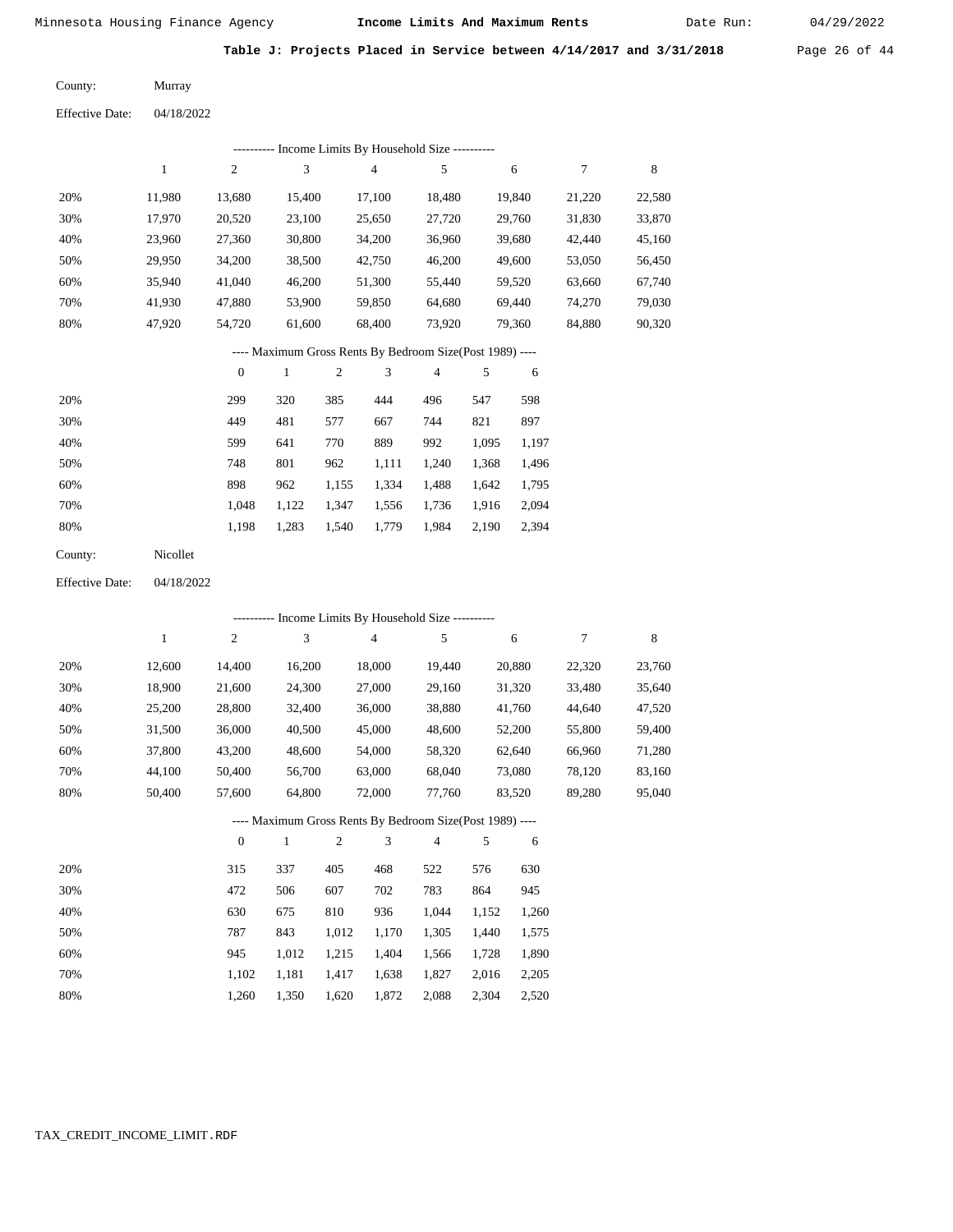Date Run:

**Table J: Projects Placed in Service between 4/14/2017 and 3/31/2018** Page 27 of 44

Nobles County:

04/18/2022 Effective Date:

|     |        |        |        |        | Income Limits By Household Size ---------- |        |        |        |
|-----|--------|--------|--------|--------|--------------------------------------------|--------|--------|--------|
|     |        | 2      | 3      | 4      | 5                                          | 6      | 7      | 8      |
| 20% | 11,680 | 13,340 | 15,000 | 16,660 | 18,000                                     | 19,340 | 20,660 | 22,000 |
| 30% | 17,520 | 20,010 | 22,500 | 24,990 | 27,000                                     | 29,010 | 30,990 | 33,000 |
| 40% | 23,360 | 26,680 | 30,000 | 33,320 | 36,000                                     | 38,680 | 41,320 | 44,000 |
| 50% | 29,200 | 33,350 | 37,500 | 41,650 | 45,000                                     | 48,350 | 51,650 | 55,000 |
| 60% | 35,040 | 40,020 | 45,000 | 49,980 | 54,000                                     | 58,020 | 61,980 | 66,000 |
| 70% | 40,880 | 46,690 | 52,500 | 58,310 | 63,000                                     | 67,690 | 72,310 | 77,000 |
| 80% | 46,720 | 53,360 | 60,000 | 66,640 | 72,000                                     | 77,360 | 82,640 | 88,000 |
|     |        |        |        |        |                                            |        |        |        |

#### ---- Maximum Gross Rents By Bedroom Size(Post 1989) ----

|     | $\mathbf{0}$ |       | $\overline{c}$ | 3     | 4     | 5     | 6     |
|-----|--------------|-------|----------------|-------|-------|-------|-------|
| 20% | 292          | 312   | 375            | 433   | 483   | 533   | 583   |
| 30% | 438          | 469   | 562            | 649   | 725   | 799   | 874   |
| 40% | 584          | 625   | 750            | 866   | 967   | 1,066 | 1,166 |
| 50% | 730          | 781   | 937            | 1,083 | 1,208 | 1,333 | 1,457 |
| 60% | 876          | 938   | 1,125          | 1,299 | 1,450 | 1,599 | 1,749 |
| 70% | 1.022        | 1.094 | 1,312          | 1,516 | 1,692 | 1,866 | 2,040 |
| 80% | 1,168        | 1,251 | 1,500          | 1,733 | 1,934 | 2,133 | 2,332 |
|     |              |       |                |       |       |       |       |

| County: | Norman |
|---------|--------|
|---------|--------|

04/18/2022 Effective Date:

|     |        |                |              |                |                | ---------- Income Limits By Household Size ----------    |       |        |        |             |
|-----|--------|----------------|--------------|----------------|----------------|----------------------------------------------------------|-------|--------|--------|-------------|
|     | 1      | $\overline{c}$ | 3            |                | $\overline{4}$ | 5                                                        |       | 6      | 7      | $\,$ 8 $\,$ |
| 20% | 11,680 | 13,340         | 15,000       |                | 16,660         | 18,000                                                   |       | 19,340 | 20,660 | 22,000      |
| 30% | 17,520 | 20,010         | 22,500       |                | 24,990         | 27,000                                                   |       | 29,010 | 30,990 | 33,000      |
| 40% | 23,360 | 26,680         | 30,000       |                | 33,320         | 36,000                                                   |       | 38,680 | 41,320 | 44,000      |
| 50% | 29,200 | 33,350         | 37,500       |                | 41,650         | 45,000                                                   |       | 48,350 | 51,650 | 55,000      |
| 60% | 35,040 | 40,020         | 45,000       |                | 49,980         | 54,000                                                   |       | 58,020 | 61,980 | 66,000      |
| 70% | 40,880 | 46,690         | 52,500       |                | 58,310         | 63,000                                                   |       | 67,690 | 72,310 | 77,000      |
| 80% | 46,720 | 53,360         | 60,000       |                | 66,640         | 72,000                                                   |       | 77,360 | 82,640 | 88,000      |
|     |        |                |              |                |                | ---- Maximum Gross Rents By Bedroom Size(Post 1989) ---- |       |        |        |             |
|     |        | $\overline{0}$ | $\mathbf{1}$ | $\overline{2}$ | 3              | $\overline{4}$                                           | 5     | 6      |        |             |
| 20% |        | 292            | 312          | 375            | 433            | 483                                                      | 533   | 583    |        |             |
| 30% |        | 438            | 469          | 562            | 649            | 725                                                      | 799   | 874    |        |             |
| 40% |        | 584            | 625          | 750            | 866            | 967                                                      | 1,066 | 1,166  |        |             |
| 50% |        | 730            | 781          | 937            | 1,083          | 1,208                                                    | 1,333 | 1,457  |        |             |
| 60% |        | 876            | 938          | 1,125          | 1,299          | 1,450                                                    | 1,599 | 1,749  |        |             |
| 70% |        | 1,022          | 1,094        | 1,312          | 1,516          | 1,692                                                    | 1,866 | 2,040  |        |             |

1,251 1,500 1,733 1,934 2,133 2,332

1,168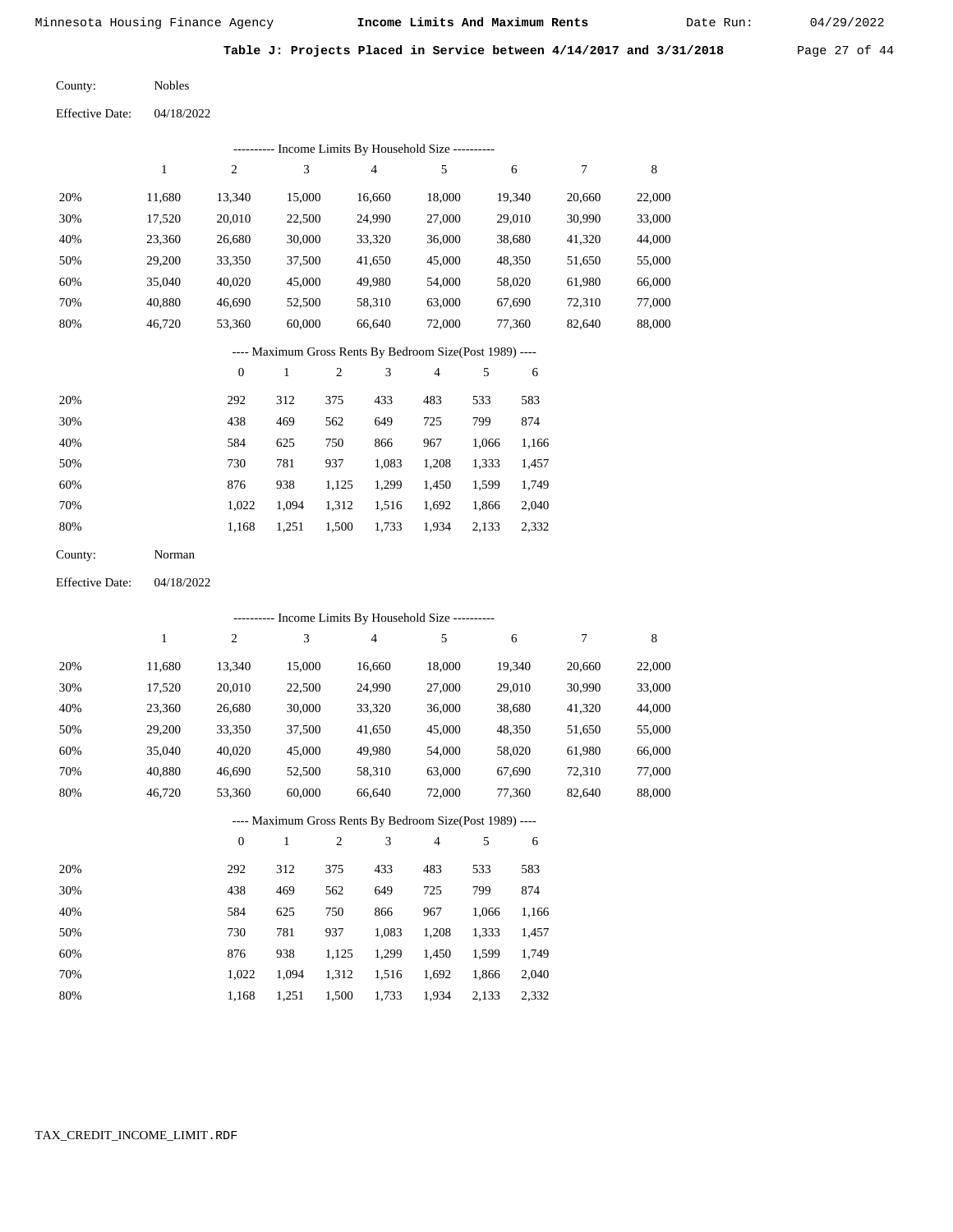Date Run:

**Table J: Projects Placed in Service between 4/14/2017 and 3/31/2018** Page 28 of 44

| County: | Olmsted |
|---------|---------|
|         |         |

|     |        |        | ---------- Income Limits By Household Size ---------- |        |        |         |         |         |
|-----|--------|--------|-------------------------------------------------------|--------|--------|---------|---------|---------|
|     |        | 2      | 3                                                     | 4      | 5      | 6       |         | 8       |
| 20% | 15.620 | 17,840 | 20,080                                                | 22,300 | 24.100 | 25,880  | 27.660  | 29,440  |
| 30% | 23.430 | 26,760 | 30,120                                                | 33,450 | 36,150 | 38,820  | 41,490  | 44,160  |
| 40% | 31.240 | 35,680 | 40,160                                                | 44,600 | 48,200 | 51,760  | 55,320  | 58,880  |
| 50% | 39,050 | 44,600 | 50,200                                                | 55,750 | 60,250 | 64,700  | 69.150  | 73,600  |
| 60% | 46.860 | 53,520 | 60.240                                                | 66,900 | 72,300 | 77.640  | 82.980  | 88,320  |
| 70% | 54,670 | 62,440 | 70,280                                                | 78,050 | 84,350 | 90,580  | 96,810  | 103,040 |
| 80% | 62.480 | 71,360 | 80,320                                                | 89,200 | 96.400 | 103,520 | 110,640 | 117,760 |

# ---- Maximum Gross Rents By Bedroom Size(Post 1989) ----

|     | $\mathbf{0}$ |       | 2     | 3     | 4     | 5     | 6     |
|-----|--------------|-------|-------|-------|-------|-------|-------|
| 20% | 390          | 418   | 502   | 580   | 647   | 713   | 780   |
| 30% | 585          | 627   | 753   | 870   | 970   | 1,070 | 1,170 |
| 40% | 781          | 836   | 1,004 | 1,160 | 1,294 | 1,427 | 1,561 |
| 50% | 976          | 1,045 | 1,255 | 1,450 | 1,617 | 1,784 | 1,951 |
| 60% | 1,171        | 1.254 | 1,506 | 1,740 | 1,941 | 2,141 | 2,341 |
| 70% | 1,366        | 1,463 | 1,757 | 2,030 | 2,264 | 2,498 | 2,731 |
| 80% | 1,562        | 1,673 | 2,008 | 2,320 | 2,588 | 2,855 | 3,122 |
|     |              |       |       |       |       |       |       |

| County: | Otter Tail |
|---------|------------|
|         |            |

04/18/2022 Effective Date:

|     |        |                |        |       |                | ---------- Income Limits By Household Size ----------    |       |        |        |        |
|-----|--------|----------------|--------|-------|----------------|----------------------------------------------------------|-------|--------|--------|--------|
|     | 1      | 2              | 3      |       | $\overline{4}$ | 5                                                        |       | 6      | $\tau$ | 8      |
| 20% | 11,680 | 13,340         | 15,000 |       | 16,660         | 18,000                                                   |       | 19,340 | 20,660 | 22,000 |
| 30% | 17,520 | 20,010         | 22,500 |       | 24,990         | 27,000                                                   |       | 29,010 | 30,990 | 33,000 |
| 40% | 23,360 | 26,680         | 30,000 |       | 33,320         | 36,000                                                   |       | 38,680 | 41,320 | 44,000 |
| 50% | 29,200 | 33,350         | 37,500 |       | 41,650         | 45,000                                                   |       | 48,350 | 51,650 | 55,000 |
| 60% | 35,040 | 40,020         | 45,000 |       | 49,980         | 54,000                                                   |       | 58,020 | 61,980 | 66,000 |
| 70% | 40,880 | 46,690         | 52,500 |       | 58,310         | 63,000                                                   |       | 67,690 | 72,310 | 77,000 |
| 80% | 46,720 | 53,360         | 60,000 |       | 66,640         | 72,000                                                   |       | 77,360 | 82,640 | 88,000 |
|     |        |                |        |       |                | ---- Maximum Gross Rents By Bedroom Size(Post 1989) ---- |       |        |        |        |
|     |        | $\overline{0}$ | 1      | 2     | 3              | 4                                                        | 5     | 6      |        |        |
| 20% |        | 292            | 312    | 375   | 433            | 483                                                      | 533   | 583    |        |        |
| 30% |        | 438            | 469    | 562   | 649            | 725                                                      | 799   | 874    |        |        |
| 40% |        | 584            | 625    | 750   | 866            | 967                                                      | 1,066 | 1,166  |        |        |
| 50% |        | 730            | 781    | 937   | 1,083          | 1,208                                                    | 1,333 | 1,457  |        |        |
| 60% |        | 876            | 938    | 1,125 | 1,299          | 1,450                                                    | 1,599 | 1,749  |        |        |
| 70% |        | 1,022          | 1,094  | 1,312 | 1,516          | 1,692                                                    | 1,866 | 2,040  |        |        |
| 80% |        | 1,168          | 1,251  | 1,500 | 1,733          | 1,934                                                    | 2,133 | 2,332  |        |        |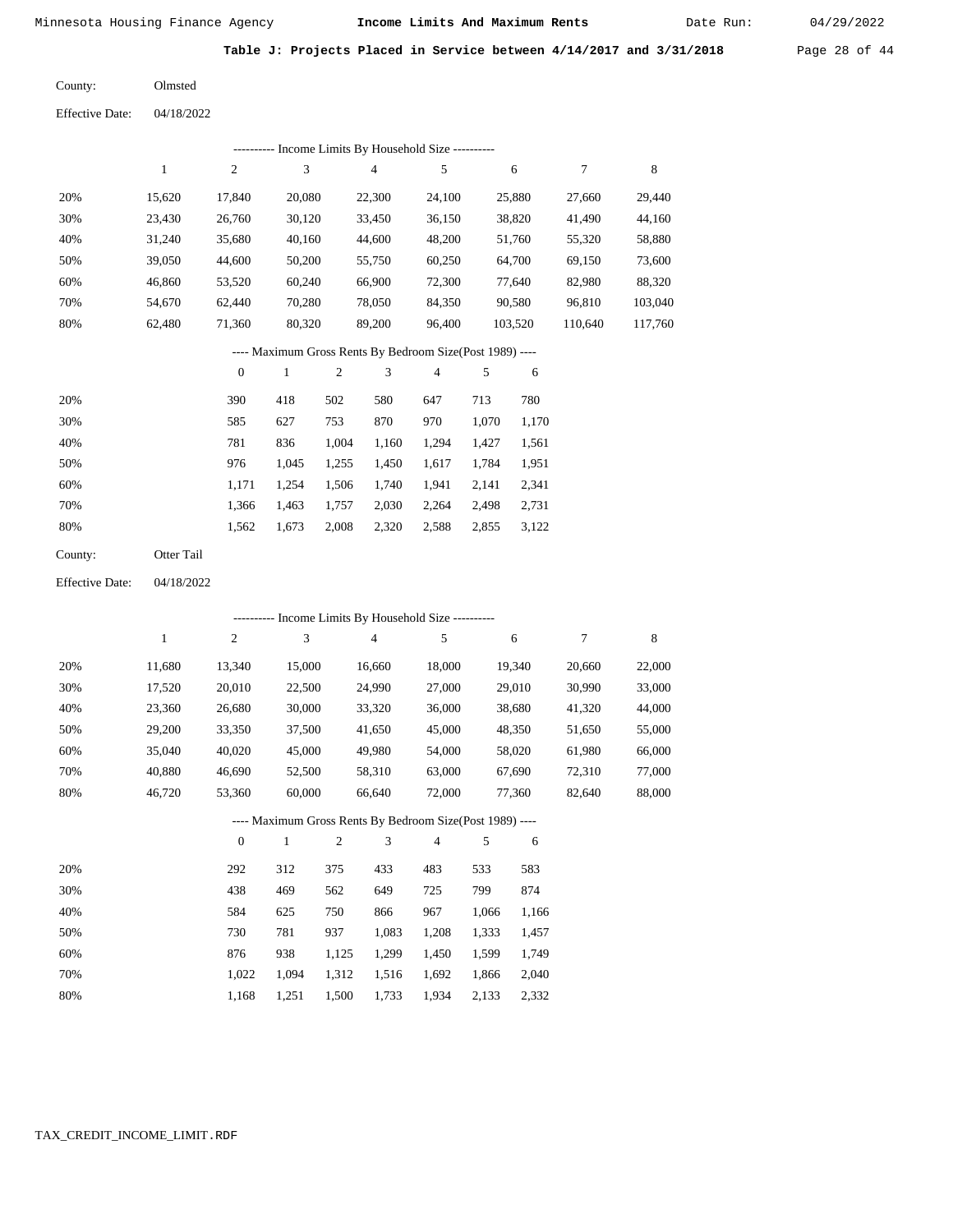Date Run:

Table J: Projects Placed in Service between 4/14/2017 and 3/31/2018 Page 29 of 44

| County: | Pennington |
|---------|------------|
|         |            |

| <b>Effective Date:</b> | 04/18/2022 |
|------------------------|------------|
|                        |            |

| ---------- Income Limits By Household Size ---------- |        |        |        |        |        |        |        |        |  |  |  |
|-------------------------------------------------------|--------|--------|--------|--------|--------|--------|--------|--------|--|--|--|
|                                                       |        | 2      | 3      | 4      | 5      | 6      |        | 8      |  |  |  |
| 20%                                                   | 11.720 | 13,380 | 15,060 | 16,720 | 18.060 | 19.400 | 20.740 | 22,080 |  |  |  |
| 30%                                                   | 17,580 | 20,070 | 22,590 | 25,080 | 27,090 | 29,100 | 31,110 | 33,120 |  |  |  |
| 40%                                                   | 23.440 | 26,760 | 30,120 | 33,440 | 36,120 | 38,800 | 41,480 | 44,160 |  |  |  |
| 50%                                                   | 29,300 | 33,450 | 37,650 | 41,800 | 45,150 | 48,500 | 51,850 | 55,200 |  |  |  |
| 60%                                                   | 35,160 | 40,140 | 45,180 | 50,160 | 54,180 | 58,200 | 62,220 | 66,240 |  |  |  |
| 70%                                                   | 41,020 | 46,830 | 52,710 | 58,520 | 63,210 | 67,900 | 72,590 | 77,280 |  |  |  |
| 80%                                                   | 46,880 | 53,520 | 60,240 | 66,880 | 72,240 | 77,600 | 82,960 | 88,320 |  |  |  |
|                                                       |        |        |        |        |        |        |        |        |  |  |  |

# ---- Maximum Gross Rents By Bedroom Size(Post 1989) ----

|     | $\mathbf{0}$ |       | $\overline{2}$ | 3     | 4     | 5     | 6     |
|-----|--------------|-------|----------------|-------|-------|-------|-------|
| 20% | 293          | 313   | 376            | 434   | 485   | 535   | 585   |
| 30% | 439          | 470   | 564            | 652   | 727   | 802   | 877   |
| 40% | 586          | 627   | 753            | 869   | 970   | 1,070 | 1,170 |
| 50% | 732          | 784   | 941            | 1,086 | 1,212 | 1,338 | 1,463 |
| 60% | 879          | 941   | 1,129          | 1,304 | 1,455 | 1,605 | 1,755 |
| 70% | 1,025        | 1,098 | 1,317          | 1,521 | 1,697 | 1,873 | 2,048 |
| 80% | 1,172        | 1,255 | 1,506          | 1,739 | 1,940 | 2,141 | 2,340 |
|     |              |       |                |       |       |       |       |

04/18/2022 Effective Date:

|     |              |                |        |                |                | ---------- Income Limits By Household Size ----------    |       |        |        |        |
|-----|--------------|----------------|--------|----------------|----------------|----------------------------------------------------------|-------|--------|--------|--------|
|     | $\mathbf{1}$ | $\overline{c}$ | 3      |                | $\overline{4}$ | 5                                                        |       | 6      | 7      | 8      |
| 20% | 11,680       | 13,340         | 15,000 |                | 16,660         | 18,000                                                   |       | 19,340 | 20,660 | 22,000 |
| 30% | 17,520       | 20,010         | 22,500 |                | 24,990         | 27,000                                                   |       | 29,010 | 30,990 | 33,000 |
| 40% | 23,360       | 26,680         | 30,000 |                | 33,320         | 36,000                                                   |       | 38,680 | 41,320 | 44,000 |
| 50% | 29,200       | 33,350         | 37,500 |                | 41,650         | 45,000                                                   |       | 48,350 | 51,650 | 55,000 |
| 60% | 35,040       | 40,020         | 45,000 |                | 49,980         | 54,000                                                   |       | 58,020 | 61,980 | 66,000 |
| 70% | 40,880       | 46,690         | 52,500 |                | 58,310         | 63,000                                                   |       | 67,690 | 72,310 | 77,000 |
| 80% | 46,720       | 53,360         | 60,000 |                | 66,640         | 72,000                                                   |       | 77,360 | 82,640 | 88,000 |
|     |              |                |        |                |                | ---- Maximum Gross Rents By Bedroom Size(Post 1989) ---- |       |        |        |        |
|     |              | $\overline{0}$ | 1      | $\mathfrak{2}$ | 3              | 4                                                        | 5     | 6      |        |        |
| 20% |              | 292            | 312    | 375            | 433            | 483                                                      | 533   | 583    |        |        |
| 30% |              | 438            | 469    | 562            | 649            | 725                                                      | 799   | 874    |        |        |
| 40% |              | 584            | 625    | 750            | 866            | 967                                                      | 1,066 | 1,166  |        |        |
| 50% |              | 730            | 781    | 937            | 1,083          | 1,208                                                    | 1,333 | 1,457  |        |        |
| 60% |              | 876            | 938    | 1,125          | 1,299          | 1,450                                                    | 1,599 | 1,749  |        |        |
| 70% |              | 1,022          | 1,094  | 1,312          | 1,516          | 1,692                                                    | 1,866 | 2,040  |        |        |

1,168 1,251 1,500 1,733 1,934 2,133 2,332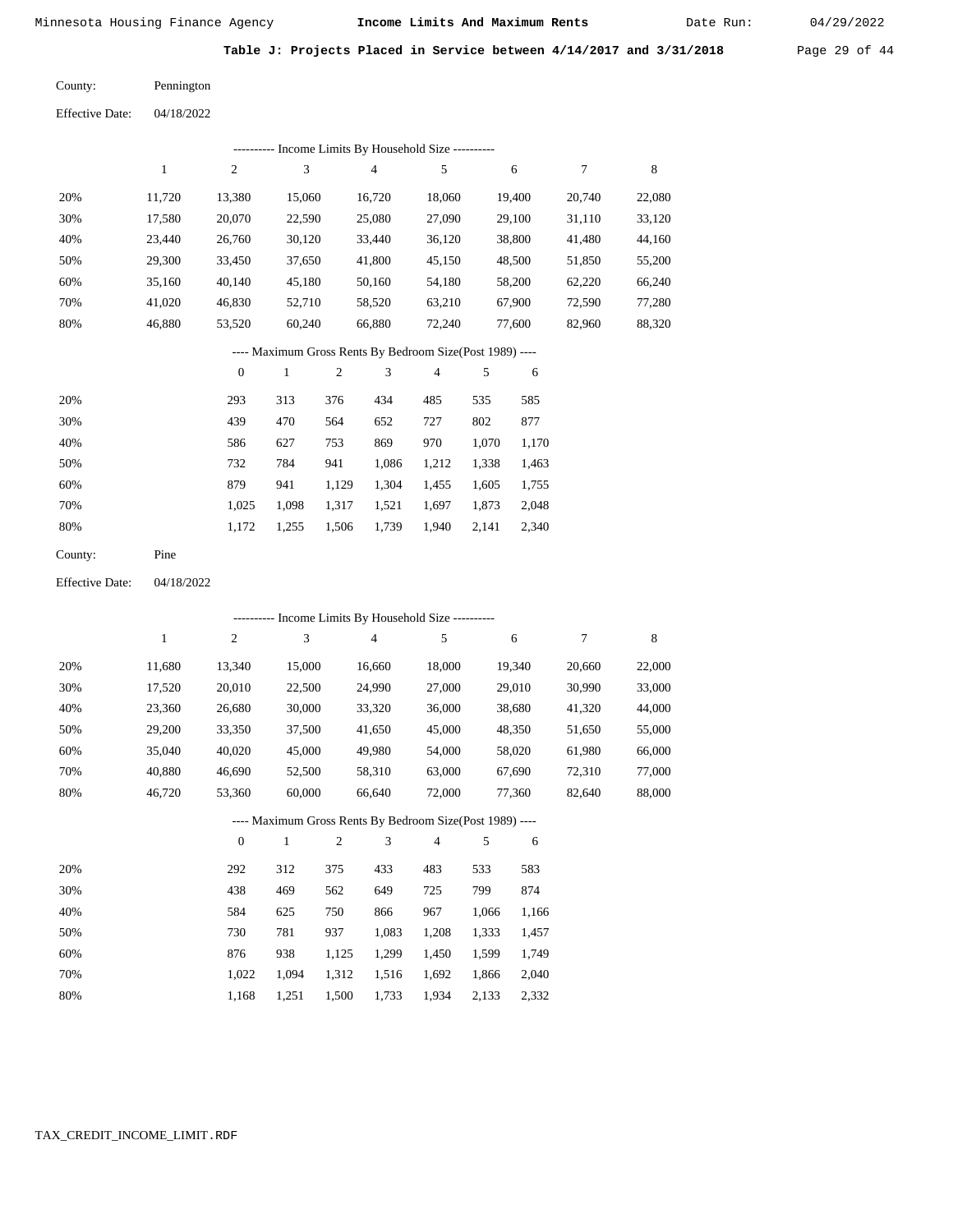Date Run:

**Table J: Projects Placed in Service between 4/14/2017 and 3/31/2018** Page 30 of 44

| Pipestone | County: |
|-----------|---------|
|           |         |

Effective Date: 04/18/2022

|                        |              |                  |              |                | --------- Income Limits By Household Size ----------     |                |       |        |        |        |
|------------------------|--------------|------------------|--------------|----------------|----------------------------------------------------------|----------------|-------|--------|--------|--------|
|                        | $\mathbf{1}$ | $\boldsymbol{2}$ | 3            |                | 4                                                        | 5              |       | 6      | 7      | 8      |
| 20%                    | 11,680       | 13,340           | 15,000       |                | 16,660                                                   | 18,000         |       | 19,340 | 20,660 | 22,000 |
| 30%                    | 17,520       | 20,010           | 22,500       |                | 24,990                                                   | 27,000         |       | 29,010 | 30,990 | 33,000 |
| 40%                    | 23,360       | 26,680           | 30,000       |                | 33,320                                                   | 36,000         |       | 38,680 | 41,320 | 44,000 |
| 50%                    | 29,200       | 33,350           | 37,500       |                | 41,650                                                   | 45,000         |       | 48,350 | 51,650 | 55,000 |
| 60%                    | 35,040       | 40,020           | 45,000       |                | 49,980                                                   | 54,000         |       | 58,020 | 61,980 | 66,000 |
| 70%                    | 40,880       | 46,690           | 52,500       |                | 58,310                                                   | 63,000         |       | 67,690 | 72,310 | 77,000 |
| 80%                    | 46,720       | 53,360           | 60,000       |                | 66,640                                                   | 72,000         |       | 77,360 | 82,640 | 88,000 |
|                        |              |                  |              |                | ---- Maximum Gross Rents By Bedroom Size(Post 1989) ---- |                |       |        |        |        |
|                        |              | $\boldsymbol{0}$ | $\,1$        | $\sqrt{2}$     | 3                                                        | 4              | 5     | 6      |        |        |
| 20%                    |              | 292              | 312          | 375            | 433                                                      | 483            | 533   | 583    |        |        |
| 30%                    |              | 438              | 469          | 562            | 649                                                      | 725            | 799   | 874    |        |        |
| 40%                    |              | 584              | 625          | 750            | 866                                                      | 967            | 1,066 | 1,166  |        |        |
| 50%                    |              | 730              | 781          | 937            | 1,083                                                    | 1,208          | 1,333 | 1,457  |        |        |
| 60%                    |              | 876              | 938          | 1,125          | 1,299                                                    | 1,450          | 1,599 | 1,749  |        |        |
| 70%                    |              | 1,022            | 1,094        | 1,312          | 1,516                                                    | 1,692          | 1,866 | 2,040  |        |        |
| 80%                    |              | 1,168            | 1,251        | 1,500          | 1,733                                                    | 1,934          | 2,133 | 2,332  |        |        |
| County:                | Polk         |                  |              |                |                                                          |                |       |        |        |        |
| <b>Effective Date:</b> | 04/18/2022   |                  |              |                |                                                          |                |       |        |        |        |
|                        |              |                  |              |                | --------- Income Limits By Household Size ---------      |                |       |        |        |        |
|                        | $1\,$        | $\mathfrak{2}$   | 3            |                | $\overline{4}$                                           | 5              |       | 6      | 7      | 8      |
| 20%                    | 13,040       | 14,900           | 16,760       |                | 18,620                                                   | 20,120         |       | 21,600 | 23,100 | 24,580 |
| 30%                    | 19,560       | 22,350           | 25,140       |                | 27,930                                                   | 30,180         |       | 32,400 | 34,650 | 36,870 |
| 40%                    | 26,080       | 29,800           | 33,520       |                | 37,240                                                   | 40,240         |       | 43,200 | 46,200 | 49,160 |
| 50%                    | 32,600       | 37,250           | 41,900       |                | 46,550                                                   | 50,300         |       | 54,000 | 57,750 | 61,450 |
| 60%                    | 39,120       | 44,700           | 50,280       |                | 55,860                                                   | 60,360         |       | 64,800 | 69,300 | 73,740 |
| 70%                    | 45,640       | 52,150           | 58,660       |                | 65,170                                                   | 70,420         |       | 75,600 | 80,850 | 86,030 |
| 80%                    | 52,160       | 59,600           | 67,040       |                | 74,480                                                   | 80,480         |       | 86,400 | 92,400 | 98,320 |
|                        |              |                  |              |                | ---- Maximum Gross Rents By Bedroom Size(Post 1989) ---- |                |       |        |        |        |
|                        |              | $\boldsymbol{0}$ | $\mathbf{1}$ | $\overline{2}$ | 3                                                        | $\overline{4}$ | 5     | 6      |        |        |
| 20%                    |              | 326              | 349          | 419            | 484                                                      | 540            | 596   | 651    |        |        |

 523 698 873 1,047 1,222 1,397  628 838 1,047 1,257 1,466 1,676  726 968 1,210 1,452 1,694 1,937

 810 1,080 1,350 1,620 1,890 2,160

 894 1,192 1,490 1,788 2,086 2,384

 977 1,303 1,629 1,955 2,280 2,606

 30% 40% 50% 60% 70% 80%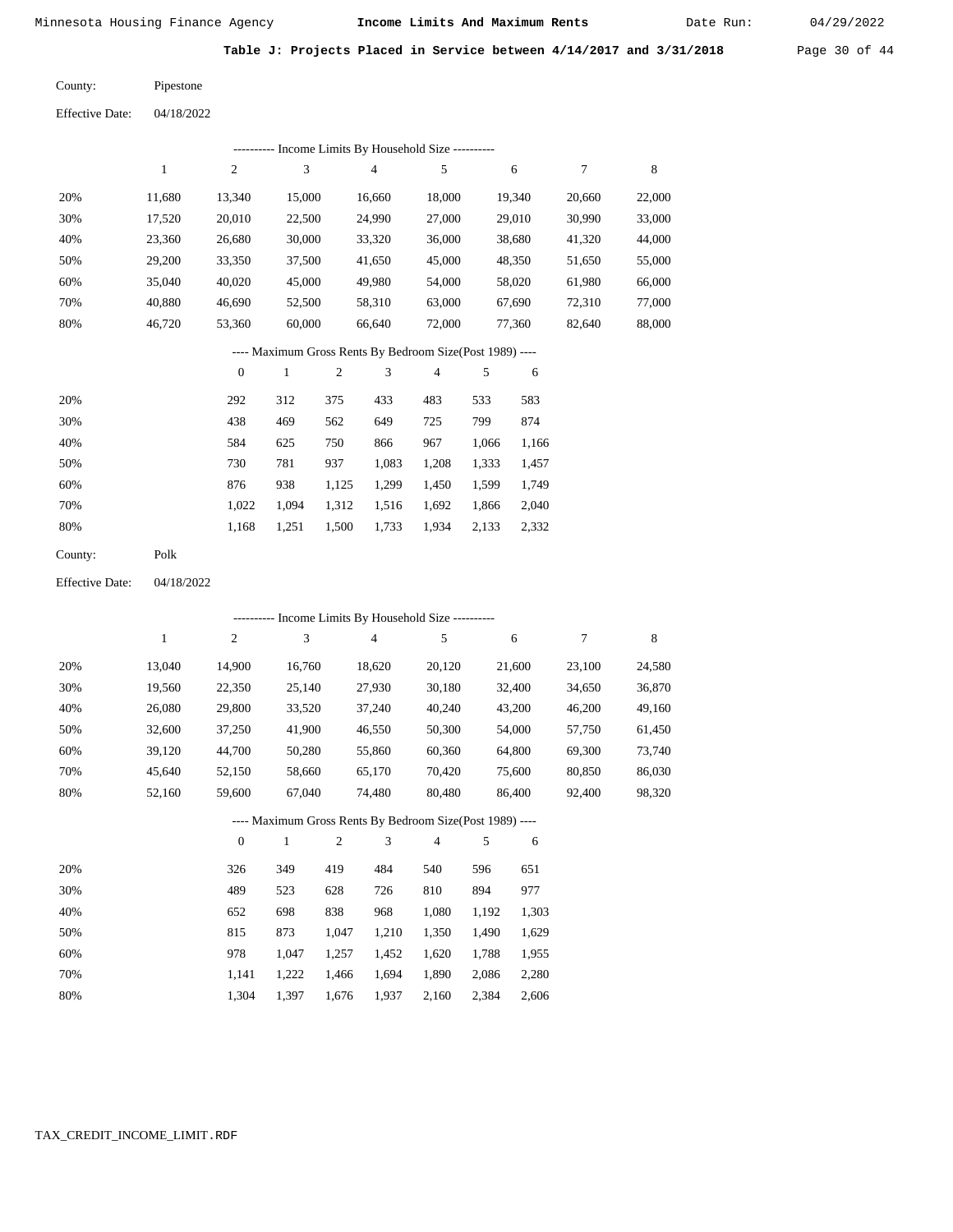Date Run:

**Table J: Projects Placed in Service between 4/14/2017 and 3/31/2018** Page 31 of 44

Pope County:

Effective Date: 04/18/2022

| ---------- Income Limits By Household Size ---------- |              |                |              |                                                          |                |     |        |        |        |
|-------------------------------------------------------|--------------|----------------|--------------|----------------------------------------------------------|----------------|-----|--------|--------|--------|
|                                                       | $\mathbf{1}$ | $\overline{c}$ | 3            | 4                                                        | 5              |     | 6      | 7      | 8      |
| 20%                                                   | 12,140       | 13,880         | 15,620       | 17,340                                                   | 18,740         |     | 20,120 | 21,520 | 22,900 |
| 30%                                                   | 18,210       | 20,820         | 23,430       | 26,010                                                   | 28,110         |     | 30,180 | 32,280 | 34,350 |
| 40%                                                   | 24,280       | 27,760         | 31,240       | 34,680                                                   | 37,480         |     | 40,240 | 43,040 | 45,800 |
| 50%                                                   | 30,350       | 34,700         | 39,050       | 43,350                                                   | 46,850         |     | 50,300 | 53,800 | 57,250 |
| 60%                                                   | 36.420       | 41,640         | 46,860       | 52,020                                                   | 56,220         |     | 60,360 | 64,560 | 68,700 |
| 70%                                                   | 42,490       | 48,580         | 54,670       | 60,690                                                   | 65,590         |     | 70,420 | 75,320 | 80,150 |
| 80%                                                   | 48,560       | 55,520         | 62,480       | 69,360                                                   | 74,960         |     | 80,480 | 86,080 | 91,600 |
|                                                       |              |                |              | ---- Maximum Gross Rents By Bedroom Size(Post 1989) ---- |                |     |        |        |        |
|                                                       |              | $\mathbf{0}$   | $\mathbf{1}$ | 3<br>2                                                   | $\overline{4}$ | 5   | 6      |        |        |
| 200 <sub>4</sub>                                      |              | 202            | 225          | 200<br>$\sqrt{51}$                                       | 502            | 555 | 606    |        |        |

| 20% | 303   | 325   | 390   | 451   | 503   | 555   | 606   |
|-----|-------|-------|-------|-------|-------|-------|-------|
| 30% | 455   | 487   | 585   | 676   | 754   | 832   | 910   |
| 40% | 607   | 650   | 781   | 902   | 1.006 | 1.110 | 1,213 |
| 50% | 758   | 813   | 976   | 1.127 | 1,257 | 1,388 | 1,517 |
| 60% | 910   | 975   | 1.171 | 1,353 | 1,509 | 1.665 | 1,820 |
| 70% | 1.062 | 1.138 | 1,366 | 1,578 | 1,760 | 1,943 | 2,124 |
| 80% | 1.214 | 1.301 | 1,562 | 1,804 | 2,012 | 2,221 | 2,427 |
|     |       |       |       |       |       |       |       |

| County: | Ramsey |
|---------|--------|
|---------|--------|

Effective Date: 04/18/2022

|     | ---------- Income Limits By Household Size ---------- |          |        |                                                          |                |         |         |         |  |  |  |  |
|-----|-------------------------------------------------------|----------|--------|----------------------------------------------------------|----------------|---------|---------|---------|--|--|--|--|
|     | 1                                                     | 2        | 3      | 4                                                        | 5              | 6       | 7       | 8       |  |  |  |  |
| 20% | 16.440                                                | 18,780   | 21,120 | 23,460                                                   | 25,340         | 27,220  | 29,100  | 30,980  |  |  |  |  |
| 30% | 24,660                                                | 28,170   | 31,680 | 35,190                                                   | 38,010         | 40,830  | 43,650  | 46,470  |  |  |  |  |
| 40% | 32,880                                                | 37,560   | 42,240 | 46,920                                                   | 50,680         | 54,440  | 58,200  | 61,960  |  |  |  |  |
| 50% | 41,100                                                | 46,950   | 52,800 | 58,650                                                   | 63,350         | 68,050  | 72,750  | 77,450  |  |  |  |  |
| 60% | 49,320                                                | 56,340   | 63,360 | 70,380                                                   | 76,020         | 81,660  | 87,300  | 92,940  |  |  |  |  |
| 70% | 57.540                                                | 65,730   | 73.920 | 82,110                                                   | 88.690         | 95,270  | 101,850 | 108,430 |  |  |  |  |
| 80% | 65,760                                                | 75,120   | 84,480 | 93,840                                                   | 101,360        | 108.880 | 116.400 | 123,920 |  |  |  |  |
|     |                                                       |          |        | ---- Maximum Gross Rents By Bedroom Size(Post 1989) ---- |                |         |         |         |  |  |  |  |
|     |                                                       | $\theta$ | 1      | 3<br>2                                                   | $\overline{4}$ | 5<br>6  |         |         |  |  |  |  |
|     |                                                       |          |        |                                                          |                |         |         |         |  |  |  |  |

| 20% | 411   | 440   | 528   | 610   | 680   | 751   | 821   |
|-----|-------|-------|-------|-------|-------|-------|-------|
| 30% | 616   | 660   | 792   | 915   | 1.020 | 1.126 | 1,231 |
| 40% | 822   | 880   | 1.056 | 1,220 | 1,361 | 1.502 | 1,642 |
| 50% | 1.027 | 1.100 | 1.320 | 1,525 | 1,701 | 1.877 | 2,052 |
| 60% | 1.233 | 1.320 | 1.584 | 1,830 | 2,041 | 2,253 | 2,463 |
| 70% | 1.438 | 1.540 | 1.848 | 2,135 | 2,381 | 2.628 | 2,873 |
| 80% | 1.644 | 1.761 | 2,112 | 2.440 | 2.722 | 3.004 | 3.284 |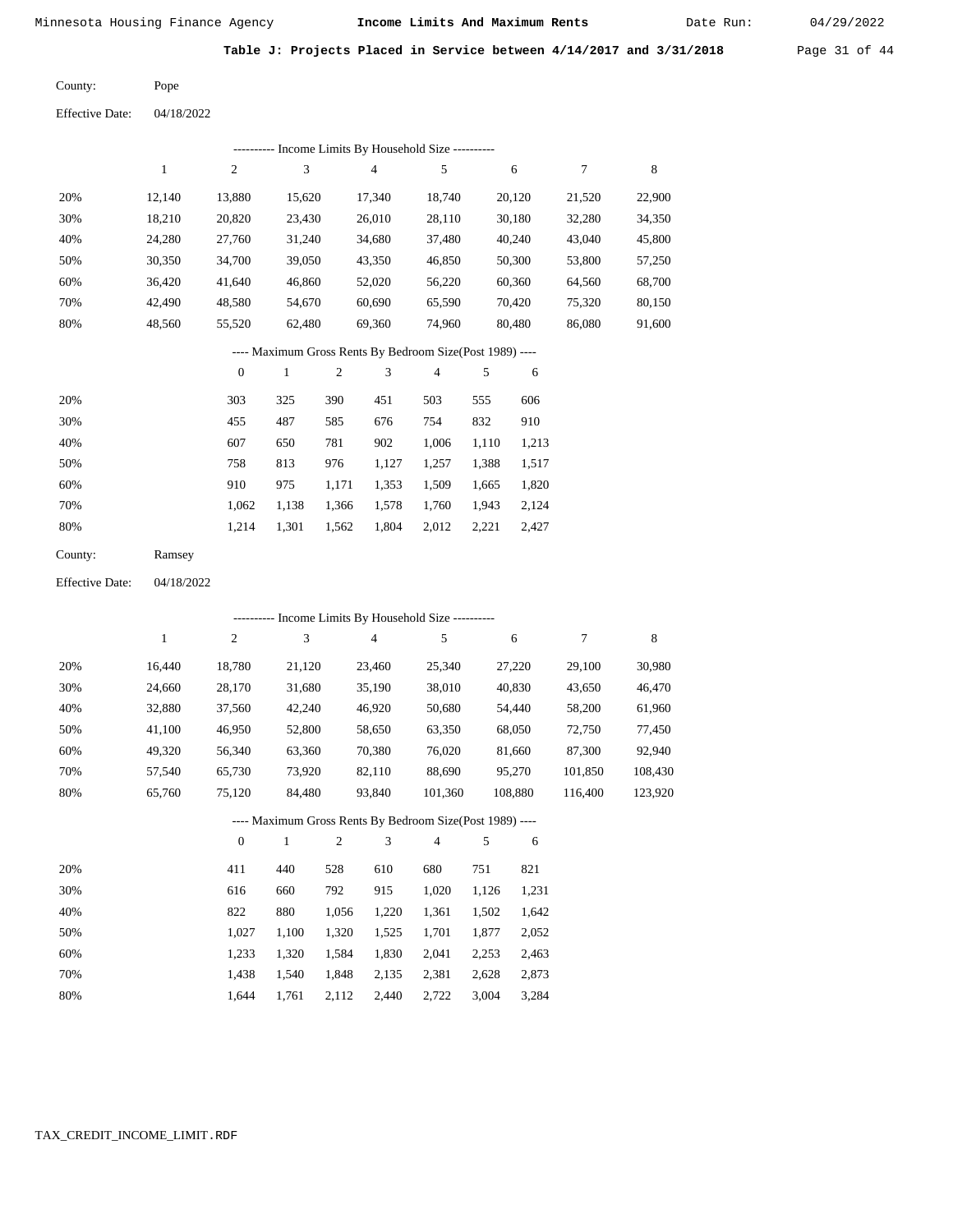Date Run:

**Table J: Projects Placed in Service between 4/14/2017 and 3/31/2018** Page 32 of 44

Red Lake County:

04/18/2022 Effective Date:

| Income Limits By Household Size --<br>----------- |        |                |        |        |        |        |        |        |  |  |  |
|---------------------------------------------------|--------|----------------|--------|--------|--------|--------|--------|--------|--|--|--|
|                                                   |        | $\overline{c}$ | 3      | 4      | 5      | 6      | 7      | 8      |  |  |  |
| 20%                                               | 11.960 | 13,680         | 15,380 | 17,080 | 18.460 | 19,820 | 21,180 | 22,560 |  |  |  |
| 30%                                               | 17.940 | 20,520         | 23,070 | 25,620 | 27,690 | 29,730 | 31,770 | 33,840 |  |  |  |
| 40%                                               | 23,920 | 27,360         | 30,760 | 34,160 | 36,920 | 39,640 | 42,360 | 45,120 |  |  |  |
| 50%                                               | 29,900 | 34,200         | 38,450 | 42,700 | 46,150 | 49,550 | 52,950 | 56,400 |  |  |  |
| 60%                                               | 35,880 | 41,040         | 46,140 | 51,240 | 55,380 | 59,460 | 63,540 | 67,680 |  |  |  |
| 70%                                               | 41,860 | 47,880         | 53,830 | 59,780 | 64,610 | 69,370 | 74,130 | 78,960 |  |  |  |
| 80%                                               | 47,840 | 54,720         | 61,520 | 68,320 | 73,840 | 79,280 | 84,720 | 90,240 |  |  |  |

#### ---- Maximum Gross Rents By Bedroom Size(Post 1989) ----

|     | $\mathbf{0}$ |       | $\overline{c}$ | 3     | $\overline{4}$ | 5     | 6     |
|-----|--------------|-------|----------------|-------|----------------|-------|-------|
| 20% | 299          | 320   | 384            | 444   | 495            | 546   | 597   |
| 30% | 448          | 480   | 576            | 666   | 743            | 820   | 896   |
| 40% | 598          | 641   | 769            | 888   | 991            | 1,093 | 1,195 |
| 50% | 747          | 801   | 961            | 1,110 | 1,238          | 1,366 | 1,494 |
| 60% | 897          | 961   | 1,153          | 1,332 | 1,486          | 1,640 | 1,793 |
| 70% | 1.046        | 1,121 | 1,345          | 1,554 | 1,734          | 1,913 | 2,092 |
| 80% | 1,196        | 1,282 | 1,538          | 1,777 | 1,982          | 2,187 | 2,391 |
|     |              |       |                |       |                |       |       |

| County: | Redwood |
|---------|---------|
|---------|---------|

04/18/2022 Effective Date:

|     | - Income Limits By Household Size ---------- |          |              |                |                                                          |                |       |        |        |        |  |
|-----|----------------------------------------------|----------|--------------|----------------|----------------------------------------------------------|----------------|-------|--------|--------|--------|--|
|     | 1                                            | 2        | 3            |                | 4                                                        | 5              |       | 6      | 7      | 8      |  |
| 20% | 11,680                                       | 13,340   | 15,000       |                | 16,660                                                   | 18,000         |       | 19,340 | 20,660 | 22,000 |  |
| 30% | 17,520                                       | 20,010   | 22,500       |                | 24,990                                                   | 27,000         |       | 29,010 | 30,990 | 33,000 |  |
| 40% | 23,360                                       | 26,680   | 30,000       |                | 33,320                                                   | 36,000         |       | 38,680 | 41,320 | 44,000 |  |
| 50% | 29,200                                       | 33,350   | 37,500       |                | 41,650                                                   | 45,000         |       | 48,350 | 51,650 | 55,000 |  |
| 60% | 35,040                                       | 40,020   | 45,000       |                | 49,980                                                   | 54,000         |       | 58,020 | 61,980 | 66,000 |  |
| 70% | 40,880                                       | 46,690   | 52,500       |                | 58,310                                                   | 63,000         |       | 67,690 | 72,310 | 77,000 |  |
| 80% | 46,720                                       | 53,360   | 60,000       |                | 66,640                                                   | 72,000         |       | 77,360 | 82,640 | 88,000 |  |
|     |                                              |          |              |                | ---- Maximum Gross Rents By Bedroom Size(Post 1989) ---- |                |       |        |        |        |  |
|     |                                              | $\theta$ | $\mathbf{1}$ | $\mathfrak{2}$ | 3                                                        | $\overline{4}$ | 5     | 6      |        |        |  |
| 20% |                                              | 292      | 312          | 375            | 433                                                      | 483            | 533   | 583    |        |        |  |
| 30% |                                              | 438      | 469          | 562            | 649                                                      | 725            | 799   | 874    |        |        |  |
| 40% |                                              | 584      | 625          | 750            | 866                                                      | 967            | 1,066 | 1,166  |        |        |  |
| 50% |                                              | 730      | 781          | 937            | 1,083                                                    | 1,208          | 1,333 | 1,457  |        |        |  |
| 60% |                                              | 876      | 938          | 1,125          | 1,299                                                    | 1,450          | 1,599 | 1,749  |        |        |  |
| 70% |                                              | 1,022    | 1,094        | 1,312          | 1,516                                                    | 1,692          | 1,866 | 2,040  |        |        |  |

1,500 1,733

1,934 2,133 2,332

1,168

1,251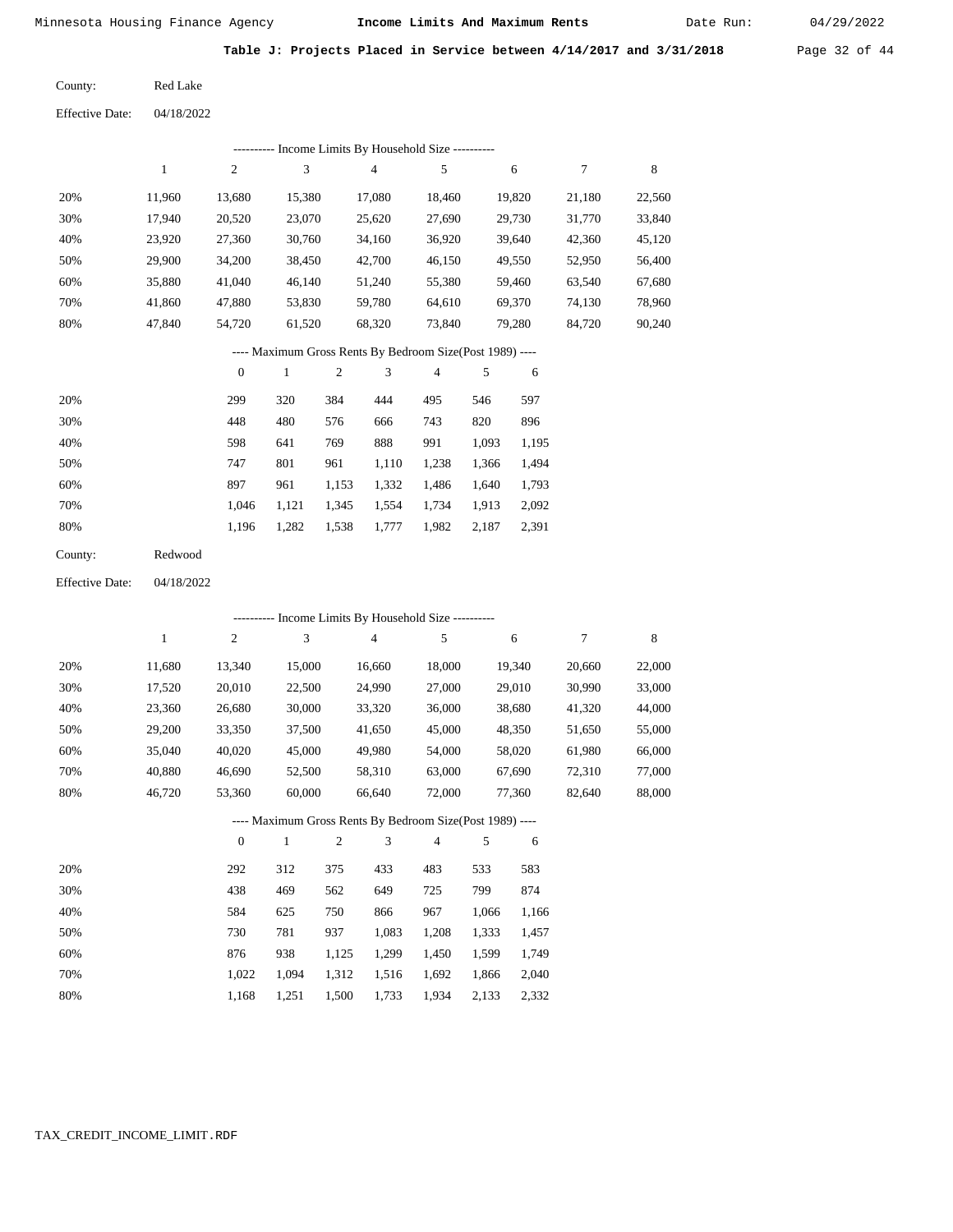Date Run:

**Table J: Projects Placed in Service between 4/14/2017 and 3/31/2018** Page 33 of 44

Renville County:

04/18/2022 Effective Date:

| Income Limits By Household Size ---------- |        |                |        |        |        |        |        |        |  |  |  |
|--------------------------------------------|--------|----------------|--------|--------|--------|--------|--------|--------|--|--|--|
|                                            |        | $\overline{c}$ | 3      | 4      | 5      | 6      |        | 8      |  |  |  |
| 20%                                        | 11.720 | 13.380         | 15.060 | 16.720 | 18,060 | 19.400 | 20,740 | 22,080 |  |  |  |
| 30%                                        | 17,580 | 20,070         | 22,590 | 25,080 | 27,090 | 29,100 | 31,110 | 33,120 |  |  |  |
| 40%                                        | 23.440 | 26,760         | 30,120 | 33.440 | 36,120 | 38,800 | 41,480 | 44,160 |  |  |  |
| 50%                                        | 29,300 | 33,450         | 37,650 | 41,800 | 45,150 | 48,500 | 51,850 | 55,200 |  |  |  |
| 60%                                        | 35,160 | 40,140         | 45,180 | 50,160 | 54,180 | 58,200 | 62,220 | 66,240 |  |  |  |
| 70%                                        | 41.020 | 46,830         | 52.710 | 58,520 | 63,210 | 67,900 | 72.590 | 77,280 |  |  |  |
| 80%                                        | 46,880 | 53,520         | 60,240 | 66,880 | 72,240 | 77,600 | 82,960 | 88,320 |  |  |  |
|                                            |        |                |        |        |        |        |        |        |  |  |  |

# ---- Maximum Gross Rents By Bedroom Size(Post 1989) ----

|     | $\mathbf{0}$ |       | $\overline{2}$ | 3     | $\overline{4}$ | 5     | 6     |
|-----|--------------|-------|----------------|-------|----------------|-------|-------|
| 20% | 293          | 313   | 376            | 434   | 485            | 535   | 585   |
| 30% | 439          | 470   | 564            | 652   | 727            | 802   | 877   |
| 40% | 586          | 627   | 753            | 869   | 970            | 1,070 | 1,170 |
| 50% | 732          | 784   | 941            | 1,086 | 1,212          | 1,338 | 1,463 |
| 60% | 879          | 941   | 1,129          | 1,304 | 1,455          | 1,605 | 1,755 |
| 70% | 1,025        | 1,098 | 1,317          | 1,521 | 1,697          | 1,873 | 2,048 |
| 80% | 1,172        | 1,255 | 1,506          | 1,739 | 1,940          | 2,141 | 2,340 |
|     |              |       |                |       |                |       |       |

| Rice |
|------|
|      |

04/18/2022 Effective Date:

|     |              |              | --------- Income Limits By Household Size ----------     |                |                |        |       |        |        |         |
|-----|--------------|--------------|----------------------------------------------------------|----------------|----------------|--------|-------|--------|--------|---------|
|     | $\mathbf{1}$ | $\mathbf{2}$ | 3                                                        |                | $\overline{4}$ | 5      |       | 6      | $\tau$ | 8       |
| 20% | 13,540       | 15,480       | 17,420                                                   |                | 19,340         | 20,900 |       | 22,440 | 24,000 | 25,540  |
| 30% | 20,310       | 23,220       | 26,130                                                   |                | 29,010         | 31,350 |       | 33,660 | 36,000 | 38,310  |
| 40% | 27,080       | 30,960       | 34,840                                                   |                | 38,680         | 41,800 |       | 44,880 | 48,000 | 51,080  |
| 50% | 33,850       | 38,700       | 43,550                                                   |                | 48,350         | 52,250 |       | 56,100 | 60,000 | 63,850  |
| 60% | 40,620       | 46,440       | 52,260                                                   |                | 58,020         | 62,700 |       | 67,320 | 72,000 | 76,620  |
| 70% | 47,390       | 54,180       | 60,970                                                   |                | 67,690         | 73,150 |       | 78,540 | 84,000 | 89,390  |
| 80% | 54,160       | 61,920       | 69,680                                                   |                | 77,360         | 83,600 |       | 89,760 | 96,000 | 102,160 |
|     |              |              | ---- Maximum Gross Rents By Bedroom Size(Post 1989) ---- |                |                |        |       |        |        |         |
|     |              | $\theta$     | 1                                                        | $\overline{2}$ | 3              | 4      | 5     | 6      |        |         |
| 20% |              | 338          | 362                                                      | 435            | 503            | 561    | 619   | 676    |        |         |
| 30% |              | 507          | 544                                                      | 653            | 754            | 841    | 928   | 1,015  |        |         |
| 40% |              | 677          | 725                                                      | 871            | 1,006          | 1,122  | 1,238 | 1,353  |        |         |
| 50% |              | 846          | 906                                                      | 1,088          | 1,257          | 1,402  | 1,548 | 1,692  |        |         |

| 70%  | 1,184 1,269 1,524 1,760 1,963 2,167 2,369 |  |  |  |
|------|-------------------------------------------|--|--|--|
| -80% | 1,354 1,451 1,742 2,012 2,244 2,477 2,707 |  |  |  |

1,306

1,509

1,683

1,857

2,030

1,088

1,015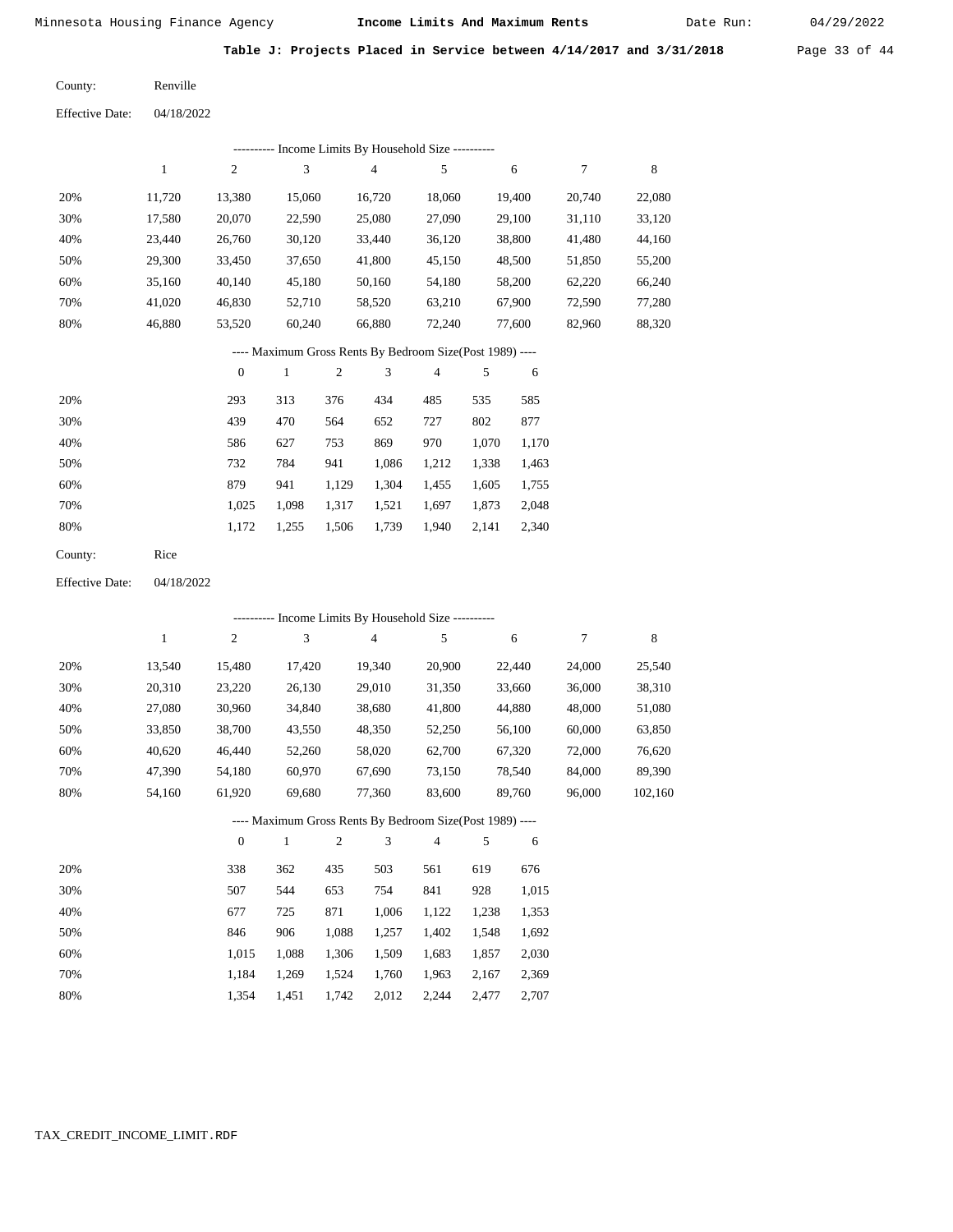Date Run:

**Table J: Projects Placed in Service between 4/14/2017 and 3/31/2018** Page 34 of 44

Rock County:

Effective Date: 04/18/2022

|     | ---------- Income Limits By Household Size ---------- |                |        |        |                                                          |        |        |        |  |
|-----|-------------------------------------------------------|----------------|--------|--------|----------------------------------------------------------|--------|--------|--------|--|
|     |                                                       | $\overline{c}$ | 3      | 4      | 5                                                        | 6      | 7      | 8      |  |
| 20% | 11.680                                                | 13,340         | 15,000 | 16.660 | 18,000                                                   | 19,340 | 20,660 | 22,000 |  |
| 30% | 17,520                                                | 20,010         | 22,500 | 24,990 | 27,000                                                   | 29,010 | 30,990 | 33,000 |  |
| 40% | 23,360                                                | 26,680         | 30,000 | 33,320 | 36,000                                                   | 38,680 | 41,320 | 44,000 |  |
| 50% | 29,200                                                | 33,350         | 37,500 | 41,650 | 45,000                                                   | 48,350 | 51,650 | 55,000 |  |
| 60% | 35,040                                                | 40,020         | 45,000 | 49,980 | 54,000                                                   | 58,020 | 61,980 | 66,000 |  |
| 70% | 40.880                                                | 46.690         | 52,500 | 58,310 | 63,000                                                   | 67,690 | 72.310 | 77,000 |  |
| 80% | 46,720                                                | 53,360         | 60,000 | 66.640 | 72,000                                                   | 77.360 | 82,640 | 88,000 |  |
|     |                                                       |                |        |        | ---- Maximum Gross Rents By Bedroom Size(Post 1989) ---- |        |        |        |  |

|     | $\Omega$ |       | $\overline{2}$ | 3     | $\overline{4}$ |       | 6     |
|-----|----------|-------|----------------|-------|----------------|-------|-------|
| 20% | 292      | 312   | 375            | 433   | 483            | 533   | 583   |
| 30% | 438      | 469   | 562            | 649   | 725            | 799   | 874   |
| 40% | 584      | 625   | 750            | 866   | 967            | 1,066 | 1,166 |
| 50% | 730      | 781   | 937            | 1,083 | 1,208          | 1,333 | 1,457 |
| 60% | 876      | 938   | 1,125          | 1,299 | 1,450          | 1,599 | 1,749 |
| 70% | 1,022    | 1.094 | 1,312          | 1,516 | 1,692          | 1,866 | 2,040 |
| 80% | 1,168    | 1,251 | 1,500          | 1,733 | 1,934          | 2,133 | 2,332 |
|     |          |       |                |       |                |       |       |

| County: | Roseau |
|---------|--------|
|---------|--------|

Effective Date: 04/18/2022

|     | ---------- Income Limits By Household Size ---------- |                |              |                |                |                                                          |       |        |        |             |
|-----|-------------------------------------------------------|----------------|--------------|----------------|----------------|----------------------------------------------------------|-------|--------|--------|-------------|
|     | 1                                                     | $\overline{c}$ | 3            |                | $\overline{4}$ | 5                                                        |       | 6      | 7      | $\,$ 8 $\,$ |
| 20% | 11,760                                                | 13,440         | 15,120       |                | 16,800         | 18,160                                                   |       | 19,500 | 20,840 | 22,180      |
| 30% | 17,640                                                | 20,160         | 22,680       |                | 25,200         | 27,240                                                   |       | 29,250 | 31,260 | 33,270      |
| 40% | 23,520                                                | 26,880         | 30,240       |                | 33,600         | 36,320                                                   |       | 39,000 | 41,680 | 44,360      |
| 50% | 29,400                                                | 33,600         | 37,800       |                | 42,000         | 45,400                                                   |       | 48,750 | 52,100 | 55,450      |
| 60% | 35,280                                                | 40,320         | 45,360       |                | 50,400         | 54,480                                                   |       | 58,500 | 62,520 | 66,540      |
| 70% | 41,160                                                | 47,040         | 52,920       |                | 58,800         | 63,560                                                   |       | 68,250 | 72,940 | 77,630      |
| 80% | 47,040                                                | 53,760         | 60,480       |                | 67,200         | 72,640                                                   |       | 78,000 | 83,360 | 88,720      |
|     |                                                       |                |              |                |                | ---- Maximum Gross Rents By Bedroom Size(Post 1989) ---- |       |        |        |             |
|     |                                                       | $\overline{0}$ | $\mathbf{1}$ | $\overline{2}$ | 3              | $\overline{4}$                                           | 5     | 6      |        |             |
| 20% |                                                       | 294            | 315          | 378            | 437            | 487                                                      | 537   | 588    |        |             |
| 30% |                                                       | 441            | 472          | 567            | 655            | 731                                                      | 806   | 882    |        |             |
| 40% |                                                       | 588            | 630          | 756            | 874            | 975                                                      | 1,075 | 1,176  |        |             |
| 50% |                                                       | 735            | 787          | 945            | 1,092          | 1,218                                                    | 1,344 | 1,470  |        |             |
| 60% |                                                       | 882            | 945          | 1,134          | 1,311          | 1,462                                                    | 1,613 | 1,764  |        |             |
| 70% |                                                       | 1,029          | 1,102        | 1,323          | 1,529          | 1,706                                                    | 1,882 | 2,058  |        |             |

1,176 1,260 1,512 1,748 1,950 2,151 2,352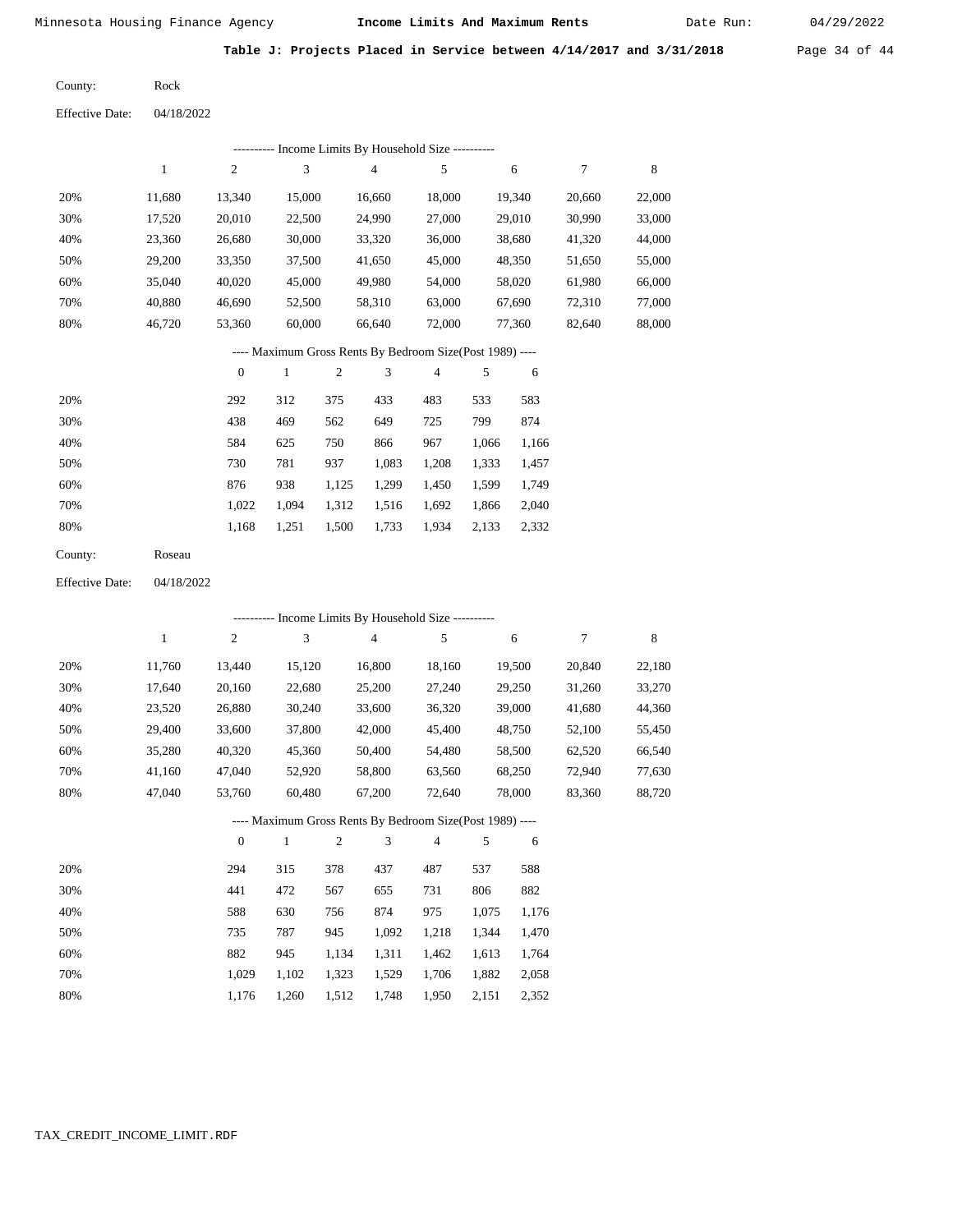Date Run:

**Table J: Projects Placed in Service between 4/14/2017 and 3/31/2018** Page 35 of 44

04/18/2022 Saint Louis County: Effective Date:

|     | - Income Limits By Household Size ---------- |        |        |        |        |        |        |        |  |  |
|-----|----------------------------------------------|--------|--------|--------|--------|--------|--------|--------|--|--|
|     |                                              | 2      | 3      | 4      | 5      | 6      | 7      | 8      |  |  |
| 20% | 11.960                                       | 13,660 | 15.360 | 17.060 | 18.440 | 19,800 | 21,160 | 22,520 |  |  |
| 30% | 17.940                                       | 20.490 | 23,040 | 25,590 | 27.660 | 29,700 | 31,740 | 33,780 |  |  |
| 40% | 23,920                                       | 27,320 | 30.720 | 34,120 | 36,880 | 39,600 | 42,320 | 45,040 |  |  |
| 50% | 29,900                                       | 34,150 | 38,400 | 42,650 | 46,100 | 49,500 | 52,900 | 56,300 |  |  |
| 60% | 35,880                                       | 40.980 | 46,080 | 51,180 | 55,320 | 59.400 | 63,480 | 67,560 |  |  |
| 70% | 41.860                                       | 47,810 | 53,760 | 59,710 | 64.540 | 69.300 | 74,060 | 78,820 |  |  |
| 80% | 47.840                                       | 54,640 | 61,440 | 68,240 | 73,760 | 79,200 | 84,640 | 90,080 |  |  |

# ---- Maximum Gross Rents By Bedroom Size(Post 1989) ----

|     | $\mathbf{0}$ |       | $\overline{c}$ | 3     | 4     | 5     | 6     |
|-----|--------------|-------|----------------|-------|-------|-------|-------|
| 20% | 299          | 320   | 384            | 443   | 495   | 546   | 597   |
| 30% | 448          | 480   | 576            | 665   | 742   | 819   | 895   |
| 40% | 598          | 640   | 768            | 887   | 990   | 1,092 | 1,194 |
| 50% | 747          | 800   | 960            | 1,109 | 1,237 | 1,365 | 1,492 |
| 60% | 897          | 960   | 1,152          | 1,331 | 1,485 | 1,638 | 1,791 |
| 70% | 1.046        | 1,120 | 1,344          | 1,553 | 1,732 | 1,911 | 2,089 |
| 80% | 1,196        | 1,281 | 1,536          | 1,775 | 1,980 | 2,184 | 2,388 |
|     |              |       |                |       |       |       |       |

| County: | Scott |
|---------|-------|
|---------|-------|

04/18/2022 Effective Date:

|     |        |              |        |                |                | ---------- Income Limits By Household Size ----------    |       |         |         |         |
|-----|--------|--------------|--------|----------------|----------------|----------------------------------------------------------|-------|---------|---------|---------|
|     | 1      | 2            | 3      |                | $\overline{4}$ | 5                                                        |       | 6       | 7       | 8       |
| 20% | 16,440 | 18,780       | 21,120 |                | 23,460         | 25,340                                                   |       | 27,220  | 29,100  | 30,980  |
| 30% | 24,660 | 28,170       | 31,680 |                | 35,190         | 38,010                                                   |       | 40,830  | 43,650  | 46,470  |
| 40% | 32,880 | 37,560       | 42,240 |                | 46,920         | 50,680                                                   |       | 54,440  | 58,200  | 61,960  |
| 50% | 41,100 | 46,950       | 52,800 |                | 58,650         | 63,350                                                   |       | 68,050  | 72,750  | 77,450  |
| 60% | 49,320 | 56,340       | 63,360 |                | 70,380         | 76,020                                                   |       | 81,660  | 87,300  | 92,940  |
| 70% | 57,540 | 65,730       | 73,920 |                | 82,110         | 88,690                                                   |       | 95,270  | 101,850 | 108,430 |
| 80% | 65,760 | 75,120       | 84,480 |                | 93,840         | 101,360                                                  |       | 108,880 | 116,400 | 123,920 |
|     |        |              |        |                |                | ---- Maximum Gross Rents By Bedroom Size(Post 1989) ---- |       |         |         |         |
|     |        | $\mathbf{0}$ | 1      | $\overline{c}$ | 3              | $\overline{4}$                                           | 5     | 6       |         |         |
| 20% |        | 411          | 440    | 528            | 610            | 680                                                      | 751   | 821     |         |         |
| 30% |        | 616          | 660    | 792            | 915            | 1,020                                                    | 1,126 | 1,231   |         |         |

| 40% | 822 | 880               | 1,056 1,220 1,361 1,502 1,642             |             |  |
|-----|-----|-------------------|-------------------------------------------|-------------|--|
| 50% |     | 1.027 1.100 1.320 | 1,525 1,701 1,877 2,052                   |             |  |
| 60% |     |                   | 1,233 1,320 1,584 1,830 2,041 2,253 2,463 |             |  |
| 70% |     |                   | 1,438 1,540 1,848 2,135 2,381 2,628 2,873 |             |  |
| 80% |     |                   | $1,644$ $1,761$ $2,112$ $2,440$ $2,722$   | 3,004 3,284 |  |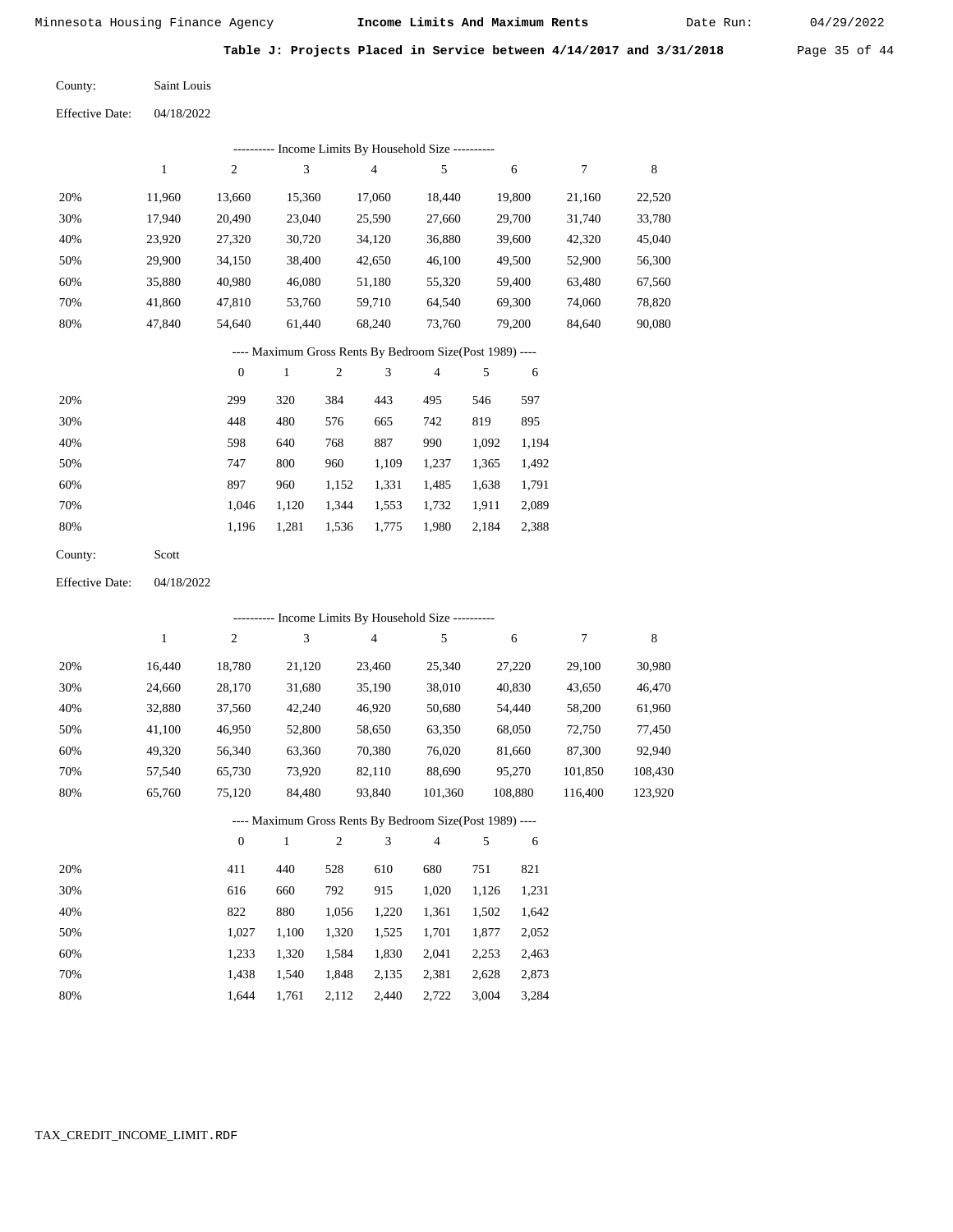Date Run:

**Table J: Projects Placed in Service between 4/14/2017 and 3/31/2018** Page 36 of 44

Sherburne County:

04/18/2022 Effective Date:

| Income Limits By Household Size ---------- |        |        |        |                |         |         |         |         |  |
|--------------------------------------------|--------|--------|--------|----------------|---------|---------|---------|---------|--|
|                                            |        | 2      | 3      | $\overline{4}$ | 5       | 6       |         | 8       |  |
| 20%                                        | 16.440 | 18,780 | 21,120 | 23,460         | 25,340  | 27,220  | 29,100  | 30,980  |  |
| 30%                                        | 24,660 | 28,170 | 31,680 | 35,190         | 38,010  | 40,830  | 43,650  | 46,470  |  |
| 40%                                        | 32,880 | 37,560 | 42,240 | 46,920         | 50,680  | 54,440  | 58,200  | 61,960  |  |
| 50%                                        | 41,100 | 46,950 | 52,800 | 58,650         | 63,350  | 68,050  | 72,750  | 77,450  |  |
| 60%                                        | 49,320 | 56,340 | 63,360 | 70,380         | 76,020  | 81,660  | 87,300  | 92,940  |  |
| 70%                                        | 57,540 | 65,730 | 73,920 | 82,110         | 88,690  | 95,270  | 101,850 | 108,430 |  |
| 80%                                        | 65,760 | 75,120 | 84,480 | 93,840         | 101,360 | 108,880 | 116,400 | 123,920 |  |
|                                            |        |        |        |                |         |         |         |         |  |

# ---- Maximum Gross Rents By Bedroom Size(Post 1989) ----

|     | $\mathbf{0}$ |       | $\overline{2}$ | 3     | 4     | 5     | 6     |
|-----|--------------|-------|----------------|-------|-------|-------|-------|
| 20% | 411          | 440   | 528            | 610   | 680   | 751   | 821   |
| 30% | 616          | 660   | 792            | 915   | 1,020 | 1,126 | 1,231 |
| 40% | 822          | 880   | 1,056          | 1,220 | 1,361 | 1,502 | 1,642 |
| 50% | 1,027        | 1,100 | 1,320          | 1,525 | 1,701 | 1,877 | 2,052 |
| 60% | 1,233        | 1,320 | 1,584          | 1,830 | 2,041 | 2,253 | 2,463 |
| 70% | 1,438        | 1,540 | 1,848          | 2,135 | 2,381 | 2,628 | 2,873 |
| 80% | 1.644        | 1,761 | 2,112          | 2,440 | 2,722 | 3,004 | 3,284 |
|     |              |       |                |       |       |       |       |

| County: | Sibley |
|---------|--------|
|---------|--------|

04/18/2022 Effective Date:

|     |        |          |              |                |                | --------- Income Limits By Household Size ----------     |       |        |        |        |
|-----|--------|----------|--------------|----------------|----------------|----------------------------------------------------------|-------|--------|--------|--------|
|     | 1      | 2        | 3            |                | $\overline{4}$ | 5                                                        |       | 6      | 7      | 8      |
| 20% | 11,900 | 13,600   | 15,300       |                | 17,000         | 18,360                                                   |       | 19,720 | 21,080 | 22,440 |
| 30% | 17,850 | 20,400   | 22,950       |                | 25,500         | 27,540                                                   |       | 29,580 | 31,620 | 33,660 |
| 40% | 23,800 | 27,200   | 30,600       |                | 34,000         | 36,720                                                   |       | 39,440 | 42,160 | 44,880 |
| 50% | 29,750 | 34,000   | 38,250       |                | 42,500         | 45,900                                                   |       | 49,300 | 52,700 | 56,100 |
| 60% | 35,700 | 40,800   | 45,900       |                | 51,000         | 55,080                                                   |       | 59,160 | 63,240 | 67,320 |
| 70% | 41,650 | 47,600   | 53,550       |                | 59,500         | 64,260                                                   |       | 69,020 | 73,780 | 78,540 |
| 80% | 47,600 | 54,400   | 61,200       |                | 68,000         | 73,440                                                   |       | 78,880 | 84,320 | 89,760 |
|     |        |          |              |                |                | ---- Maximum Gross Rents By Bedroom Size(Post 1989) ---- |       |        |        |        |
|     |        | $\theta$ | $\mathbf{1}$ | $\overline{2}$ | 3              | $\overline{4}$                                           | 5     | 6      |        |        |
| 20% |        | 297      | 318          | 382            | 442            | 493                                                      | 544   | 595    |        |        |
| 30% |        | 446      | 478          | 573            | 663            | 739                                                      | 816   | 892    |        |        |
| 40% |        | 595      | 637          | 765            | 884            | 986                                                      | 1,088 | 1,190  |        |        |
| 50% |        | 743      | 796          | 956            | 1,105          | 1,232                                                    | 1,360 | 1,487  |        |        |
| 60% |        | 892      | 956          | 1,147          | 1,326          | 1,479                                                    | 1,632 | 1,785  |        |        |
| 70% |        | 1,041    | 1,115        | 1,338          | 1,547          | 1,725                                                    | 1,904 | 2,082  |        |        |
| 80% |        | 1,190    | 1,275        | 1,530          | 1,768          | 1,972                                                    | 2,176 | 2,380  |        |        |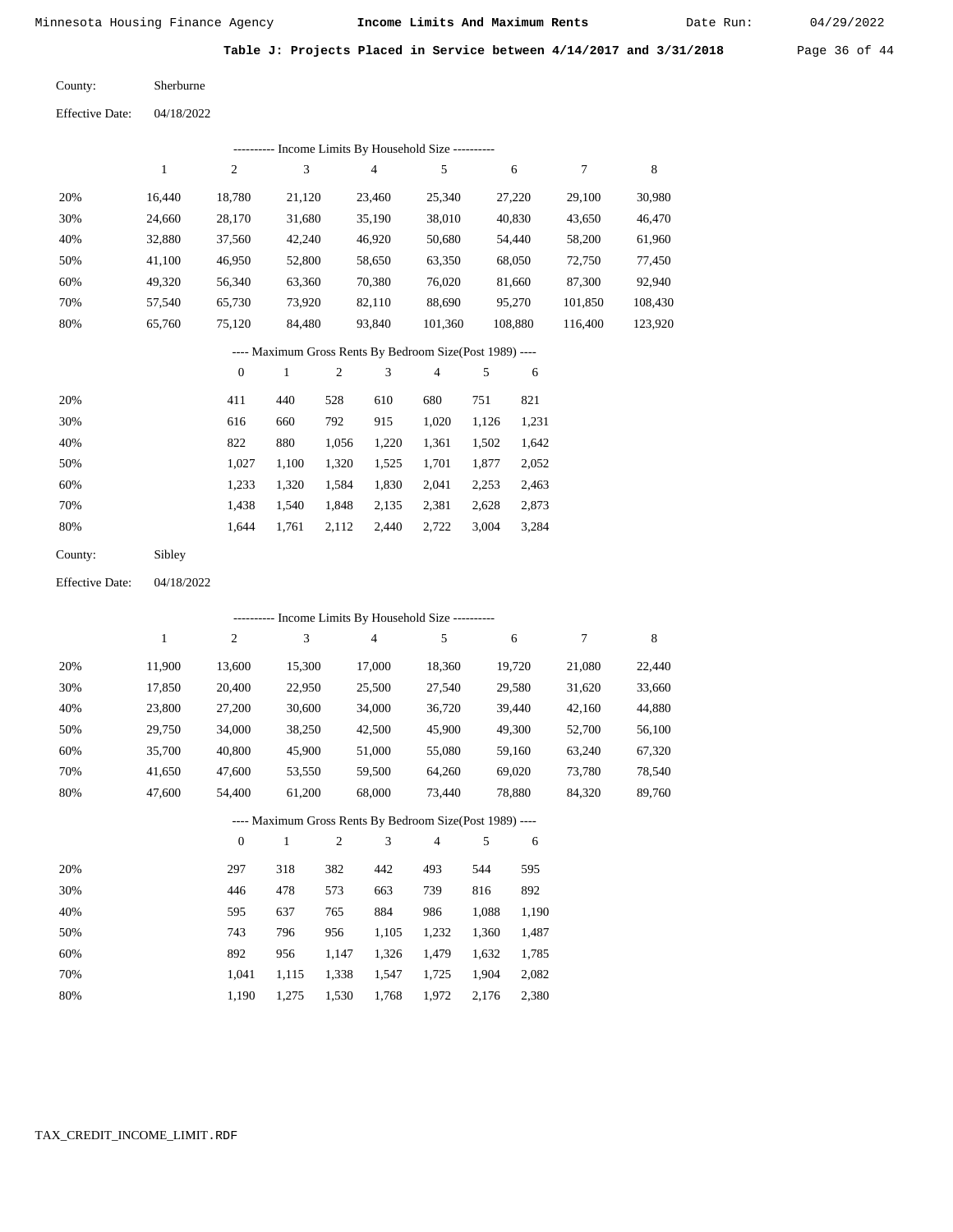Date Run:

**Table J: Projects Placed in Service between 4/14/2017 and 3/31/2018** Page 37 of 44

| County: | <b>Stearns</b> |
|---------|----------------|
|         |                |

Effective Date: 04/18/2022

|     |        |        |             |                | ---------- Income Limits By Household Size ----------          |        |        |        |
|-----|--------|--------|-------------|----------------|----------------------------------------------------------------|--------|--------|--------|
|     | 1      | 2      | 3           | $\overline{4}$ | 5                                                              | 6      | 7      | 8      |
| 20% | 12.380 | 14,140 | 15,900      | 17.660         | 19,080                                                         | 20,500 | 21,900 | 23,320 |
| 30% | 18,570 | 21,210 | 23,850      | 26,490         | 28,620                                                         | 30,750 | 32,850 | 34,980 |
| 40% | 24,760 | 28,280 | 31,800      | 35,320         | 38,160                                                         | 41,000 | 43,800 | 46,640 |
| 50% | 30,950 | 35,350 | 39,750      | 44,150         | 47,700                                                         | 51,250 | 54,750 | 58,300 |
| 60% | 37.140 | 42,420 | 47,700      | 52,980         | 57,240                                                         | 61,500 | 65,700 | 69,960 |
| 70% | 43,330 | 49.490 | 55,650      | 61,810         | 66,780                                                         | 71,750 | 76,650 | 81,620 |
| 80% | 49,520 | 56.560 | 63,600      | 70.640         | 76,320                                                         | 82,000 | 87,600 | 93,280 |
|     |        |        |             |                | ---- Maximum Gross Rents By Bedroom Size(Post 1989) ----       |        |        |        |
|     |        |        | $\Lambda$ 1 |                | $\begin{array}{ccccccccccccccccc}\n2 & 4 & 5 & 6\n\end{array}$ |        |        |        |

|     | $\mathbf{0}$ |       | $\overline{2}$ | 3     | 4     |       | 6     |
|-----|--------------|-------|----------------|-------|-------|-------|-------|
| 20% | 309          | 331   | 397            | 459   | 512   | 565   | 618   |
| 30% | 464          | 497   | 596            | 688   | 768   | 847   | 927   |
| 40% | 619          | 663   | 795            | 918   | 1,025 | 1,130 | 1,236 |
| 50% | 773          | 828   | 993            | 1,148 | 1,281 | 1,413 | 1,545 |
| 60% | 928          | 994   | 1,192          | 1,377 | 1,537 | 1,695 | 1,854 |
| 70% | 1,083        | 1,160 | 1,391          | 1,607 | 1,793 | 1,978 | 2,163 |
| 80% | 1,238        | 1,326 | 1,590          | 1,837 | 2,050 | 2,261 | 2,472 |
|     |              |       |                |       |       |       |       |

| County: | Steele |
|---------|--------|
|---------|--------|

Effective Date: 04/18/2022

|     |        |                |              |                |                | ---------- Income Limits By Household Size ----------    |       |        |        |        |
|-----|--------|----------------|--------------|----------------|----------------|----------------------------------------------------------|-------|--------|--------|--------|
|     | 1      | $\overline{c}$ | 3            |                | $\overline{4}$ | 5                                                        |       | 6      | 7      | 8      |
| 20% | 12,700 | 14,520         | 16,340       |                | 18,140         | 19,600                                                   |       | 21,060 | 22,500 | 23,960 |
| 30% | 19,050 | 21,780         | 24,510       |                | 27,210         | 29,400                                                   |       | 31,590 | 33,750 | 35,940 |
| 40% | 25,400 | 29,040         | 32,680       |                | 36,280         | 39,200                                                   |       | 42,120 | 45,000 | 47,920 |
| 50% | 31,750 | 36,300         | 40,850       |                | 45,350         | 49,000                                                   |       | 52,650 | 56,250 | 59,900 |
| 60% | 38,100 | 43,560         | 49,020       |                | 54,420         | 58,800                                                   |       | 63,180 | 67,500 | 71,880 |
| 70% | 44,450 | 50,820         | 57,190       |                | 63,490         | 68,600                                                   |       | 73,710 | 78,750 | 83,860 |
| 80% | 50,800 | 58,080         | 65,360       |                | 72,560         | 78,400                                                   |       | 84,240 | 90,000 | 95,840 |
|     |        |                |              |                |                | ---- Maximum Gross Rents By Bedroom Size(Post 1989) ---- |       |        |        |        |
|     |        | $\theta$       | $\mathbf{1}$ | $\mathfrak{2}$ | 3              | $\overline{4}$                                           | 5     | 6      |        |        |
| 20% |        | 317            | 340          | 408            | 471            | 526                                                      | 580   | 634    |        |        |
| 30% |        | 476            | 510          | 612            | 707            | 789                                                      | 871   | 952    |        |        |
| 40% |        | 635            | 680          | 817            | 943            | 1,053                                                    | 1,161 | 1,269  |        |        |
| 50% |        | 793            | 850          | 1,021          | 1,179          | 1,316                                                    | 1,451 | 1,587  |        |        |
| 60% |        | 952            | 1,020        | 1,225          | 1,415          | 1,579                                                    | 1,742 | 1,904  |        |        |

 1,111 1,190 1,429 1,651 1,842 2,032 2,222 1,270 1,361 1,634 1,887 2,106 2,323 2,539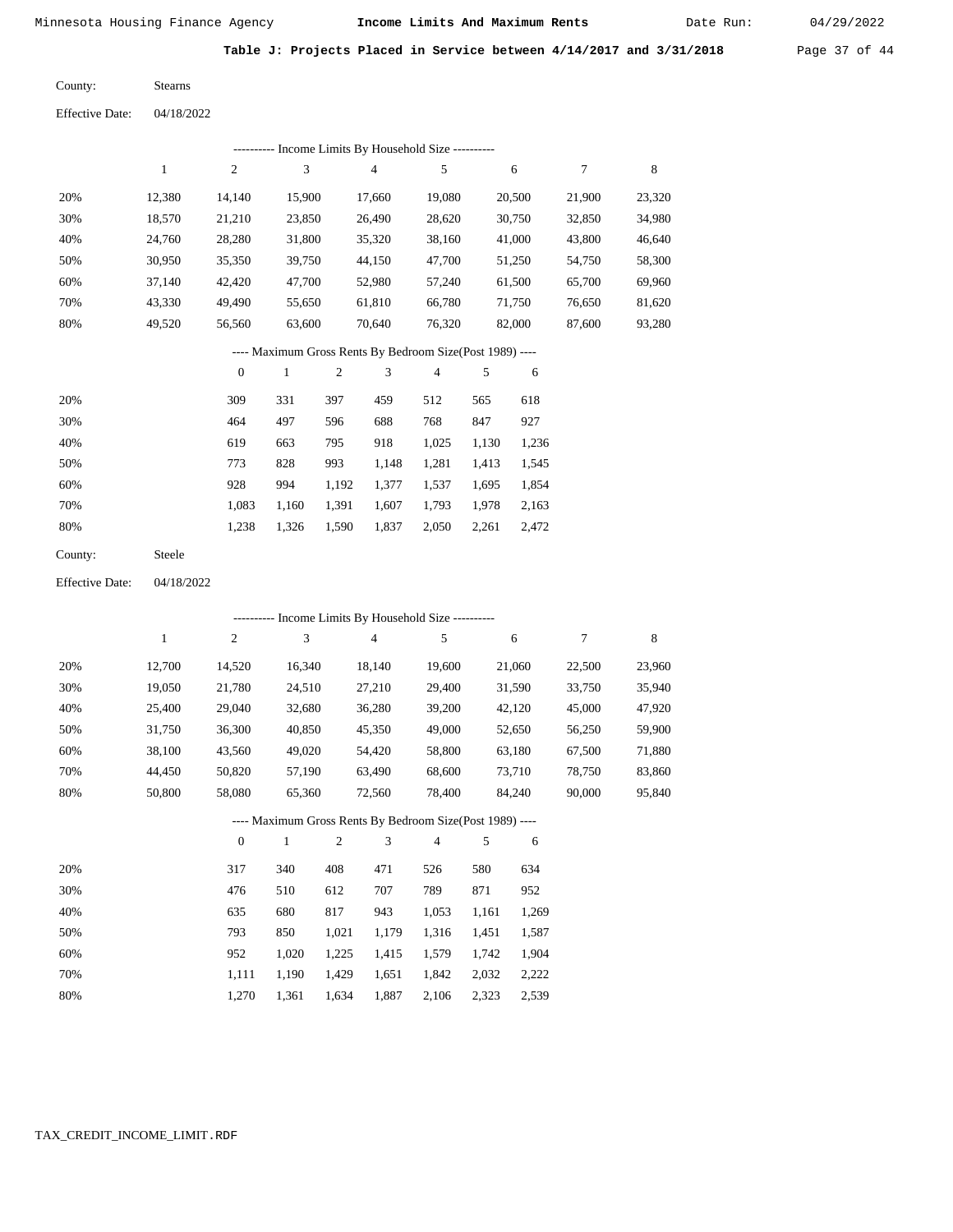Date Run:

Table J: Projects Placed in Service between 4/14/2017 and 3/31/2018 Page 38 of 44

Stevens County:

| <b>Effective Date:</b> | 04/18/2022 |
|------------------------|------------|
|------------------------|------------|

| Income Limits By Household Size ---------- |        |                |        |        |        |        |        |        |
|--------------------------------------------|--------|----------------|--------|--------|--------|--------|--------|--------|
|                                            |        | $\overline{c}$ | 3      | 4      | 5      | 6      |        | 8      |
| 20%                                        | 13.080 | 14.940         | 16.800 | 18,660 | 20,160 | 21,660 | 23,140 | 24,640 |
| 30%                                        | 19,620 | 22,410         | 25,200 | 27,990 | 30,240 | 32,490 | 34,710 | 36,960 |
| 40%                                        | 26,160 | 29,880         | 33,600 | 37,320 | 40,320 | 43,320 | 46,280 | 49,280 |
| 50%                                        | 32,700 | 37,350         | 42,000 | 46,650 | 50,400 | 54,150 | 57,850 | 61,600 |
| 60%                                        | 39.240 | 44,820         | 50,400 | 55,980 | 60,480 | 64,980 | 69.420 | 73,920 |
| 70%                                        | 45.780 | 52,290         | 58,800 | 65,310 | 70,560 | 75,810 | 80,990 | 86,240 |
| 80%                                        | 52,320 | 59.760         | 67,200 | 74.640 | 80,640 | 86,640 | 92,560 | 98,560 |

#### ---- Maximum Gross Rents By Bedroom Size(Post 1989) ----

|     | 0     |       | 2     | 3     | 4     | 5     | 6     |
|-----|-------|-------|-------|-------|-------|-------|-------|
| 20% | 327   | 350   | 420   | 485   | 541   | 597   | 653   |
| 30% | 490   | 525   | 630   | 727   | 812   | 895   | 979   |
| 40% | 654   | 700   | 840   | 970   | 1,083 | 1.194 | 1,306 |
| 50% | 817   | 875   | 1,050 | 1,213 | 1,353 | 1,493 | 1,632 |
| 60% | 981   | 1,050 | 1,260 | 1,455 | 1,624 | 1,791 | 1,959 |
| 70% | 1.144 | 1,225 | 1,470 | 1,698 | 1,895 | 2,090 | 2,285 |
| 80% | 1,308 | 1,401 | 1,680 | 1,941 | 2,166 | 2,389 | 2,612 |
|     |       |       |       |       |       |       |       |

| County: | Swift |
|---------|-------|
|---------|-------|

04/18/2022 Effective Date:

|     |              |                |              |                |                | ---------- Income Limits By Household Size ----------    |       |        |        |        |
|-----|--------------|----------------|--------------|----------------|----------------|----------------------------------------------------------|-------|--------|--------|--------|
|     | $\mathbf{1}$ | $\overline{c}$ | 3            |                | $\overline{4}$ | 5                                                        |       | 6      | 7      | 8      |
| 20% | 11,680       | 13,340         | 15,000       |                | 16,660         | 18,000                                                   |       | 19,340 | 20,660 | 22,000 |
| 30% | 17,520       | 20,010         | 22,500       |                | 24,990         | 27,000                                                   |       | 29,010 | 30,990 | 33,000 |
| 40% | 23,360       | 26,680         | 30,000       |                | 33,320         | 36,000                                                   |       | 38,680 | 41,320 | 44,000 |
| 50% | 29,200       | 33,350         | 37,500       |                | 41,650         | 45,000                                                   |       | 48,350 | 51,650 | 55,000 |
| 60% | 35,040       | 40,020         | 45,000       |                | 49,980         | 54,000                                                   |       | 58,020 | 61,980 | 66,000 |
| 70% | 40,880       | 46,690         | 52,500       |                | 58,310         | 63,000                                                   |       | 67,690 | 72,310 | 77,000 |
| 80% | 46,720       | 53,360         | 60,000       |                | 66,640         | 72,000                                                   |       | 77,360 | 82,640 | 88,000 |
|     |              |                |              |                |                | ---- Maximum Gross Rents By Bedroom Size(Post 1989) ---- |       |        |        |        |
|     |              | $\theta$       | $\mathbf{1}$ | $\mathfrak{2}$ | 3              | $\overline{4}$                                           | 5     | 6      |        |        |
| 20% |              | 292            | 312          | 375            | 433            | 483                                                      | 533   | 583    |        |        |
| 30% |              | 438            | 469          | 562            | 649            | 725                                                      | 799   | 874    |        |        |
| 40% |              | 584            | 625          | 750            | 866            | 967                                                      | 1,066 | 1,166  |        |        |
| 50% |              | 730            | 781          | 937            | 1,083          | 1,208                                                    | 1,333 | 1,457  |        |        |
| 60% |              | 876            | 938          | 1,125          | 1,299          | 1,450                                                    | 1,599 | 1,749  |        |        |
| 70% |              | 1,022          | 1,094        | 1,312          | 1,516          | 1,692                                                    | 1,866 | 2,040  |        |        |

1,168

1,251

1,500

1,733

1,934

2,133

2,332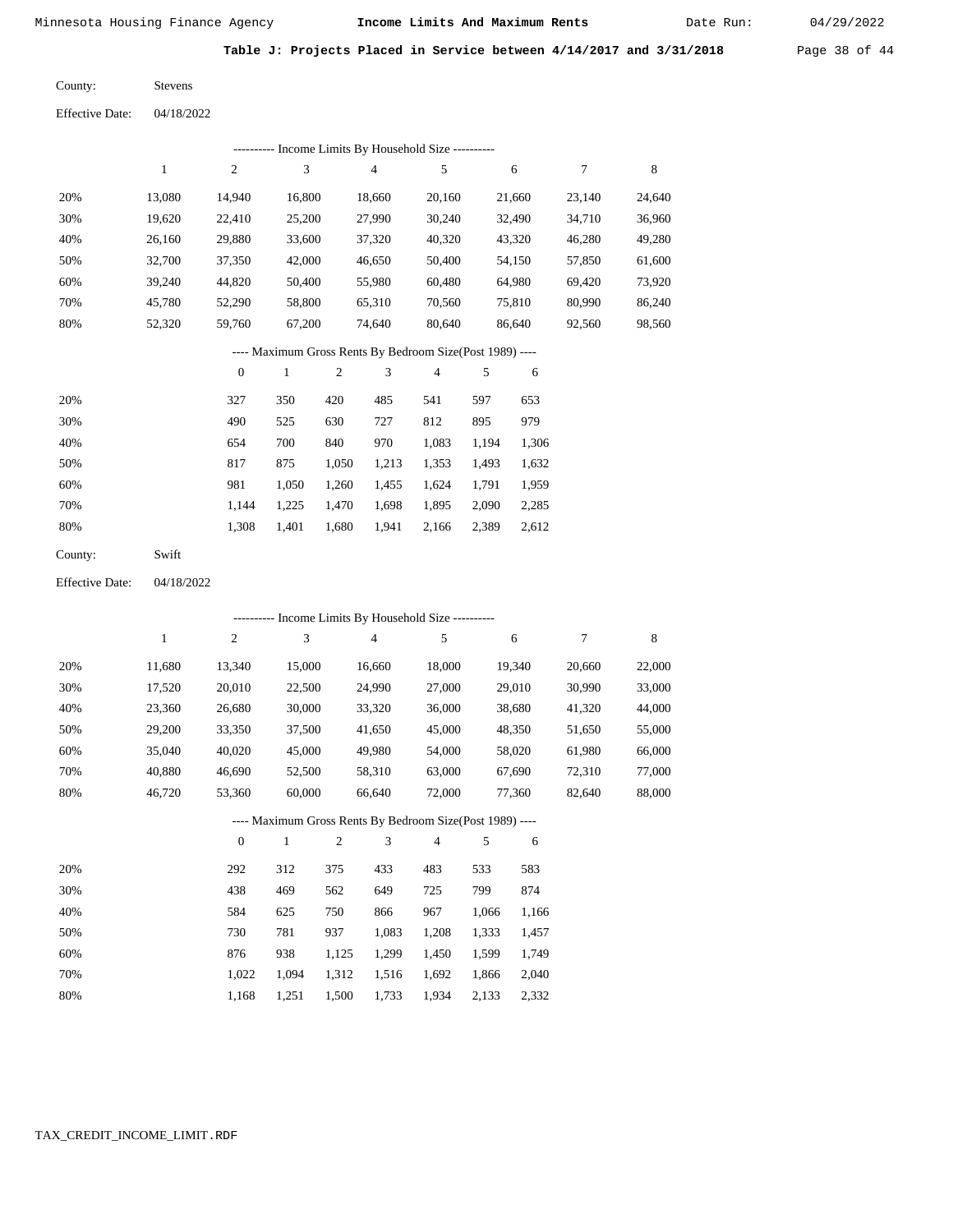Date Run:

Table J: Projects Placed in Service between 4/14/2017 and 3/31/2018 Page 39 of 44

Todd County:

| <b>Effective Date:</b> | 04/18/2022 |
|------------------------|------------|
|                        |            |

|     | Income Limits By Household Size ---------- |                |        |        |        |        |        |        |
|-----|--------------------------------------------|----------------|--------|--------|--------|--------|--------|--------|
|     |                                            | $\overline{c}$ | 3      | 4      | 5      | 6      |        | 8      |
| 20% | 11.680                                     | 13.340         | 15,000 | 16.660 | 18,000 | 19.340 | 20,660 | 22,000 |
| 30% | 17,520                                     | 20,010         | 22,500 | 24,990 | 27,000 | 29,010 | 30,990 | 33,000 |
| 40% | 23,360                                     | 26,680         | 30,000 | 33,320 | 36,000 | 38,680 | 41,320 | 44,000 |
| 50% | 29,200                                     | 33,350         | 37,500 | 41,650 | 45,000 | 48,350 | 51,650 | 55,000 |
| 60% | 35,040                                     | 40,020         | 45,000 | 49,980 | 54,000 | 58,020 | 61,980 | 66,000 |
| 70% | 40,880                                     | 46,690         | 52,500 | 58,310 | 63,000 | 67,690 | 72,310 | 77,000 |
| 80% | 46.720                                     | 53,360         | 60,000 | 66,640 | 72,000 | 77,360 | 82,640 | 88,000 |

#### ---- Maximum Gross Rents By Bedroom Size(Post 1989) ----

|     | $\mathbf{0}$ |       | 2     | 3     | 4     | 5     | 6     |
|-----|--------------|-------|-------|-------|-------|-------|-------|
| 20% | 292          | 312   | 375   | 433   | 483   | 533   | 583   |
| 30% | 438          | 469   | 562   | 649   | 725   | 799   | 874   |
| 40% | 584          | 625   | 750   | 866   | 967   | 1,066 | 1,166 |
| 50% | 730          | 781   | 937   | 1,083 | 1,208 | 1,333 | 1,457 |
| 60% | 876          | 938   | 1,125 | 1,299 | 1,450 | 1,599 | 1,749 |
| 70% | 1.022        | 1.094 | 1,312 | 1,516 | 1,692 | 1,866 | 2,040 |
| 80% | 1,168        | 1,251 | 1,500 | 1,733 | 1,934 | 2,133 | 2,332 |
|     |              |       |       |       |       |       |       |

| County: | Traverse |
|---------|----------|
|         |          |

04/18/2022 Effective Date:

|     |        |                |              |                |                | ---------- Income Limits By Household Size ----------    |       |        |        |             |
|-----|--------|----------------|--------------|----------------|----------------|----------------------------------------------------------|-------|--------|--------|-------------|
|     | 1      | $\overline{c}$ | 3            |                | $\overline{4}$ | 5                                                        |       | 6      | 7      | $\,$ 8 $\,$ |
| 20% | 11,680 | 13,340         | 15,000       |                | 16,660         | 18,000                                                   |       | 19,340 | 20,660 | 22,000      |
| 30% | 17,520 | 20,010         | 22,500       |                | 24,990         | 27,000                                                   |       | 29,010 | 30,990 | 33,000      |
| 40% | 23,360 | 26,680         | 30,000       |                | 33,320         | 36,000                                                   |       | 38,680 | 41,320 | 44,000      |
| 50% | 29,200 | 33,350         | 37,500       |                | 41,650         | 45,000                                                   |       | 48,350 | 51,650 | 55,000      |
| 60% | 35,040 | 40,020         | 45,000       |                | 49,980         | 54,000                                                   |       | 58,020 | 61,980 | 66,000      |
| 70% | 40,880 | 46,690         | 52,500       |                | 58,310         | 63,000                                                   |       | 67,690 | 72,310 | 77,000      |
| 80% | 46,720 | 53,360         | 60,000       |                | 66,640         | 72,000                                                   |       | 77,360 | 82,640 | 88,000      |
|     |        |                |              |                |                | ---- Maximum Gross Rents By Bedroom Size(Post 1989) ---- |       |        |        |             |
|     |        | $\overline{0}$ | $\mathbf{1}$ | $\overline{2}$ | 3              | $\overline{4}$                                           | 5     | 6      |        |             |
| 20% |        | 292            | 312          | 375            | 433            | 483                                                      | 533   | 583    |        |             |
| 30% |        | 438            | 469          | 562            | 649            | 725                                                      | 799   | 874    |        |             |
| 40% |        | 584            | 625          | 750            | 866            | 967                                                      | 1,066 | 1,166  |        |             |
| 50% |        | 730            | 781          | 937            | 1,083          | 1,208                                                    | 1,333 | 1,457  |        |             |
| 60% |        | 876            | 938          | 1,125          | 1,299          | 1,450                                                    | 1,599 | 1,749  |        |             |
| 70% |        | 1,022          | 1,094        | 1,312          | 1,516          | 1,692                                                    | 1,866 | 2,040  |        |             |

1,168

1,251

1,500

1,733

1,934

2,133

2,332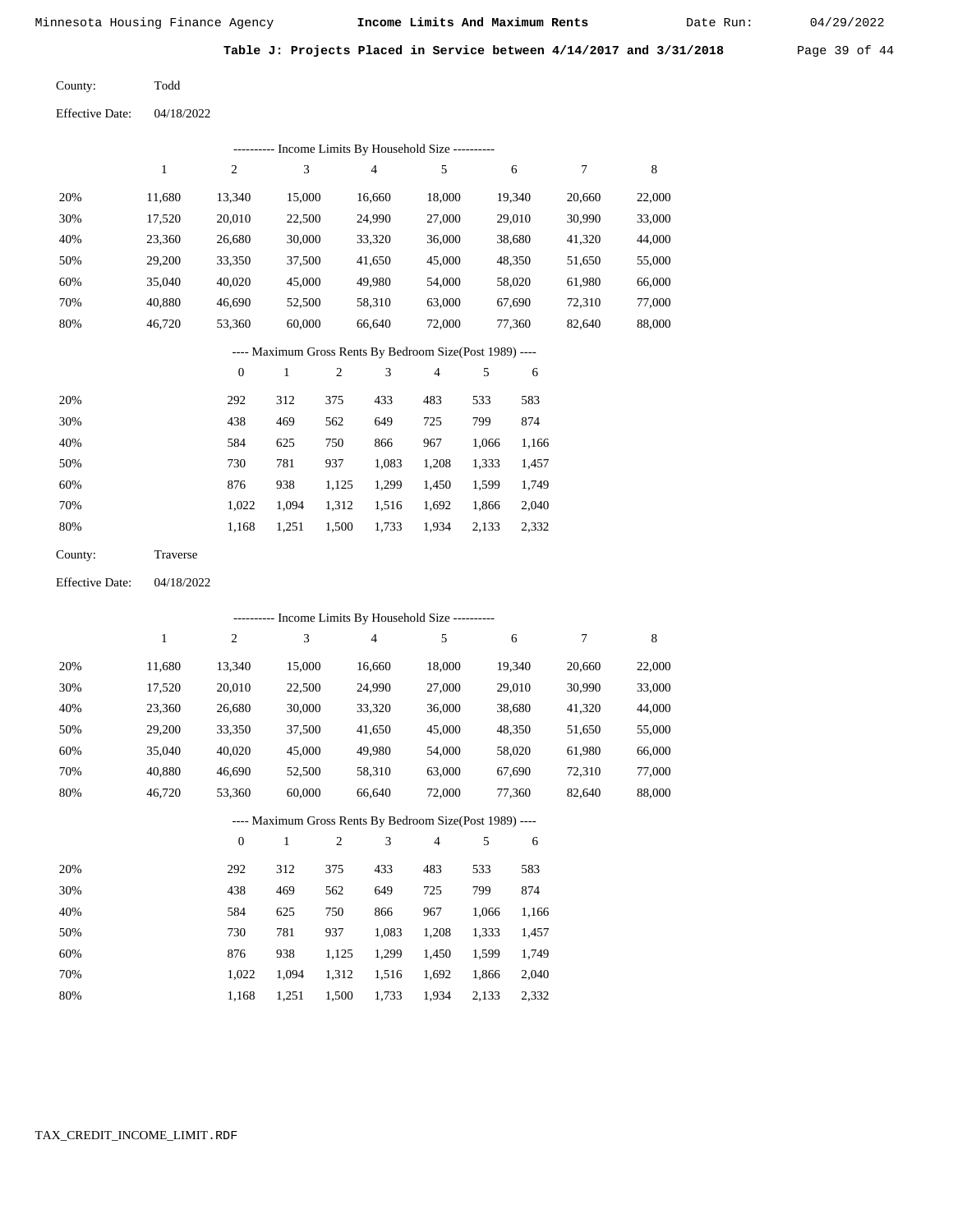Date Run:

**Table J: Projects Placed in Service between 4/14/2017 and 3/31/2018** Page 40 of 44

Wabasha County:

04/18/2022 Effective Date:

|     |        |                | -- Income Limits By Household Size ---------- |        |        |        |        |        |
|-----|--------|----------------|-----------------------------------------------|--------|--------|--------|--------|--------|
|     |        | $\overline{2}$ | 3                                             | 4      | 5      | 6      | 7      | 8      |
| 20% | 12,520 | 14,320         | 16,100                                        | 17,880 | 19,320 | 20,760 | 22,180 | 23,620 |
| 30% | 18.780 | 21,480         | 24,150                                        | 26,820 | 28,980 | 31,140 | 33,270 | 35,430 |
| 40% | 25,040 | 28,640         | 32,200                                        | 35,760 | 38,640 | 41,520 | 44,360 | 47,240 |
| 50% | 31,300 | 35,800         | 40,250                                        | 44,700 | 48,300 | 51,900 | 55,450 | 59,050 |
| 60% | 37,560 | 42,960         | 48,300                                        | 53,640 | 57,960 | 62,280 | 66,540 | 70,860 |
| 70% | 43,820 | 50,120         | 56,350                                        | 62,580 | 67,620 | 72,660 | 77,630 | 82,670 |
| 80% | 50,080 | 57,280         | 64,400                                        | 71,520 | 77,280 | 83,040 | 88,720 | 94,480 |
|     |        |                |                                               |        |        |        |        |        |

---- Maximum Gross Rents By Bedroom Size(Post 1989) ----

|     | $\mathbf{0}$ |       | 2     | 3     | 4     |       | 6     |
|-----|--------------|-------|-------|-------|-------|-------|-------|
| 20% | 313          | 335   | 402   | 465   | 519   | 572   | 625   |
| 30% | 469          | 503   | 603   | 697   | 778   | 858   | 938   |
| 40% | 626          | 671   | 805   | 930   | 1,038 | 1,145 | 1,251 |
| 50% | 782          | 838   | 1,006 | 1,162 | 1,297 | 1,431 | 1,564 |
| 60% | 939          | 1,006 | 1,207 | 1,395 | 1,557 | 1,717 | 1,877 |
| 70% | 1.095        | 1,174 | 1,408 | 1,627 | 1,816 | 2,003 | 2,190 |
| 80% | 1,252        | 1,342 | 1,610 | 1,860 | 2,076 | 2,290 | 2,503 |
|     |              |       |       |       |       |       |       |

| County: | Wadena |
|---------|--------|
|---------|--------|

04/18/2022 Effective Date:

|     |              |                |        |                |                | ---------- Income Limits By Household Size ----------    |       |        |        |        |
|-----|--------------|----------------|--------|----------------|----------------|----------------------------------------------------------|-------|--------|--------|--------|
|     | $\mathbf{1}$ | $\overline{c}$ | 3      |                | $\overline{4}$ | 5                                                        |       | 6      | 7      | 8      |
| 20% | 11,680       | 13,340         | 15,000 |                | 16,660         | 18,000                                                   |       | 19,340 | 20,660 | 22,000 |
| 30% | 17,520       | 20,010         | 22,500 |                | 24,990         | 27,000                                                   |       | 29,010 | 30,990 | 33,000 |
| 40% | 23,360       | 26,680         | 30,000 |                | 33,320         | 36,000                                                   |       | 38,680 | 41,320 | 44,000 |
| 50% | 29,200       | 33,350         | 37,500 |                | 41,650         | 45,000                                                   |       | 48,350 | 51,650 | 55,000 |
| 60% | 35,040       | 40,020         | 45,000 |                | 49,980         | 54,000                                                   |       | 58,020 | 61,980 | 66,000 |
| 70% | 40,880       | 46,690         | 52,500 |                | 58,310         | 63,000                                                   |       | 67,690 | 72,310 | 77,000 |
| 80% | 46,720       | 53,360         | 60,000 |                | 66,640         | 72,000                                                   |       | 77,360 | 82,640 | 88,000 |
|     |              |                |        |                |                | ---- Maximum Gross Rents By Bedroom Size(Post 1989) ---- |       |        |        |        |
|     |              | $\mathbf{0}$   | 1      | $\overline{2}$ | 3              | $\overline{4}$                                           | 5     | 6      |        |        |
| 20% |              | 292            | 312    | 375            | 433            | 483                                                      | 533   | 583    |        |        |
| 30% |              | 438            | 469    | 562            | 649            | 725                                                      | 799   | 874    |        |        |
| 40% |              | 584            | 625    | 750            | 866            | 967                                                      | 1,066 | 1,166  |        |        |
| 50% |              | 730            | 781    | 937            | 1,083          | 1,208                                                    | 1,333 | 1,457  |        |        |
| 60% |              | 876            | 938    | 1,125          | 1,299          | 1,450                                                    | 1,599 | 1,749  |        |        |
| 70% |              | 1,022          | 1,094  | 1,312          | 1,516          | 1,692                                                    | 1,866 | 2,040  |        |        |

1,168 1,251 1,500 1,733 1,934 2,133 2,332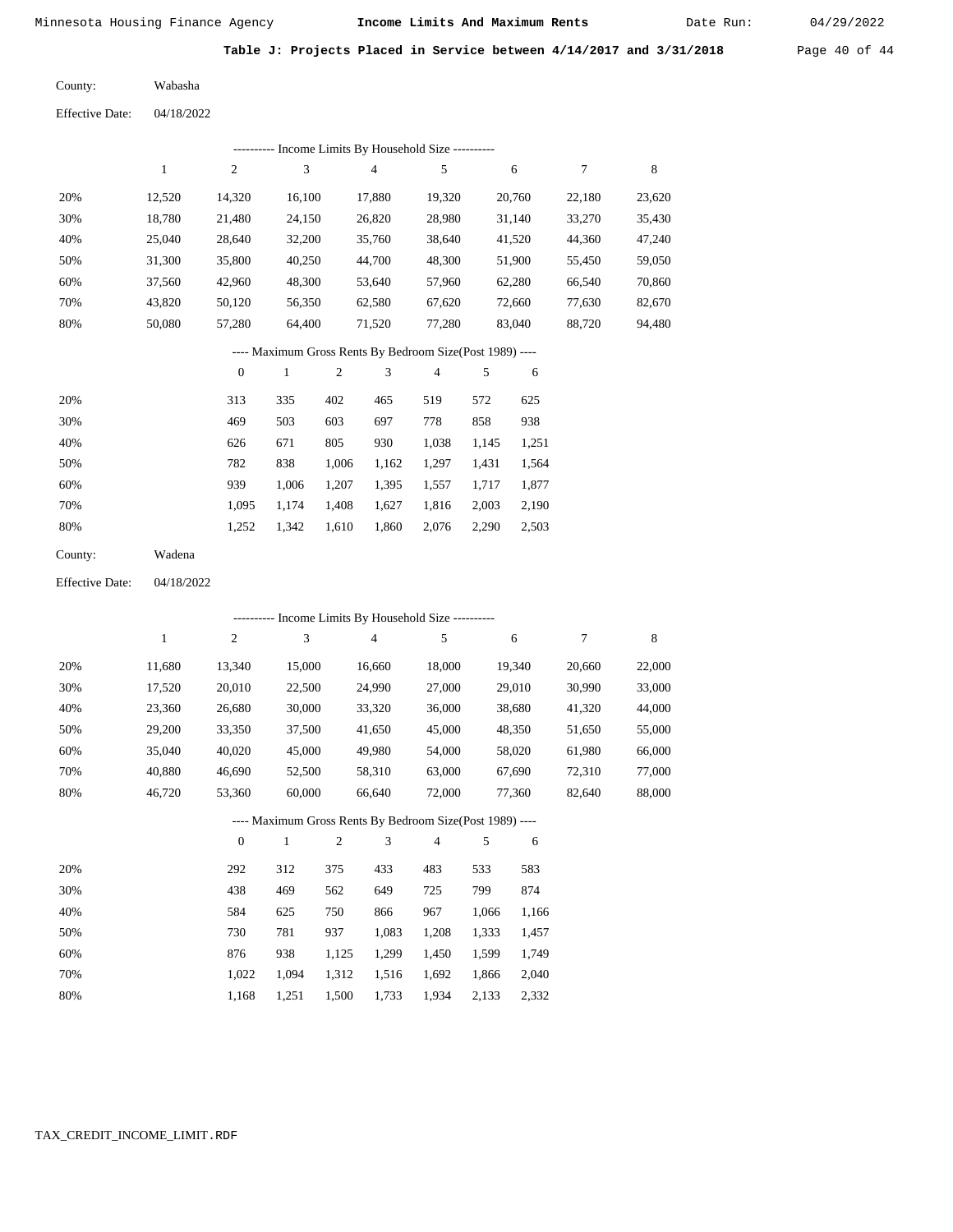Date Run:

**Table J: Projects Placed in Service between 4/14/2017 and 3/31/2018** Page 41 of 44

| County: | Waseca |
|---------|--------|
|---------|--------|

Effective Date: 04/18/2022

|     |        |                |        | Income Limits By Household Size ---------- |        |        |        |        |
|-----|--------|----------------|--------|--------------------------------------------|--------|--------|--------|--------|
|     |        | $\overline{c}$ | 3      | 4                                          | 5      | 6      |        | 8      |
| 20% | 11.720 | 13,380         | 15,060 | 16,720                                     | 18,060 | 19.400 | 20,740 | 22,080 |
| 30% | 17,580 | 20,070         | 22,590 | 25,080                                     | 27,090 | 29,100 | 31,110 | 33,120 |
| 40% | 23.440 | 26,760         | 30,120 | 33,440                                     | 36,120 | 38,800 | 41,480 | 44,160 |
| 50% | 29,300 | 33,450         | 37,650 | 41,800                                     | 45,150 | 48,500 | 51,850 | 55,200 |
| 60% | 35,160 | 40,140         | 45,180 | 50,160                                     | 54,180 | 58,200 | 62,220 | 66,240 |
| 70% | 41.020 | 46,830         | 52,710 | 58,520                                     | 63,210 | 67,900 | 72,590 | 77,280 |
| 80% | 46,880 | 53,520         | 60,240 | 66,880                                     | 72,240 | 77,600 | 82,960 | 88,320 |

# ---- Maximum Gross Rents By Bedroom Size(Post 1989) ----

|     | $\mathbf{0}$ |       | $\overline{2}$ | 3     | 4     | 5     | 6     |
|-----|--------------|-------|----------------|-------|-------|-------|-------|
| 20% | 293          | 313   | 376            | 434   | 485   | 535   | 585   |
| 30% | 439          | 470   | 564            | 652   | 727   | 802   | 877   |
| 40% | 586          | 627   | 753            | 869   | 970   | 1,070 | 1,170 |
| 50% | 732          | 784   | 941            | 1,086 | 1,212 | 1,338 | 1,463 |
| 60% | 879          | 941   | 1,129          | 1,304 | 1,455 | 1,605 | 1,755 |
| 70% | 1.025        | 1,098 | 1,317          | 1,521 | 1,697 | 1,873 | 2,048 |
| 80% | 1,172        | 1,255 | 1,506          | 1,739 | 1,940 | 2,141 | 2,340 |

| County: | Washington |
|---------|------------|
|         |            |

Effective Date: 04/18/2022

| ---------- Income Limits By Household Size ---------- |        |          |              |      |        |                                                          |     |         |         |         |  |  |
|-------------------------------------------------------|--------|----------|--------------|------|--------|----------------------------------------------------------|-----|---------|---------|---------|--|--|
|                                                       | 1      | 2        | 3            |      | 4      | 5                                                        |     | 6       | 7       | 8       |  |  |
| 20%                                                   | 16,440 | 18,780   | 21,120       |      | 23,460 | 25,340                                                   |     | 27,220  | 29,100  | 30,980  |  |  |
| 30%                                                   | 24,660 | 28,170   | 31,680       |      | 35,190 | 38,010                                                   |     | 40,830  | 43,650  | 46,470  |  |  |
| 40%                                                   | 32,880 | 37,560   | 42,240       |      | 46,920 | 50,680                                                   |     | 54,440  | 58,200  | 61,960  |  |  |
| 50%                                                   | 41,100 | 46,950   | 52,800       |      | 58,650 | 63,350                                                   |     | 68,050  | 72,750  | 77,450  |  |  |
| 60%                                                   | 49,320 | 56,340   | 63,360       |      | 70,380 | 76,020                                                   |     | 81,660  | 87,300  | 92,940  |  |  |
| 70%                                                   | 57,540 | 65,730   | 73,920       |      | 82,110 | 88,690                                                   |     | 95,270  | 101,850 | 108,430 |  |  |
| 80%                                                   | 65,760 | 75,120   | 84,480       |      | 93,840 | 101,360                                                  |     | 108,880 | 116,400 | 123,920 |  |  |
|                                                       |        |          |              |      |        | ---- Maximum Gross Rents By Bedroom Size(Post 1989) ---- |     |         |         |         |  |  |
|                                                       |        | $\theta$ | $\mathbf{1}$ | 2    | 3      | $\overline{4}$                                           | 5   | 6       |         |         |  |  |
| 20%                                                   |        | 411      | 440          | 528. | 610    | 680                                                      | 751 | 821     |         |         |  |  |

| 20% | 411   | 440   | 528   | 610   | 680   | 751   | 821   |
|-----|-------|-------|-------|-------|-------|-------|-------|
| 30% | 616   | 660   | 792   | 915   | 1.020 | 1.126 | 1,231 |
| 40% | 822   | 880   | 1.056 | 1.220 | 1.361 | 1.502 | 1,642 |
| 50% | 1.027 | 1.100 | 1.320 | 1.525 | 1,701 | 1.877 | 2,052 |
| 60% | 1.233 | 1.320 | 1.584 | 1,830 | 2,041 | 2.253 | 2,463 |
| 70% | 1.438 | 1.540 | 1.848 | 2,135 | 2,381 | 2.628 | 2,873 |
| 80% | 1.644 | 1.761 | 2,112 | 2.440 | 2.722 | 3.004 | 3,284 |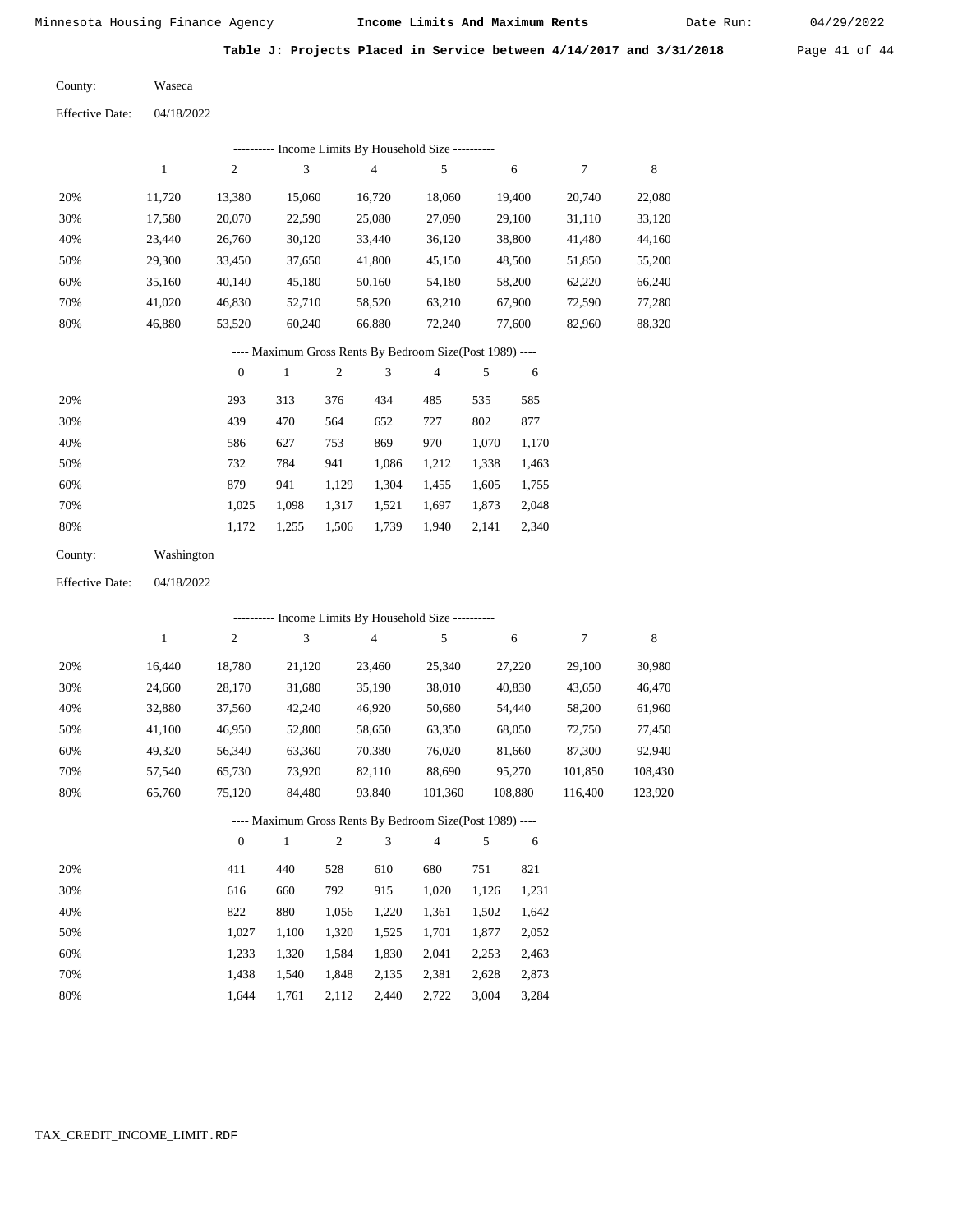Date Run:

|  |  |  | Table J: Projects Placed in Service between 4/14/2017 and 3/31/2018 | Page $42$ of $44$ |  |  |
|--|--|--|---------------------------------------------------------------------|-------------------|--|--|
|  |  |  |                                                                     |                   |  |  |

| County: | Watonwan |
|---------|----------|
|         |          |

|     | ---------- Income Limits By Household Size ---------- |              |        |                                                          |                |        |        |        |  |  |  |  |
|-----|-------------------------------------------------------|--------------|--------|----------------------------------------------------------|----------------|--------|--------|--------|--|--|--|--|
|     | 1                                                     | 2            | 3      | $\overline{4}$                                           | 5              | 6      | 7      | 8      |  |  |  |  |
| 20% | 11,680                                                | 13,340       | 15,000 | 16,660                                                   | 18,000         | 19,340 | 20,660 | 22,000 |  |  |  |  |
| 30% | 17,520                                                | 20,010       | 22,500 | 24,990                                                   | 27,000         | 29,010 | 30,990 | 33,000 |  |  |  |  |
| 40% | 23,360                                                | 26,680       | 30,000 | 33,320                                                   | 36,000         | 38,680 | 41,320 | 44,000 |  |  |  |  |
| 50% | 29,200                                                | 33,350       | 37,500 | 41,650                                                   | 45,000         | 48,350 | 51,650 | 55,000 |  |  |  |  |
| 60% | 35,040                                                | 40,020       | 45,000 | 49,980                                                   | 54,000         | 58,020 | 61,980 | 66,000 |  |  |  |  |
| 70% | 40.880                                                | 46,690       | 52,500 | 58,310                                                   | 63,000         | 67,690 | 72,310 | 77,000 |  |  |  |  |
| 80% | 46,720                                                | 53,360       | 60,000 | 66,640                                                   | 72,000         | 77,360 | 82,640 | 88,000 |  |  |  |  |
|     |                                                       |              |        | ---- Maximum Gross Rents By Bedroom Size(Post 1989) ---- |                |        |        |        |  |  |  |  |
|     |                                                       | $\mathbf{0}$ | 1      | 3<br>2                                                   | $\overline{4}$ | 5<br>6 |        |        |  |  |  |  |
|     |                                                       |              |        |                                                          |                |        |        |        |  |  |  |  |

| 20% | 292   | 312   | 375   | 433   | 483   | 533   | 583   |
|-----|-------|-------|-------|-------|-------|-------|-------|
| 30% | 438   | 469   | 562   | 649   | 725   | 799   | 874   |
| 40% | 584   | 625   | 750   | 866   | 967   | 1.066 | 1,166 |
| 50% | 730   | 781   | 937   | 1,083 | 1,208 | 1,333 | 1,457 |
| 60% | 876   | 938   | 1,125 | 1,299 | 1,450 | 1,599 | 1,749 |
| 70% | 1.022 | 1.094 | 1,312 | 1,516 | 1,692 | 1,866 | 2,040 |
| 80% | 1,168 | 1,251 | 1,500 | 1,733 | 1,934 | 2,133 | 2,332 |
|     |       |       |       |       |       |       |       |

| County: | Wilkin |
|---------|--------|
|---------|--------|

Effective Date: 04/18/2022

|     |        |                |              |              |                | ---------- Income Limits By Household Size ----------    |       |        |        |        |
|-----|--------|----------------|--------------|--------------|----------------|----------------------------------------------------------|-------|--------|--------|--------|
|     | 1      | $\overline{c}$ | 3            |              | $\overline{4}$ | 5                                                        |       | 6      | 7      | 8      |
| 20% | 11,680 | 13,340         | 15,000       |              | 16,660         | 18,000                                                   |       | 19,340 | 20,660 | 22,000 |
| 30% | 17,520 | 20,010         | 22,500       |              | 24,990         | 27,000                                                   |       | 29,010 | 30,990 | 33,000 |
| 40% | 23,360 | 26,680         | 30,000       |              | 33,320         | 36,000                                                   |       | 38,680 | 41,320 | 44,000 |
| 50% | 29,200 | 33,350         | 37,500       |              | 41,650         | 45,000                                                   |       | 48,350 | 51,650 | 55,000 |
| 60% | 35,040 | 40,020         | 45,000       |              | 49,980         | 54,000                                                   |       | 58,020 | 61,980 | 66,000 |
| 70% | 40,880 | 46,690         | 52,500       |              | 58,310         | 63,000                                                   |       | 67,690 | 72,310 | 77,000 |
| 80% | 46,720 | 53,360         | 60,000       |              | 66,640         | 72,000                                                   |       | 77,360 | 82,640 | 88,000 |
|     |        |                |              |              |                | ---- Maximum Gross Rents By Bedroom Size(Post 1989) ---- |       |        |        |        |
|     |        | $\mathbf{0}$   | $\mathbf{1}$ | $\mathbf{2}$ | 3              | $\overline{4}$                                           | 5     | 6      |        |        |
| 20% |        | 292            | 312          | 375          | 433            | 483                                                      | 533   | 583    |        |        |
| 30% |        | 438            | 469          | 562          | 649            | 725                                                      | 799   | 874    |        |        |
| 40% |        | 584            | 625          | 750          | 866            | 967                                                      | 1,066 | 1,166  |        |        |
| 50% |        | 730            | 781          | 937          | 1,083          | 1,208                                                    | 1,333 | 1,457  |        |        |
| 60% |        | 876            | 938          | 1,125        | 1,299          | 1,450                                                    | 1,599 | 1,749  |        |        |

1,500 1,733

1,312 1,516 1,692 1,866 2,040

1,934 2,133 2,332

 1,022 1,168

 1,094 1,251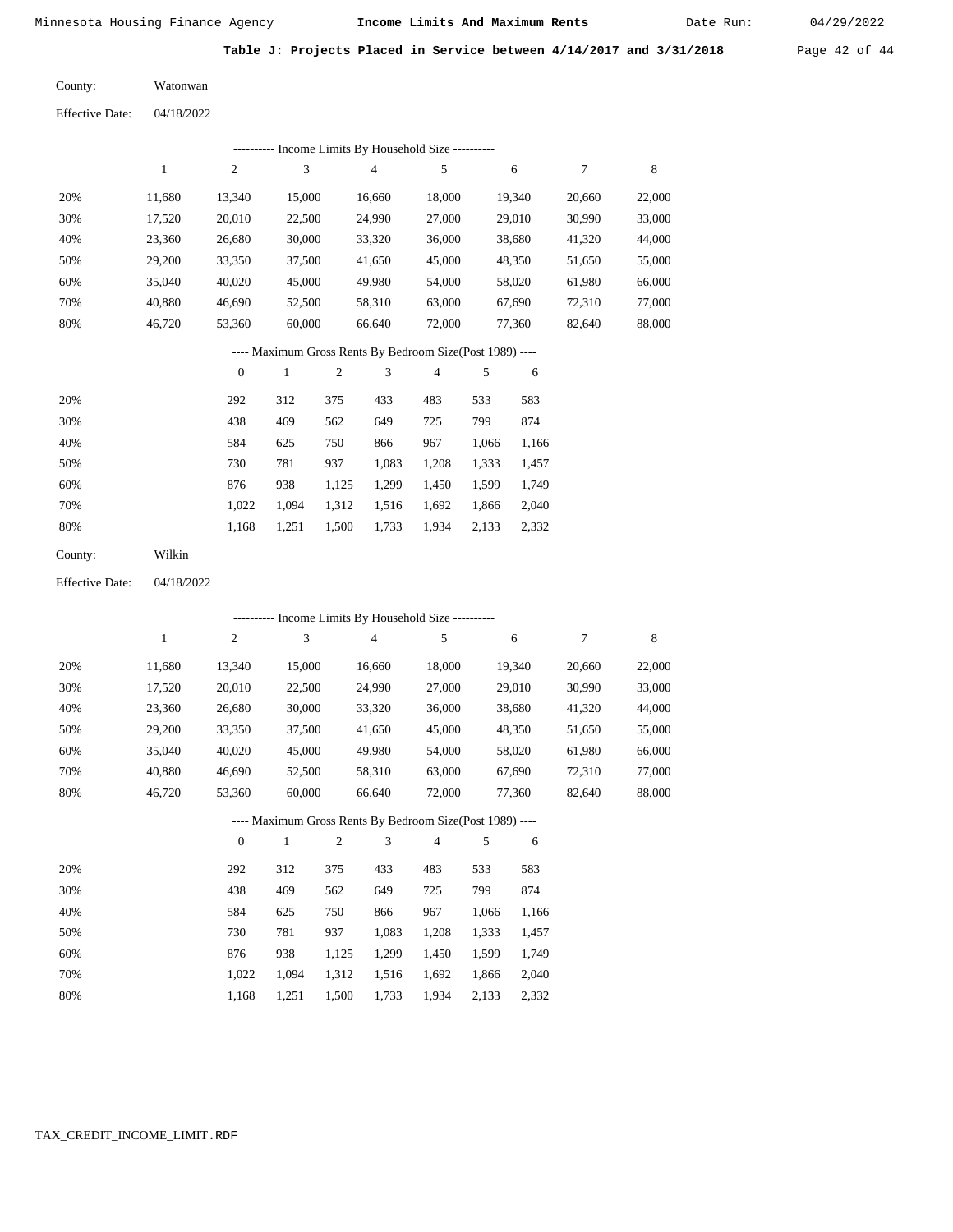Date Run:

**Table J: Projects Placed in Service between 4/14/2017 and 3/31/2018** Page 43 of 44

Winona County:

04/18/2022 Effective Date:

|     | -- Income Limits By Household Size ---------- |                |        |        |        |        |        |        |  |  |  |  |  |
|-----|-----------------------------------------------|----------------|--------|--------|--------|--------|--------|--------|--|--|--|--|--|
|     |                                               | $\overline{c}$ | 3      | 4      | 5      | 6      | 7      | 8      |  |  |  |  |  |
| 20% | 12.240                                        | 14,000         | 15.740 | 17,480 | 18,880 | 20,280 | 21,680 | 23,080 |  |  |  |  |  |
| 30% | 18,360                                        | 21,000         | 23.610 | 26,220 | 28,320 | 30,420 | 32,520 | 34,620 |  |  |  |  |  |
| 40% | 24.480                                        | 28,000         | 31,480 | 34,960 | 37,760 | 40,560 | 43,360 | 46,160 |  |  |  |  |  |
| 50% | 30,600                                        | 35,000         | 39,350 | 43,700 | 47,200 | 50,700 | 54,200 | 57,700 |  |  |  |  |  |
| 60% | 36,720                                        | 42,000         | 47,220 | 52,440 | 56,640 | 60,840 | 65,040 | 69,240 |  |  |  |  |  |
| 70% | 42,840                                        | 49,000         | 55,090 | 61,180 | 66,080 | 70,980 | 75,880 | 80,780 |  |  |  |  |  |
| 80% | 48,960                                        | 56,000         | 62,960 | 69,920 | 75,520 | 81,120 | 86,720 | 92,320 |  |  |  |  |  |
|     |                                               |                |        |        |        |        |        |        |  |  |  |  |  |

---- Maximum Gross Rents By Bedroom Size(Post 1989) ----

|     | $\theta$ |       | $\overline{2}$ | 3     | $\overline{4}$ | 5     | 6     |
|-----|----------|-------|----------------|-------|----------------|-------|-------|
| 20% | 306      | 328   | 393            | 454   | 507            | 559   | 611   |
| 30% | 459      | 492   | 590            | 681   | 760            | 839   | 917   |
| 40% | 612      | 656   | 787            | 909   | 1,014          | 1.119 | 1,223 |
| 50% | 765      | 820   | 983            | 1,136 | 1,267          | 1,398 | 1,529 |
| 60% | 918      | 984   | 1,180          | 1,363 | 1,521          | 1,678 | 1,835 |
| 70% | 1.071    | 1.148 | 1,377          | 1,590 | 1,774          | 1,958 | 2,141 |
| 80% | 1,224    | 1,312 | 1,574          | 1,818 | 2,028          | 2,238 | 2,447 |
|     |          |       |                |       |                |       |       |

Wright County:

04/18/2022 Effective Date:

|     |        |                |        |     |                | ---------- Income Limits By Household Size ----------    |       |         |         |         |
|-----|--------|----------------|--------|-----|----------------|----------------------------------------------------------|-------|---------|---------|---------|
|     | 1      | 2              | 3      |     | $\overline{4}$ | 5                                                        |       | 6       | 7       | 8       |
| 20% | 16,440 | 18,780         | 21,120 |     | 23,460         | 25,340                                                   |       | 27,220  | 29,100  | 30,980  |
| 30% | 24,660 | 28,170         | 31,680 |     | 35,190         | 38,010                                                   |       | 40,830  | 43,650  | 46,470  |
| 40% | 32,880 | 37,560         | 42,240 |     | 46,920         | 50,680                                                   |       | 54,440  | 58,200  | 61,960  |
| 50% | 41,100 | 46,950         | 52,800 |     | 58,650         | 63,350                                                   |       | 68,050  | 72,750  | 77,450  |
| 60% | 49,320 | 56,340         | 63,360 |     | 70,380         | 76,020                                                   |       | 81,660  | 87,300  | 92,940  |
| 70% | 57,540 | 65,730         | 73,920 |     | 82,110         | 88,690                                                   |       | 95,270  | 101,850 | 108,430 |
| 80% | 65,760 | 75,120         | 84,480 |     | 93,840         | 101,360                                                  |       | 108,880 | 116,400 | 123,920 |
|     |        |                |        |     |                | ---- Maximum Gross Rents By Bedroom Size(Post 1989) ---- |       |         |         |         |
|     |        | $\overline{0}$ | 1      | 2   | 3              | $\overline{4}$                                           | 5     | 6       |         |         |
| 20% |        | 411            | 440    | 528 | 610            | 680                                                      | 751   | 821     |         |         |
| 30% |        | 616            | 660    | 792 | 915            | 1,020                                                    | 1,126 | 1,231   |         |         |

| <b>30%</b> | 010   | OOU.        |       | $1,120$ 1,020 $1,120$ 1,231   |             |       |
|------------|-------|-------------|-------|-------------------------------|-------------|-------|
| 40%        | 822   | 880         |       | 1,056 1,220 1,361 1,502 1,642 |             |       |
| 50%        | 1.027 | 1.100       |       | 1,320 1,525 1,701 1,877 2,052 |             |       |
| 60%        | 1.233 | 1.320       | 1.584 | 1,830 2,041 2,253 2,463       |             |       |
| 70%        | 1.438 | 1.540       | 1.848 | 2,135 2,381                   | 2,628 2,873 |       |
| 80%        | 1.644 | 1,761 2,112 |       | 2,440 2,722                   | 3,004       | 3,284 |